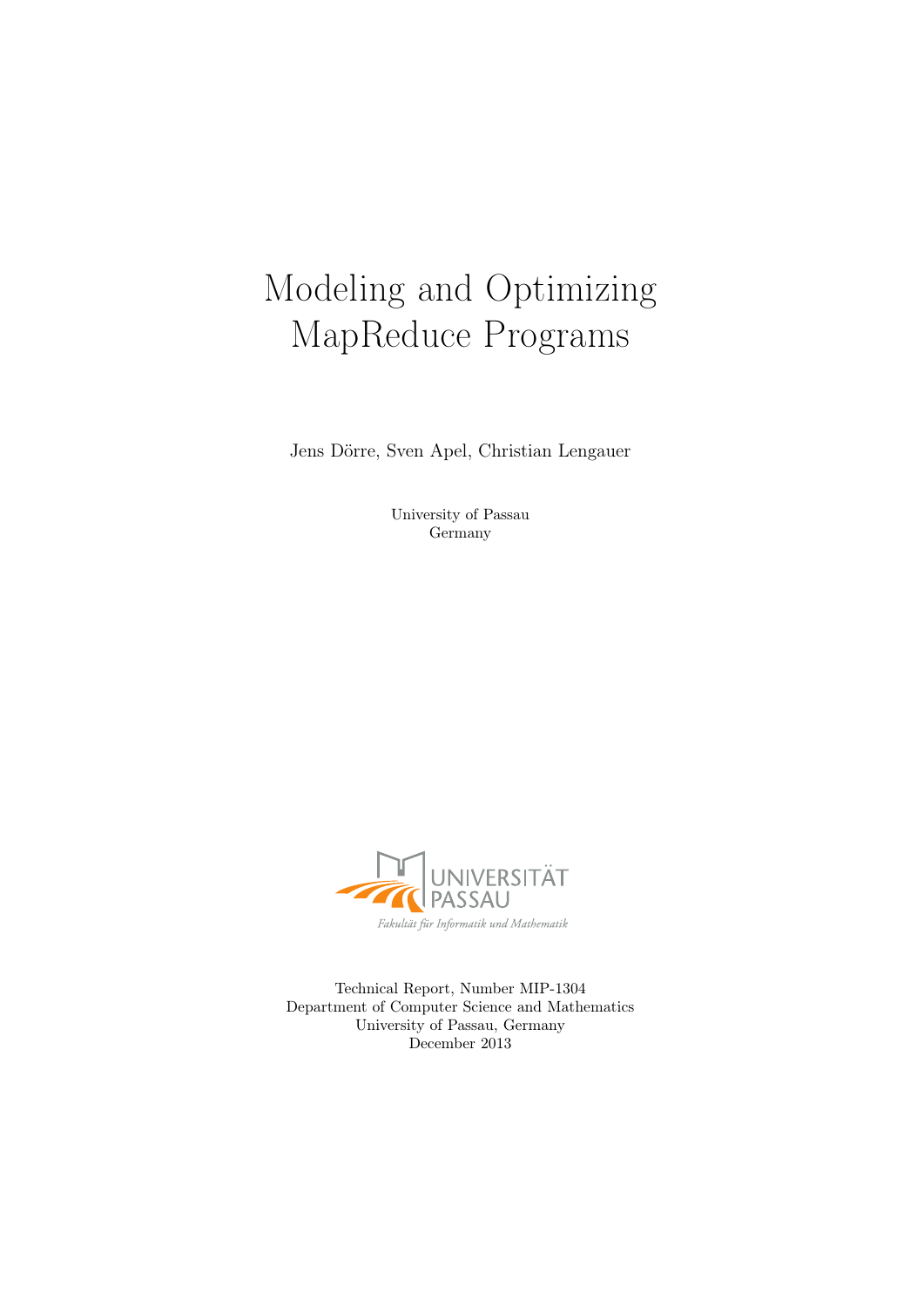# <span id="page-1-0"></span>Modeling and Optimizing MapReduce Programs

Jens Dörre, Sven Apel, Christian Lengauer University of Passau Germany

#### Abstract

MapReduce frameworks allow programmers to write distributed, dataparallel programs that operate on multisets. These frameworks offer considerable flexibility to support various kinds of programs and data. To understand the essence of the programming model better and to provide a rigorous foundation for optimizations, we present an abstract, functional model of MapReduce along with a number of customization options. We demonstrate that the MapReduce programming model can also represent programs that operate on lists, which differ from multisets in that the order of elements matters. Along with the functional model, we offer a cost model that allows programmers to estimate and compare the performance of MapReduce programs. Based on the cost model, we introduce two transformation rules aiming at performance optimization of MapReduce programs, which also demonstrates the usefulness of our model. In an exploratory study, we assess the impact of applying these rules to two applications. The functional model and the cost model provide insights at a proper level of abstraction into why the optimization works.

# 1 Introduction

Since the advent of (cheap) cluster computing with Beowulf Linux clusters in the 1990s [\[1\]](#page-36-0), Google's MapReduce programming model [\[2\]](#page-36-1) has been one of the contributions with highest practical impact in the field of distributed computing. MapReduce is closely related to functional programming, especially to the algebraic theory of list homomorphisms: functions that preserve list structure. List homomorphisms facilitate program composition, optimization of intermediate data, and parallelization. To put these theoretical benefits to practical use, we strive for a combination of the formal basis of list homomorphisms with the scalability and industrial-strength distributed implementation of MapReduce.

MapReduce Programming Model Viewed at an abstract level, MapReduce is a simple data-parallel programming model enhanced with sorting, grouping, and reduction capabilities, and with the ability to scale to very large volumes of data. Looking more closely, MapReduce offers many customization options with many interdependences. For example, one can set the total amount of buffer memory to be used during sorting, as well as the total memory available to a task—a value by which the former parameter is bounded. Another example is the SortComparator function: the user can supply a custom function to specify the order in which the members of a group will be passed to the Reducer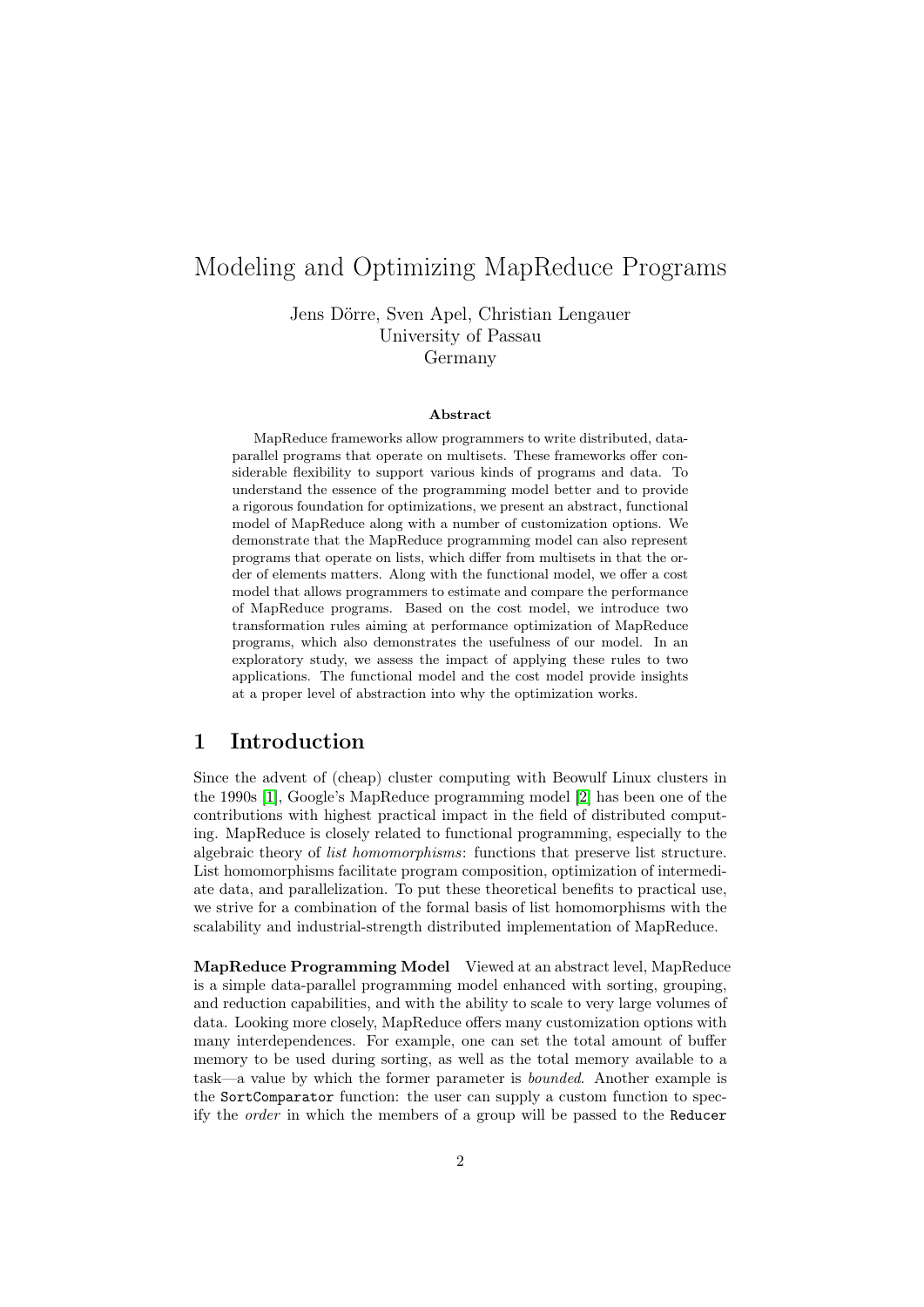function of a MapReduce program, but the same parameter will also be used to specify groups that are passed to another function, the Combiner function. MapReduce programmers must keep many details in mind. Making the wrong choices can result in two kinds of bugs: correctness bugs and performance bugs. First, the program may be incorrect, which may be noticed only for larger inputs—a condition which makes testing difficult. Second, the program may be correct, but it may run not much faster than a sequential program, yet consume far more resources. The program may even fail due to a lack of resources. So, our foremost question is: What is the essence of the MapReduce programming model? Answering this question will help to avoid these bugs. To address it, we develop a *functional model*, an abstract view of the behavior of MapReduce computations.

Cost Model The functional model also allows us to extract the primitive operations that we have to consider in a corresponding cost model for MapReduce computations, which we develop on top. The cost model includes startup, computation, and I/O costs for the different phases of a MapReduce computation. It is parameterized with the input size of the problem to be solved, with selected properties of the MapReduce program executed, as well as with properties of the MapReduce cluster environment on which the program is being run. This helps the programmer to estimate the scaling behavior, and to compare different MapReduce programs, taking the underlying cluster platform into account. More importantly, the cost model is the foundation for the optimization rules that we develop further on.

Focus on Order We put a special focus on a class of MapReduce programs that operate on lists, in which elements are ordered by their position. Standard MapReduce programs work only on multisets, in which order is of no importance. This is explained by the fact that, in a distributed computation, it can become very costly to preserve (list) order, because this requires additional synchronization between distributed nodes. So, there are good reasons for the MapReduce programming model not to preserve order by default. Still, there are many practical uses of MapReduce programs that operate on lists, for example, the Maximum Common Subsequence problem, or the analysis of consecutive revisions of a file in version control systems for the accumulated effect of changes, or different analyses of financial time series (of stock prices), or many others that are formulated in a (sequential) way that requires list structure implicitly. We demonstrate that, with our functional model, it is possible—with reasonable extra effort—to write MapReduce programs that respect list order. To this end, we require that the input data be encoded as a sequence of key–value pairs with consecutive indices as keys. Furthermore, we describe which of the user-defined functions (with which the MapReduce framework is parameterized) need to be made order-aware, and we give example implementations of them. We do not have to change the MapReduce framework itself.

Optimization Rules To demonstrate the expressiveness and applicability of the model, we propose optimization rules for MapReduce programs that are applicable to two important classes of parallel algorithms. These classes are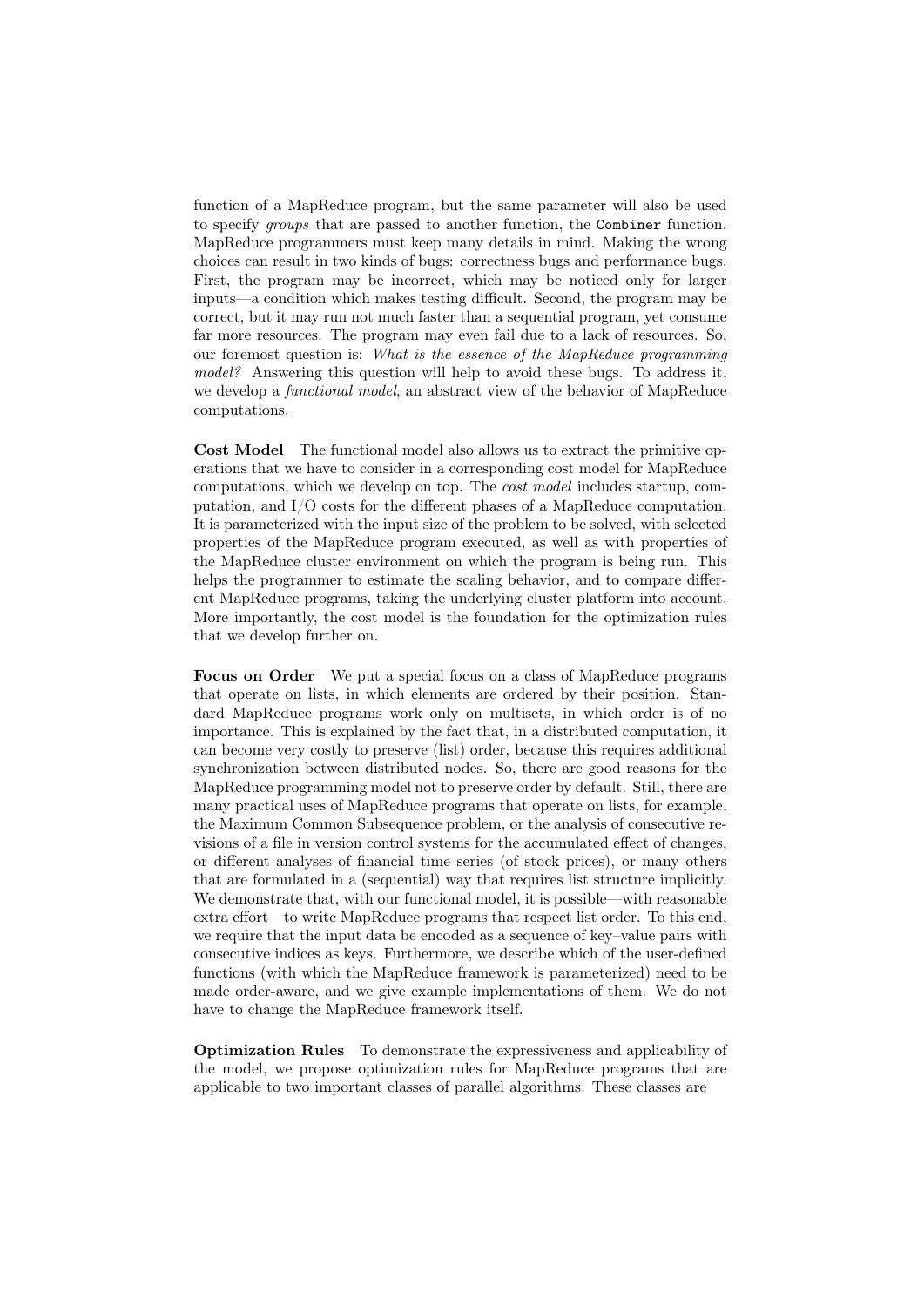- <span id="page-3-0"></span>1. multiset homomorphisms that aggregate data to produce a small result, and
- 2. list homomorphisms that aggregate data to produce a small result.

We formulate the optimization rules based on our functional model. Using our cost model, we show that these rules are beneficial when applied to MapReduce computations on input sizes above a certain threshold. Furthermore, we validate these theoretical predictions in practical experiments.

Experiments We have conducted a series of experiments to evaluate our cost model and optimization rules on a 16-node, 128-core Hadoop cluster. (Apache Hadoop MapReduce [\[3\]](#page-37-0) is the most widely used MapReduce framework, written in Java.) To this end, we use the example problems described next, create different Hadoop Java programs per problem, and measure and compare their executions on the Hadoop cluster. We obtain speedups between 16 and more than 64 for larger input sizes. These results provide initial evidence that the functional and cost model are practical and that the optimization rules work.

**Example Programs** For experimentation, we have developed, for two canonical problems, different Hadoop MapReduce programs that vary in parallelism and performance. The two problems are the Maximum (Max) problem and the Maximum Segment Sum (MSS) problem [\[4,](#page-37-1) [5\]](#page-37-2), of which the latter is a classical example of data-parallel programming, skeletal parallelism, and list homomorphisms [\[6\]](#page-37-3). These problems are canonical in the sense that they represent a whole class of useful and relevant applications. For example, the Max problem can easily be extended to record also the indices of the maximal elements in the input, or changed to perform a sum computation instead. Basically, all standard database aggregation operators are covered by the Max example, along with many customization possibilities not easily possible in standard database management systems.

For each of these two problems, we have created three MapReduce programs. Beginning with a sequential program, we use a first optimization rule to introduce parallelism without sacrificing correctness, which leads us to a two-step parallel program involving huge amounts of communication. Then, we use a second optimization rule to fuse both steps into a single-step parallel program with minimized communication. For the Max problem, these optimizations are just more formal and structured descriptions of best practices, whereas for the MSS problem, they involve intricate control of list order to preserve correctness.

Contributions Let us summarize our contributions:

- a formal model of MapReduce programs suitable for optimization (comprising a functional model and a cost model),
- an approach to write MapReduce programs that operate on lists instead of on multisets only,
- a total of four optimization rules for MapReduce programs formulated on top of our formal model,
- experiments to validate the model and the optimization rules.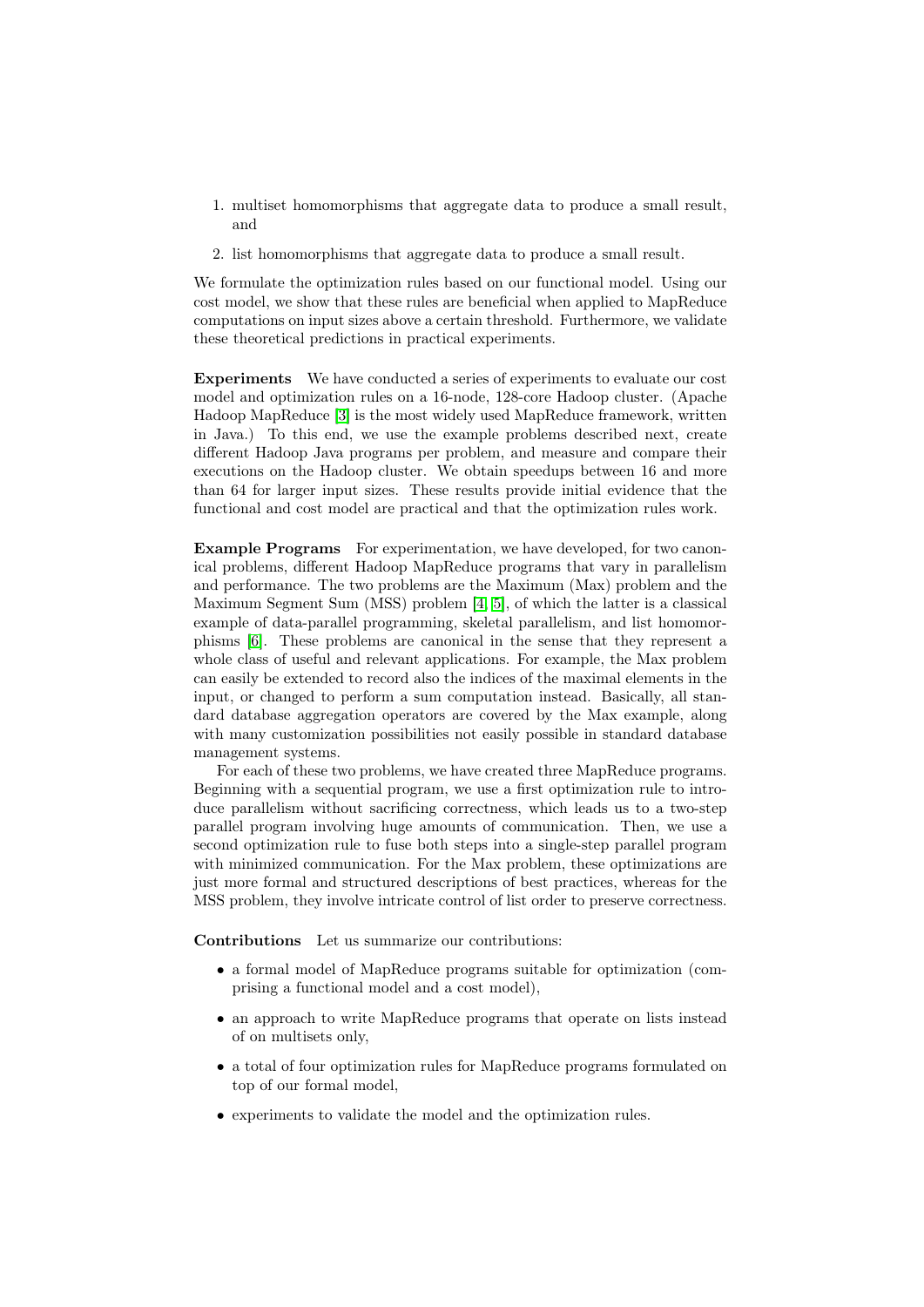<span id="page-4-1"></span>Structure The rest of this article is structured as follows, In Section [2,](#page-4-0) we give some background on the relevant functional concepts of MapReduce and discuss related work. In Section [3,](#page-9-0) we introduce our functional model and cost model of MapReduce computations. Section [4](#page-18-0) presents the optimization rules applicable to two classes of MapReduce algorithms: multiset homomorphisms and list homomorphisms. To be able to deal with list homomorphisms, we present a general approach for creating MapReduce programs that depend on proper handling of list order. In Section [5,](#page-28-0) we apply each rule to an example program. To this end, we start with a simple Maximum computation and continue with the Maximum Segment Sum problem—thereby outlining our approach to write MapReduce programs that operate on lists. We report on an exploratory performance evaluation, using these examples on a practical Hadoop cluster. In Section [7,](#page-36-2) we conclude and outline avenues of further work.

# <span id="page-4-0"></span>2 Background

Let us discuss the background on Google's MapReduce as well as on universal algebra and list homomorphisms, on which our work is based.

# <span id="page-4-2"></span>2.1 MapReduce

MapReduce is a framework for large-scale, distributed, data-intensive batch processing, developed by Google. Google has promoted MapReduce in several publications [\[2,](#page-36-1) [7,](#page-37-4) [8\]](#page-37-5), which has lead to the creation of multiple alternative implementations and their adoption in industry. In parallel, many research groups from different communities have pinpointed limitations and proposed improvements, extensions, and alternative frameworks in over a thousand publications to day that cite one of Google's MapReduce publications [\[9\]](#page-37-6).

Mapper and Reducer Conceptually, MapReduce is an algorithmic template that leaves, in the simplest variant, two functions to be implemented by the user. The Mapper function transforms a key and a value to a list of key–value pairs; the type of keys may differ from the type of values. The Reducer function transforms its parameters—a key and a list of values—to a list of key–value pairs. The framework applies these functions in the following manner, yielding a useful template applicable to many problems: It applies the Mapper function to all key– value pairs in the input, groups the resulting intermediate data by key, applies the Reducer function to each group, and, finally, stores all the results. All this happens in a distributed fashion and, after a brief startup phase, without any sequencing.

Infrastructure A distributed implementation of the MapReduce framework requires an underlying distributed file system to access input data, giving preference to local access, and to store output and log data. Consequently, Map-Reduce normally runs as a set of server processes on each node in a cluster, and manages most of the available disk space.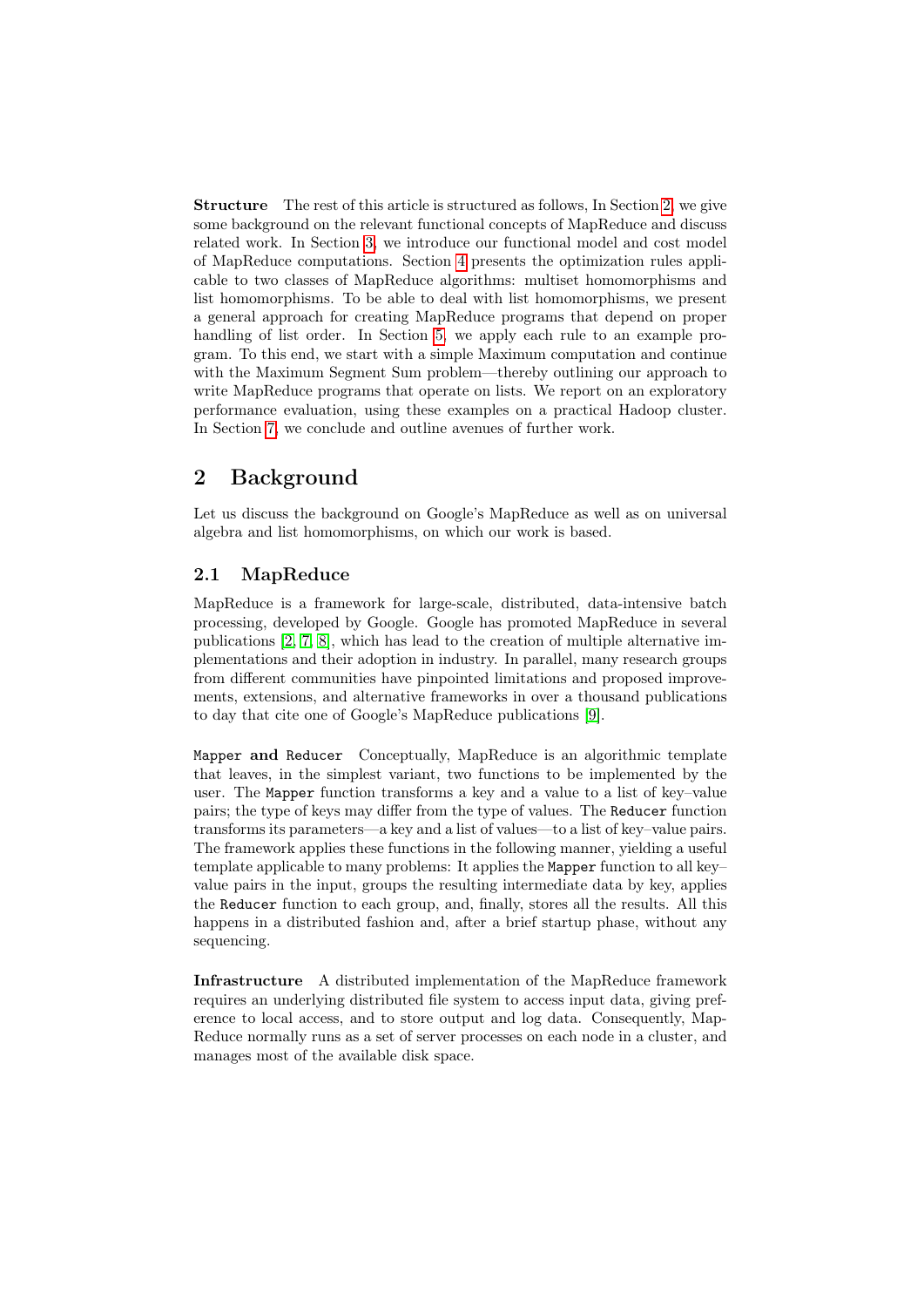<span id="page-5-1"></span>**Hadoop** Apache  $Hadoop<sup>1</sup>[3]$  $Hadoop<sup>1</sup>[3]$  $Hadoop<sup>1</sup>[3]$  $Hadoop<sup>1</sup>[3]$  is an open-source Java implementation of Google's MapReduce and the distributed Google File System. Users can choose to run it in their own environment or on a virtual cluster in a cloud environment. Hadoop is the MapReduce implementation most widely used today, available in different distributions from different vendors. It was this maturity and popularity that let us chose to base our work on Hadoop MapReduce. From now on, we will mean Hadoop MapReduce when we speak of MapReduce, and few details may be specific to this implementation.

Further Functions In MapReduce, partitioning is done (usually by hashing) to form larger chunks (that is, partitions) of intermediate data to be grouped. Grouping and (optional) ordering of the data in each partition are achieved by an external sorting function. MapReduce operates on pairs of keys and values (although, theoretically, one could, in the Mapper, store all data in the keys, thus making the values obsolete). Between the execution of Mapper and Reducer, all intermediate data are re-distributed to the different nodes in the cluster, as specified by the partitioning. To reduce the amount of communication, an additional Combiner function can be used, which the framework can invoke on parts of intermediate data to reduce their volume. For example, MapReduce can be used with Combiner functions to count the number of occurrences of each word in a set of documents: The Mapper function extracts each word from a document, uses it as the key and associates it with the value 1 as the occurrence count. The Reducer function then accepts a word together with a long list of 1's and computes the sum. Finally, a Combiner function sum up all the local values of a node executing the Mapper function, before they are transmitted over the network and passed to the Reducer function.

Data Parallelism MapReduce aims at *data parallelism*, in which each constituting piece of data is (implicitly) processed by the same function in parallel. This is in contrast to task parallelism, in which possibly heterogeneous concurrent tasks (or threads) need to be created explicitly and synchronized, while avoiding deadlocks, starvation, or the corruption of shared data. In data parallelism, the mental model of a programmer can be sequential: there is no need to consider complex interactions between different parallel processes, because all interactions are made explicit via function parameters and return values. Despite the simplicity of this model of parallelism, there are many real applications.

Task Farming MapReduce employs the concept of task farming: a job is divided automatically into many tasks. (More exactly, the input data is divided into many chunks.) Each task is assumed to take the same amount of time to complete. If this is not the case, we have probably encountered data skew. This problem is partly solved by creating multiple smaller tasks per processor (core) in a node, and by the use of dynamic scheduling: tasks are scheduled at run time, such that the scheduler can react to imbalances. Large differences in task completion time that are not due to inherent characteristics of the task input data, but rather stem from temporary differences in node performance in the distributed environment, are addressed by a specific latency optimization [\[2\]](#page-36-1).

<span id="page-5-0"></span><sup>1</sup>http://hadoop.apache.org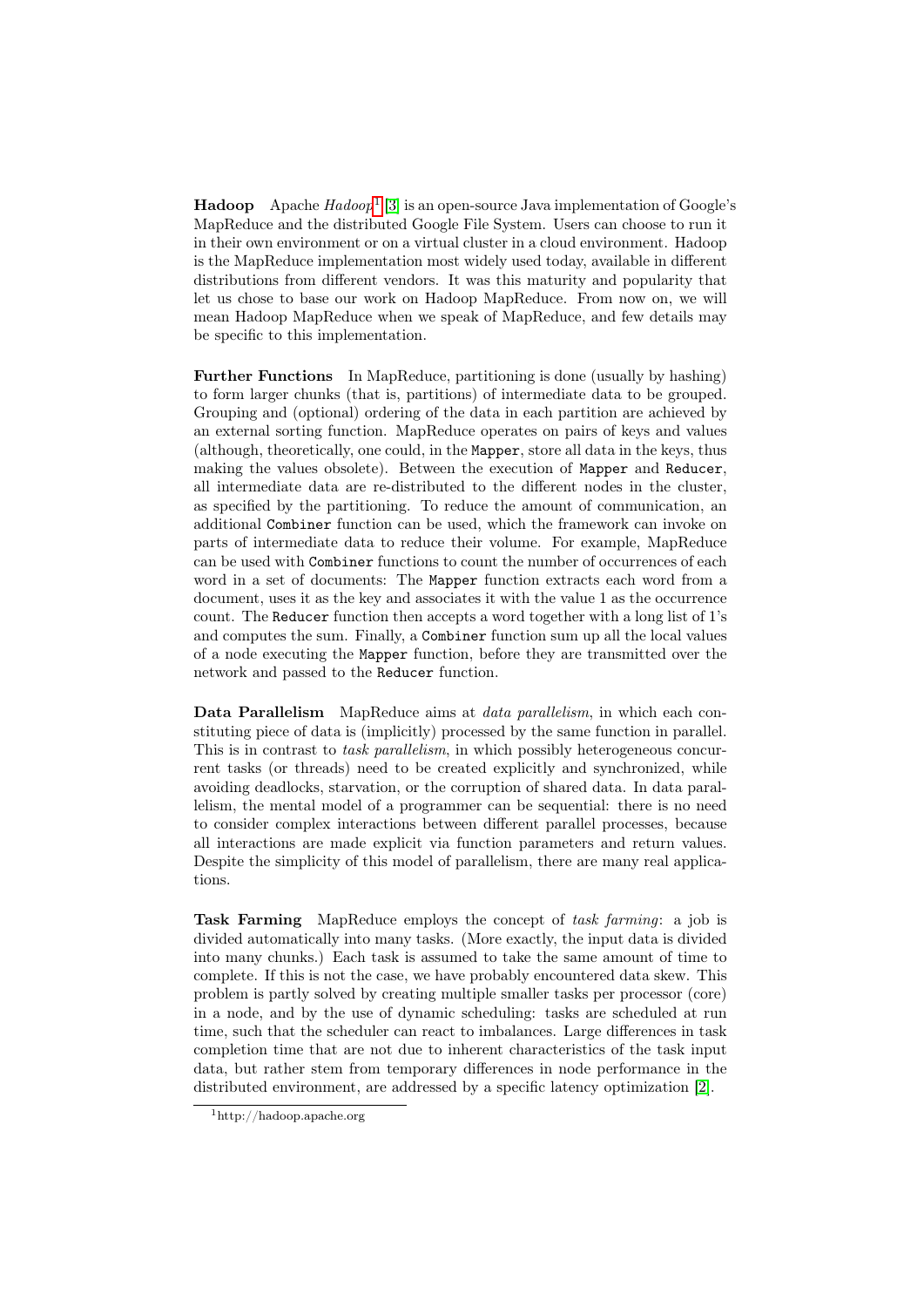# 2.2 Foundations from Universal Algebra

When we talk about correctness and different classes of MapReduce programs in our functional model later on, we take an algebraic view of data structures. In universal algebra, data are represented by basic singleton (one-element) structures (of type X) and a binary operator  $\oplus$  (of type  $X \to X \to X$ ) on (non-empty, basic or complex) data. Assume an operator S from numbers to a singleton structure of type X, we can formulate the following example data structure (subsequently named d1):  $(S(0) \oplus S(7)) \oplus S(0)$ , which we will use in the remaining discussion.

Trees, Lists, Multisets, and Sets The data structure defined varies depending on the algebraic properties of the binary operator ⊕ used in our example. In particular, these properties specify which instances of the data structure are considered equal, that is, cannot be distinguished. This will be important later on when optimizing MapReduce programs (Section [4\)](#page-18-0), because the optimizations require some of the following properties to hold for the data processed and the user-defined functions employed.

- If we know nothing about operator ⊕, we need to store all information of the operator tree defining an instance like d1: We have defined a tree, the simplest (easiest to define) data structure in algebra. Trees are only considered equal iff their syntactical representations are identical. For example, the following tree t2 differs from tree d1, because it has a different structure:  $S(0) \oplus (S(7) \oplus S(0))$ .
- If operator  $\oplus$  is known to be *associative*  $(\forall xs, ys, zs : xs, ys, zs \in X :$  $(x\mathbf{s}\oplus y\mathbf{s})\oplus z\mathbf{s} = x\mathbf{s}\oplus (y\mathbf{s}\oplus z\mathbf{s})$ , we can neglect the operator/tree structure and use a linear representation without parentheses: we are speaking of lists. As lists, both d1 and t2 are the same as the following 11:  $S(0) \oplus$  $S(7) \oplus S(0)$ . Yet they are all different from this 12:  $S(0) \oplus S(0) \oplus S(7)$ .
- If, in addition to associativity, we also have the commutativity  $(∀ xs, ys :$  $xs, ys \in X : xs \oplus ys = ys \oplus xs)$  of  $\oplus$ , we can also neglect the order of construction. We can, for example, choose some arbitrary order to define a normal form to represent the elements of this multiset (or bag), thereby grouping multiple identical elements. Alternatively, we may choose not to impose a specific order, but rather work with any existing ordering, which is very useful in a distributed context, in which any order, if imposed, would necessitate synchronization. As multisets, l1 and l2 and the following m1:  $S(7) \oplus S(0) \oplus S(0)$  are equal, too. Still, they differ from the following m2:  $S(0) \oplus S(7)$ .
- Finally, if the operator  $\oplus$  is also idempotent  $(\forall x s : xs \in X : xs \oplus xs = xs)$ , we do not even need to consider multiples of an element: we have defined sets. As sets,  $m1$  and  $m2$  and the following  $s1: S(7) \oplus S(0)$  are also equal.

Of course, the simplest data structure to use is the set, which is why it plays such an important role in mathematics and also, for example, in the semantics of relational databases.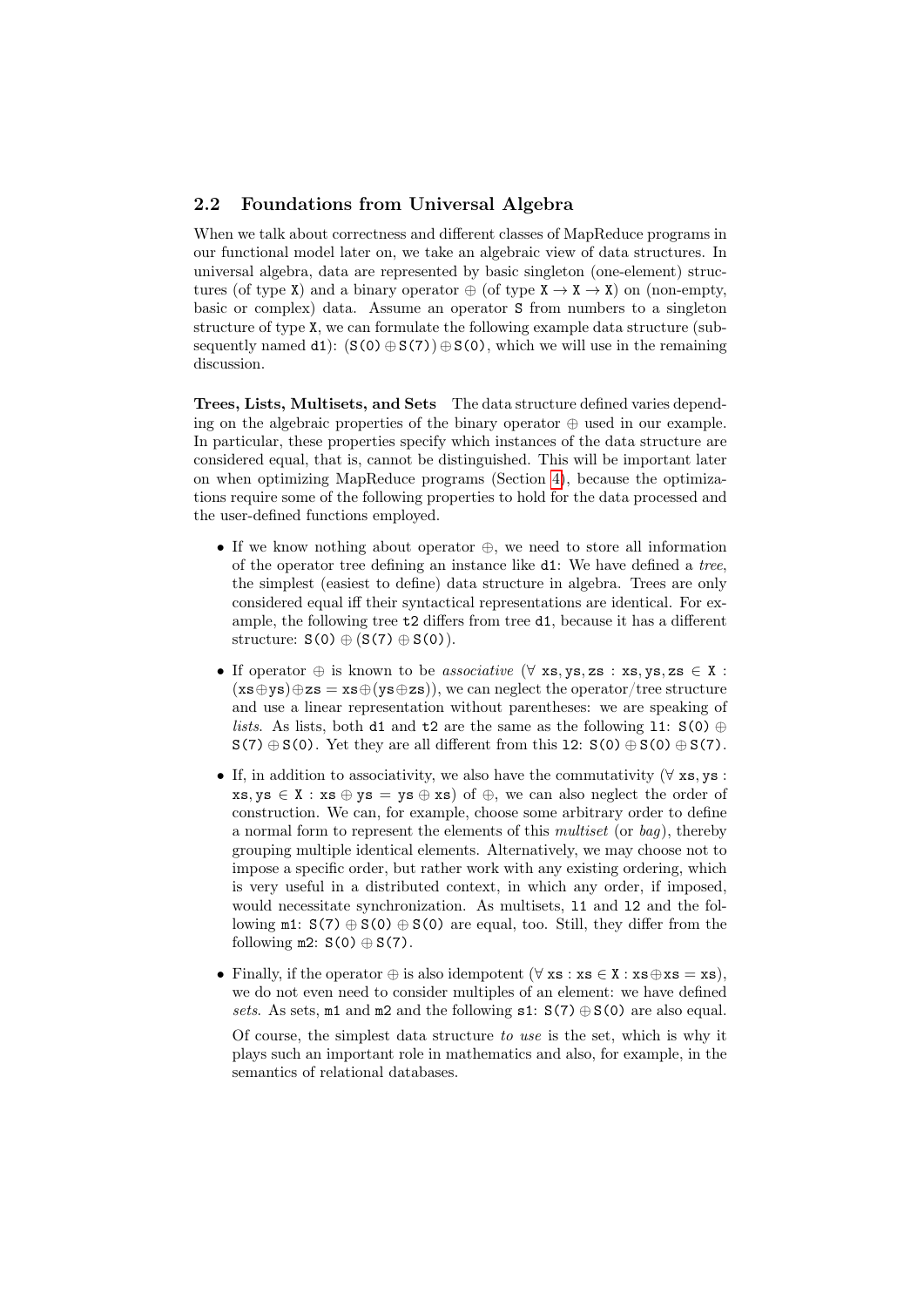As an aside, there are also are other important properties, for example, the existence of a (left/right) neutral element to allow for empty data, and other combinations of the algebraic properties mentioned.

# 2.3 Correctness Conditions for Combiner Functions

A Combiner function is a Reducer function whose output type coincides with its input type and that is associative and commutative (when viewed as a binary operator  $\oplus$  on individual key–value pairs  $(k_1, v_1)$ ). When viewed as a unary function (for example, function C of type  $X \to X$ ) on multisets, it should also be idempotent  $(\forall \mathbf{x} \mathbf{s} : \mathbf{x} \in \mathbf{X} : C(C(\mathbf{x}\mathbf{s})) = C(\mathbf{x}\mathbf{s}))$ , because it may be applied multiple times (at least, in newer versions of Hadoop). The Combiner function may not even be applied at all by the framework. To ensure correctness in this case, the user-defined Reducer function should first apply the Combiner function on its input, and may only then conduct an arbitrary computation.

## <span id="page-7-1"></span>2.4 Combinators and List Homomorphisms

Important ingredients of functional programming are higher-order functions or combinators—functions that have other functions as parameters or results. In this sense, they are (usually very small) algorithmic templates.

Lists in Functional Programming Usually, the basic data structure in functional programming is the immutable linked list. This is why most standard combinators can be defined on lists. Such a list, if finite, corresponds largely to a stack, which only offers access to one end of the linked data structure. For example, in the syntax of the functional language Haskell, the type of homogeneous lists with elements of type  $a$  is denoted by  $[a]$ .

Basic List Combinators Two of the simplest higher-order functions on this kind of lists are map and reduce. Function map is of type  $(a\rightarrow b)\rightarrow [a]\rightarrow [b]$ . It applies a user-defined function to all elements of an input list, and it returns an output list consisting of the results of all these applications. The type of reduce is  $(a\rightarrow a\rightarrow a) \rightarrow |a| \rightarrow a$ . It applies a user-defined associative binary function successively to two neighboring elements of the list. The consideration of some special cases is instructive: Because reduce cannot possibly be written to return any concrete element of an arbitrary type a (a type selected at invocation time), it cannot handle the empty list. Thus, we will restrict its input to nonempty lists. If we wanted to allow also non-associative functions as parameters of reduce, we would have to specify the order of iteration over the list.<sup>[2](#page-7-0)</sup>

List and Multiset Homomorphisms A list homomorphism is a function that operates on lists, preserving their algebraic structure. Recall that, in universal algebra, unlike in functional programming, list structure is defined through a list concatenation operator, where a list with at least two elements is viewed as a concatenation of two non-empty segments; in the extreme case, at least one of the segments is a singleton list. All list homomorphisms can

<span id="page-7-0"></span> ${}^{2}\text{In}$  Haskell, a generalized reduce, iterating from left to right with an additionally supplied initial value is known as foldl.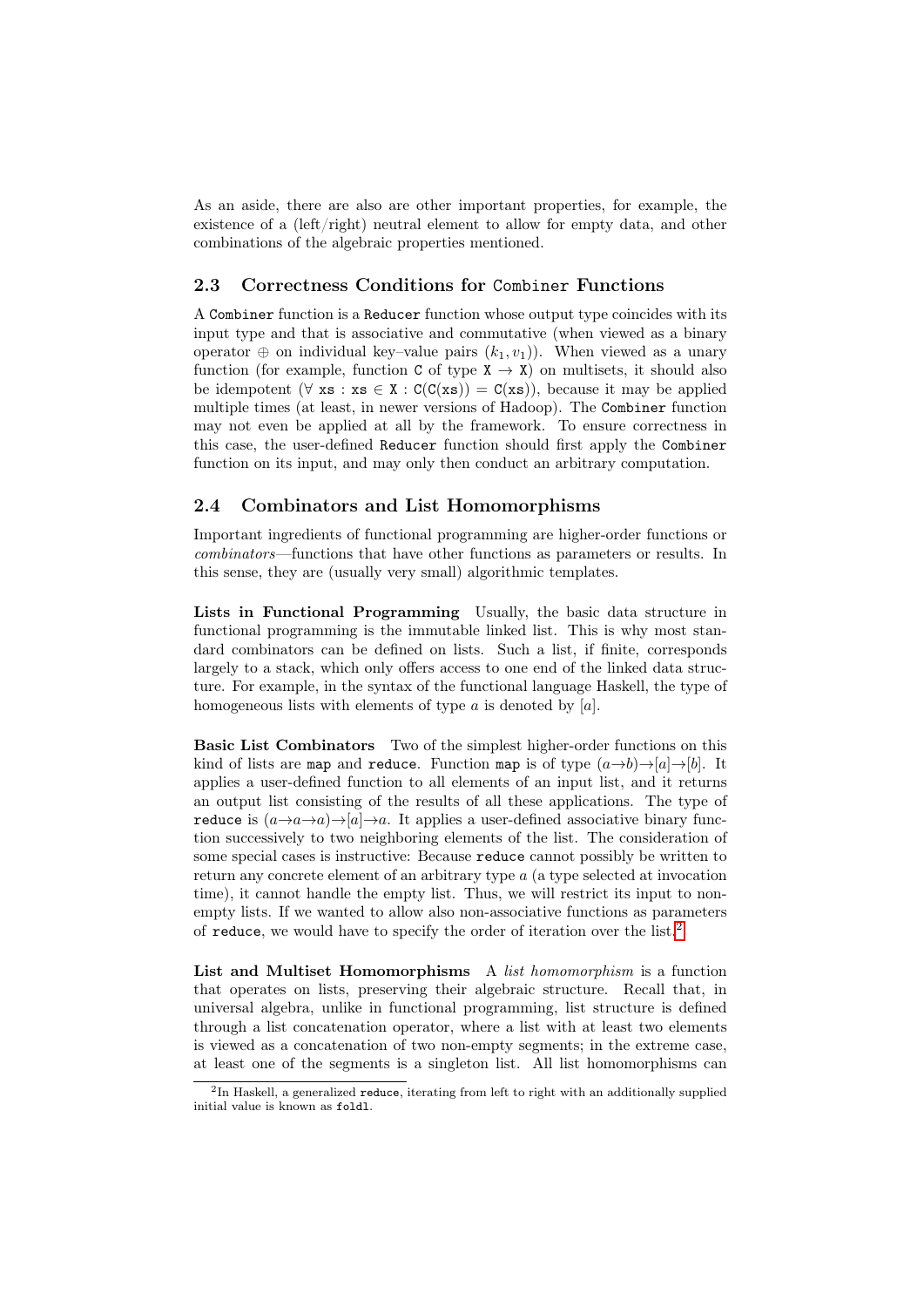<span id="page-8-0"></span>be written in Haskell as the composition of a map before a reduce combinator. The function map exposes (massive) independent data parallelism, because its application-specific function parameter (say  $f$ ) can be applied to all list elements in parallel. In parallel functional programming, the function reduce is also assumed to be data-parallel, because, exploiting the associativity of its function parameter (say  $g$ ), it can be implemented as a balanced tree of applications of g; in consequence, its execution requires a logarithmic number of parallel steps. Applications of list homomorphisms will often also use a post-processing function, which shall be a constant-time, sequential function. In summary, every list homomorphism can be formulated in Haskell as [\[10\]](#page-37-7):

```
listHomomorphism = (postProcess). reduce(g). map(f)
```
This code uses the right-to-left function composition operator . , the map and the reduce combinator, and three user-defined function parameters, each put between brackets.

A multiset homomorphism is a function that respects the algebraic structure of multisets. The only difference to a list homomorphism is that a multiset homomorphism may disregard the order of its input, because the algebraic multiset concatenation (or better: union) operator is commutative, as we have seen above. (It follows that the function parameter, say  $g$ , of the combinator reduce must also be commutative.)

MapReduce and Combinators MapReduce does not offer the combinators map and reduce directly. Rather, it offers a map (or, more exactly, a concatMap), followed by a groupBy on sorted lists and a second map (concatMap), where the second map is often parameterized by a user-implemented reduce [\[11\]](#page-37-8). This standard case is known as a segmented reduction in the MPI community [\[12\]](#page-37-9) Consequently, although MapReduce is not simply a composition of a reduce after map (as the name would suggest), there is often a reduce involved in MapReduce programs. For details, refer to our functional model of MapReduce (Section [3.1\)](#page-9-1).

Combinators in Practical Distributed Systems We have just seen that MapReduce is rooted in functional programming with combinators. One of the Google MapReduce papers [\[7\]](#page-37-4) even cites earlier work on the parallelization of combinators [\[13\]](#page-37-10). Yet, unlike the combinators used in functional programming, Google's MapReduce is available as a robust, large-scale, distributed system that is used in practice by companies all over the world (in the form of its opensource clone Apache Hadoop). In this regard, it is comparable with the Message Passing Interface (MPI) [\[12\]](#page-37-9), which offers functional combinators (called *col*lective operations) on distributed data, which include, for example, a variant of reduce and a segmented reduction. Though one can use MPI without using its collective operations, it has been the distributed platform offering functional combinators with the most practical impact before the rise of Google's Map-Reduce. Of course, the C-based MPI has many downsides from the point of view of functional or high-level programming, one of which is its lack of abstraction and a type system: there are no data structures, no static types (everything is a void\*), and in the C implementation, code is not even made type-safe using run-time checks.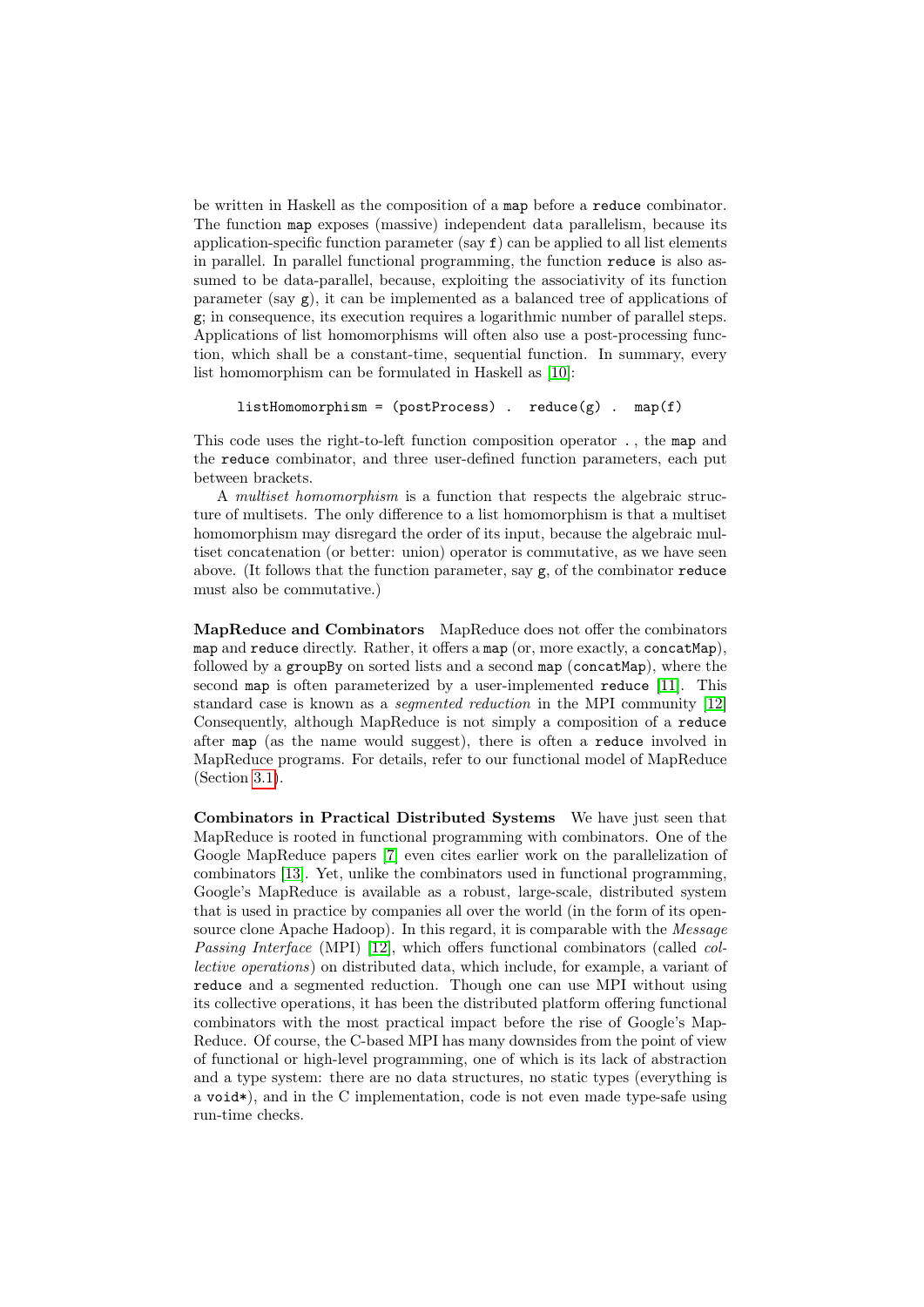# <span id="page-9-2"></span><span id="page-9-0"></span>3 A Model of MapReduce

In a first step, we present a functional model of MapReduce. Based on it, we proceed to develop a cost model. Both models are inspired by the semantics of Apache Hadoop.

# <span id="page-9-1"></span>3.1 Functional Model

We use the functional language Haskell [\[14\]](#page-37-11) to represent our functional model of MapReduce in a concise way, expressing all transformations as state-less data flow.

#### 3.1.1 Types

In the functional model, a MapReduce program is expressed as a function (mapReduce) from input to output that is parameterized with user-defined functions that employ three user-defined types. Function mapReduce is a generic function, parametric in the types of its input  $(m)$ , its intermediate data  $(r)$ , and its final output (o). We begin with an explanation of the types of the six user-defined function parameters of function mapReduce.

mapReduce ::

| $(m \rightarrow [r])$                                    |  | -- Mapper             |
|----------------------------------------------------------|--|-----------------------|
| $\rightarrow$ ([r] $\rightarrow$ [r])                    |  | -- Combiner           |
| $\rightarrow$ ([r] $\rightarrow$ [o])                    |  | -- Reducer            |
| $\rightarrow$ (r $\rightarrow$ r $\rightarrow$ Ordering) |  | -- Partitioner        |
| $\rightarrow$ (r $\rightarrow$ r $\rightarrow$ Ordering) |  | -- SortComparator     |
| $\rightarrow$ (r $\rightarrow$ r $\rightarrow$ Ordering) |  | -- GroupingComparator |
| $\rightarrow$ [[m]]                                      |  | -- input              |
| $\rightarrow$ [[o]]                                      |  | -- output             |

The first three parameters of mapReduce (Mapper, Combiner and Reducer; see the comments) describe transformations from input type m to intermediate type r, within intermediate type r, and from r to output type o, respectively. All three functions can produce multiple results or no result at all; this is modeled with list types as result types. In the same vein, whereas the Mapper input is a single value, both Combiner and Reducer take a (non-empty) group of values as input, which is passed lazily as an iterator in Hadoop MapReduce; we represent this in the functional model with the Haskell list type. We make the model abstract enough to neglect the possible distinction of key and value, resulting in a simplification of all types involved. This does not preclude the possibility to instantiate the model with standard MapReduce key–value pairs or, alternatively, with a more database-oriented view in which all data is in the keys only, and part of these data are projected away when not needed.

Comparator Functions Since we do not distinguish between keys and values, we need the remaining three function parameters (Partitioner, Sort-Comparator, and GroupingComparator): they are different comparison operators, each on two values of the intermediate type r, returning whether their first value parameter is less than, equal to, or greater than their second parameter, according to a user-defined order. They are used by function mapReduce to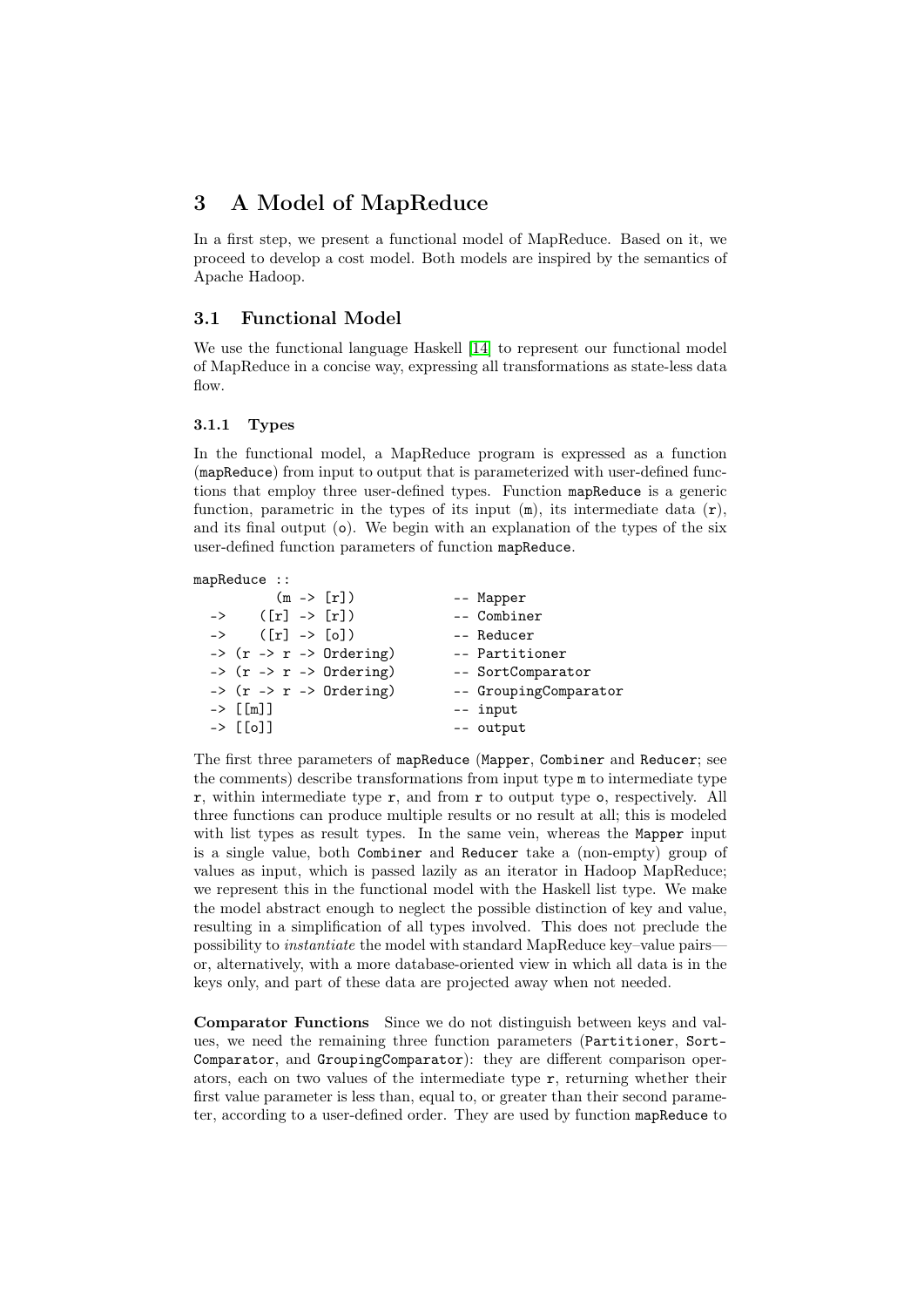guarantee that intermediate data is sent to the correct partition (Partitioner), processed together with (only) the values in the correct group (Grouping-Comparator) in this partition, and that all groups in a partition are processed in the correct order (SortComparator). (Note that, in Hadoop, Partitioner is not defined using comparison, but rather using hashing, which enables slightly faster processing; nevertheless, we abstract from this detail, for consistency with sorting and grouping.) Finally, function mapReduce takes as a last parameter a distributed input of values of type m, and produces a distributed output of values of type o. Using nested lists (denoted [[a]] for elements of type a), we model the fact that there are multiple values, distributed in different partitions, and that the individual values in a partition are read or written sequentially.

## 3.1.2 Basic Syntax

We assume basic knowledge of Haskell syntax and of some standard library functions. Additionally, we use  $x0 \leftrightarrow f x1$ ... xn to denote left-to-right function application, similarily to object-oriented method calls  $x0.f(x1, \ldots, xn)$  in Java. (Think of data flowing in the direction of the arrow head to a parameterized function that will process it.) Furthermore, we use custom variants of the Haskell functions map, concat, groupBy, and mergeBy. Their names carry the prefix mr (for MapReduce) to mark non-standard behavior; extra prefixes of d (or s) denote distributed (or sequential) execution, whereby multiple prefixes describe, from left to right, the computation from the outermost list level to more deeply nested levels. For example, the prefix ds means outer distributed, inner sequential computation. So, function dsMap is the map combinator that applies its argument function to a two-level list, whereby only the outer level is executed in a distributed manner. All the remaining functions used are described next.

## 3.1.3 Data flow

Our functional model of MapReduce describes the data flow from input to output in different steps.[3](#page-10-0) The six user-defined function parameters of function mapReduce all end in F (for function), and they use shortened names (for example, mapF for Mapper function).

Let us start with a general remark on the types of the data passed between the different steps. When the level of nesting of the lists that hold the data changes between any two consecutive steps, this change is indicated in the comment after the first step with the new type of the data just produced. To enable this form of explanation, we model explicitly—by means of an extra step in both Mapper and Reducer tasks—the flattening of the innermost list level using dMap mrConcat, although this happens implicitly in MapReduce.

Mapper execution We start with the input, which is modeled as a two-level list with inner elements of type m in Figure [1.](#page-11-0) The outer level is distributed across the cluster nodes that execute the Mapper function in parallel, and the nested lists represent the mostly local data that are read sequentially by each node. For each input value, the first four steps are executed together in a pipeline

<span id="page-10-0"></span><sup>&</sup>lt;sup>3</sup>In reality, all steps are fused, and the only global synchronization happens after the shuffling.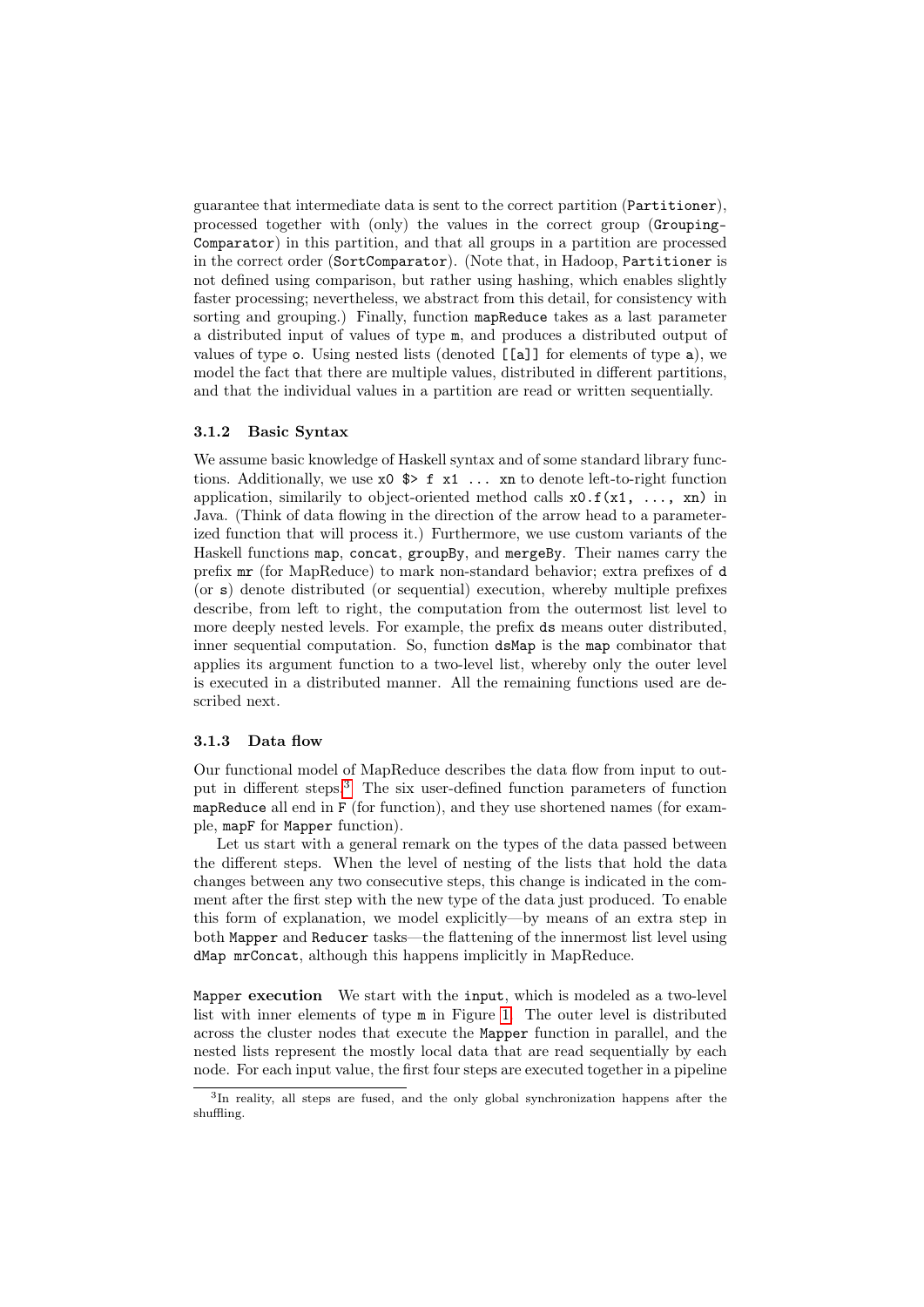```
mapReduce mapF combF redF partF sortF groupF input =
 input -- [[ m ]]
 -- in Mapper tasks
 \Rightarrow dsMap mapF - [[[r]]]
 \Rightarrow dMap mrConcat -- [[ r ]]
 $> dMap (mrGroupBy partF) -- [[[r]]]
 $> dMap (repeatUntilSorted (\ir -> ir
                       $> sMap combF
                       $> sMap (oneRunOfExternalSortBy sortF)
        ))
 -- pulled by all Reducer tasks from all Mapper tasks
 $> dmrShuffle partF
 -- in Reducer tasks
 $> dMap (mrMergeBy sortF) -- [[ r ]]
 $> dMap (mrGroupBy groupF) -- [[[r]]]
 $> dsMap redF
 \Rightarrow dMap mrConcat -- [[ o ]]
```
<span id="page-11-0"></span>Figure 1: Data-flow implementation of the mapReduce function in Haskell; changes of the nesting depth are indicated in comments.

on the same Mapper node. Overall, this takes place in a distributed fashion in the Mapper tasks on many cluster nodes (all four functions are prefixed with d): This way, we can also take the *global view* of all the data being processed "at once" on all nodes, producing a single global, distributed result after each of the four steps:

- 1. The user-defined Mapper function mapF is applied to each inner element of the input, possibly producing multiple results (of different type  $\mathbf r$ ) per input element. Consequently, an additional third list level is introduced.
- 2. The new third list level is then fused (using mrConcat) at the second list level, denoting sequentially accessed data.
- 3. The result is grouped according to the user-defined Partitioner function partF, again producing an additional third list level. Each of the resulting third-level lists represents a partition that will be sent to a different Reducer node.
- 4. These third-level data are sorted according to the user-defined sort function sortF. An external sort algorithm is used to cater for intermediate data too big to fit into the main memory available to the Mapper task effecting the sort. Sorting possibly requires multiple runs across the data. These runs are interspersed with calls to the user-defined Combiner function combF, whose purpose is to combine a list of multiple elements (which will be equal according to sortF) into a smaller list, this way reducing the size of intermediate data to be further processed.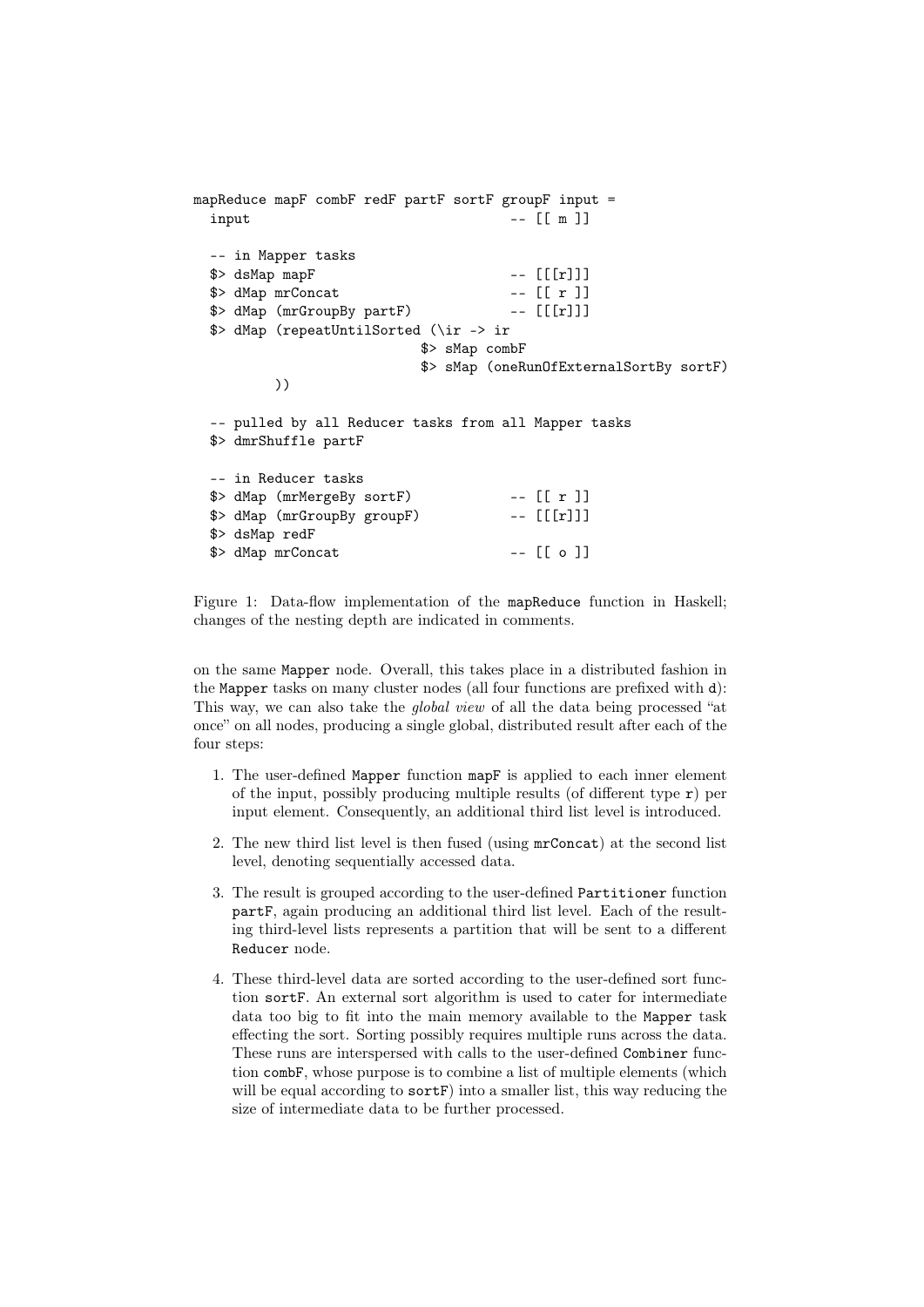Shuffle execution The step in the middle of the computation (dmrShuffle) models the global communication and synchronization between the computation by the Mapper tasks just described, and the subsequent computation by the Reducer tasks. Here, we take again a global view, modeling a completely distributed computation as a single function call. In practice, each Reducer task pulls "its" partition of intermediate data from each Mapper task. Synchronization is implied by each Reducer task waiting for each Mapper task to supply all the data needed. This synchronization cannot be avoided, because the merging procedure done in the next step is a pipeline breaker, a computation that will not produce output before it has consumed *all* of its input. (For simplicity, our function dmrShuffle may use partF, although this is not needed in practical implementations.)

Reducer execution The last four steps are executed, again, in a distributed fashion but, this time, in the Reducer tasks on the different nodes. In the following description, we take a local view of one Reducer task.

- 1. All sorted partitions (one from each Mapper task) are merged into a single local list using sortF.
- 2. The single local list is divided into different groups according to the userdefined grouping function groupF, creating one more level of nested list structure.
- 3. Each of the groups (consisting of multiple elements) is passed in one function call to the user-defined Reducer function redF, which produces, for each group, a list of output elements of type o.
- 4. Finally, all the lists produced by one Reducer task (for different groups) are fused (using mrConcat) into a single local output list (per Reducer task).

The distributed list containing all these local lists forms the output of the MapReduce job.

Overall, we have crafted a data-flow model of MapReduce that is customizable via a handful of function parameters. It is as complex as needed to represent different classes of MapReduce programs (see Section [4\)](#page-18-0), and as simple as possible for this undertaking.

## <span id="page-12-0"></span>3.2 Modelling Performance

We start with some preliminaries about the platforms on which MapReduce programs are typically executed; then, we give a general overview of the kinds of resources and costs that our cost model addresses.

Cluster Environment MapReduce is designed for cluster-local execution on cost-effective homogeneous nodes with large local hard disks. As a consequence, network latency can largely be ignored. Considering network bandwidth, the situation is different. Each node's local bandwidth is limited. And, there is another bottleneck: for large installations, full network bisection width is very costly to realize, and thus rare. Because this is likely to change, we do not consider limits of bisection width.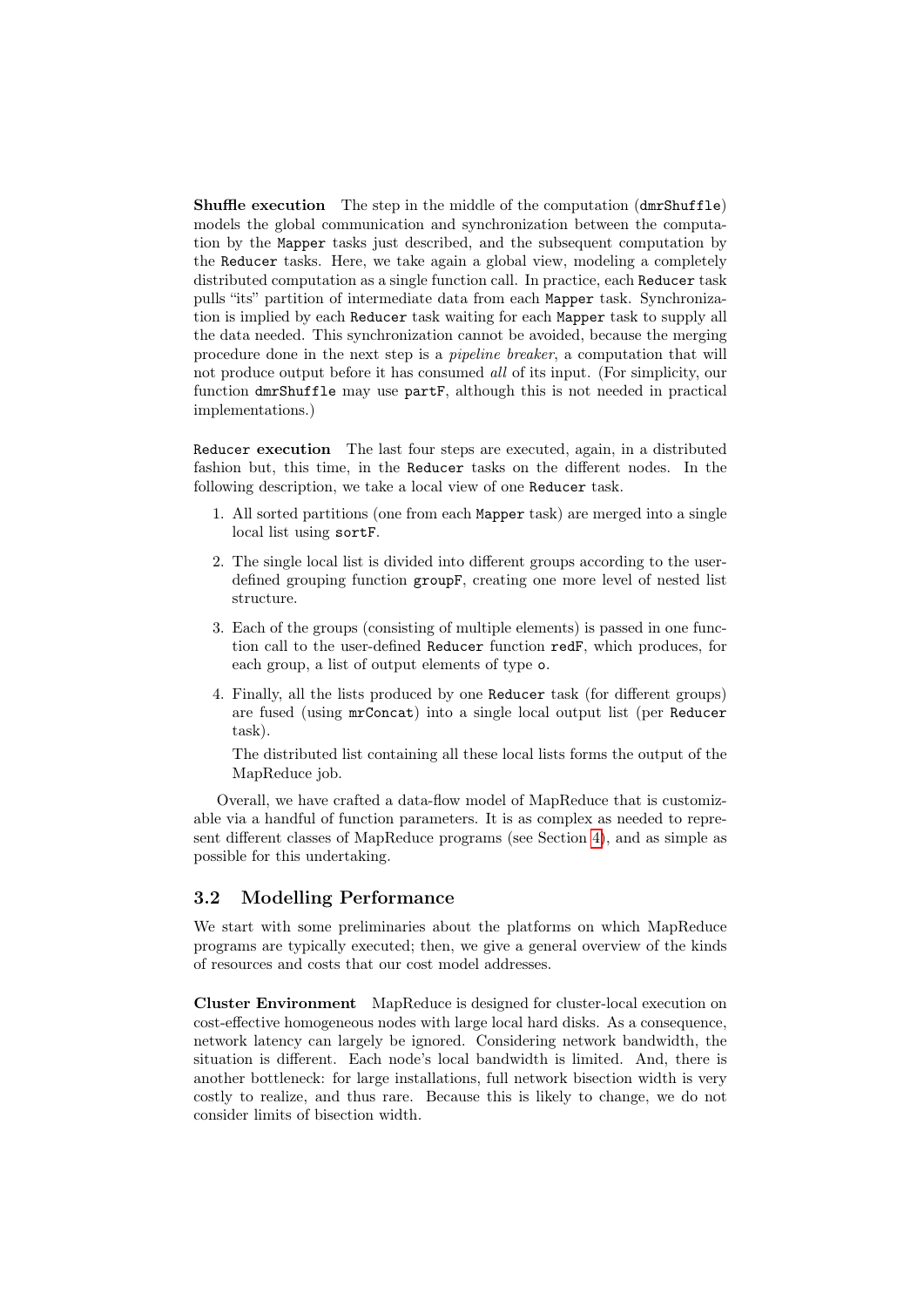<span id="page-13-0"></span>Chunked I/O An important design goal of MapReduce has been to avoid random access patterns for input/output  $(I/O)$  operations. This is in line with its functional roots: Customary data structures, such as arrays or graphs, do not require random memory access, and existing data are never updated, new data are created instead. As a consequence, MapReduce shares many properties with data-flow and stream programming, although it is batch-oriented. For  $I/O$ , this means that data are read in large, contiguous chunks using sequential disk scans; this is also the goal when writing data. Hence, caches are effective in hiding disk and memory latency, both of which are ignored by our cost model.

Resources Ignoring caches, the following resources remain to be considered: CPUs (the number of CPU cores), memory and disks (both with bandwidth, without latency, and with size), and network (with local bandwidth, without latency). Because the location of data in a MapReduce cluster can hardly be controlled, we will assume sufficient disk space on every node in the cluster, and ignore disk size. For reasons of coherence, we will also exclude memory size from our considerations.

Cost We are interested in MapReduce job latency. This is opposed to other cost measures such as throughput, or utilization, in a shared cluster or efficiency of usage of individual resources, as achieved by low-level improvements in the implementation of the Hadoop framework. We define cost as the minimum latency of MapReduce job execution on an otherwise unused cluster.

Skew in Data The minimum in this cost measure corresponds to the best case, which is never attained in practice because of skew in the data: the division of the job into tasks is not perfect because it is driven only be the input size and not by the processing effort needed. Consequently, some tasks take longer to complete than others. Yet, in practice, there is often only a small deviation. This is partly due to an optimization that executes speculation a redundant copy of the slowest tasks that have yet to complete (see the discussion on "stragglers" [\[7\]](#page-37-4)). But, often enough, there is sufficient skew in either the input or the intermediate data, to let the MapReduce job in question will never come close to the best case because some of the tasks in its execution will need considerably longer than the average to complete. We specifically do not model this aspect.

Performance Portability Furthermore, we assume the same, fixed processing speed for all CPU cores; we do not model the performance of programs ported to different hardware (despite the fact that porting a Hadoop program is easy because it is written in run-anywhere Java for a framework that hides most machine details).

In summary, we restrict ourselves in several dimensions. Nevertheless, the experiments confirm that our model of MapReduce performance is relevant, (see Section [5\)](#page-28-0).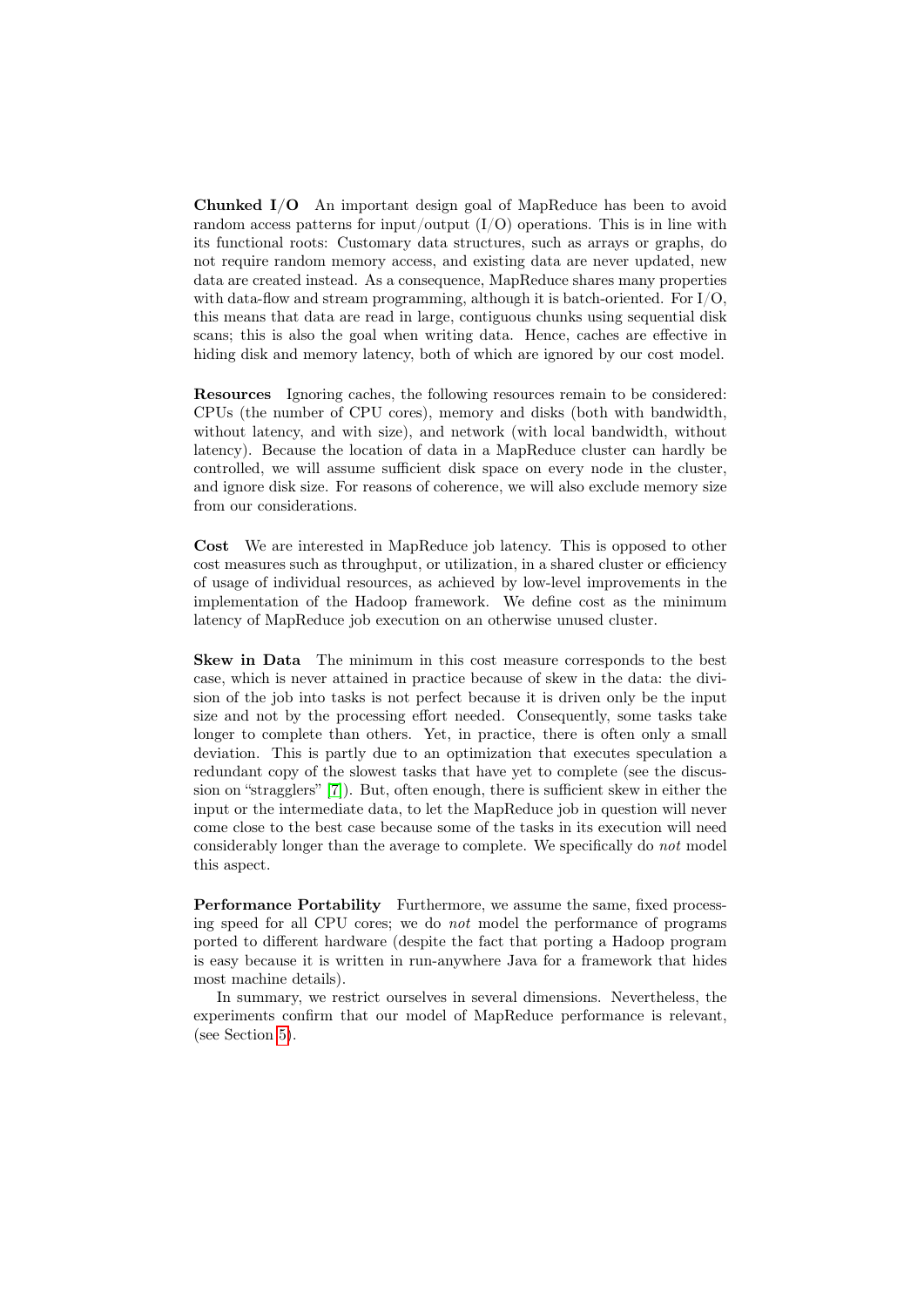## 3.3 Cost Model

Given the considerations in Section [3.2,](#page-12-0) we propose the analytical model of the performance of MapReduce programs, as shown in Figure [2.](#page-15-0) It is a linear model for costing time, so the unit of each summand (1a–h) is time in seconds. Each summand is a product of a per-unit cost factor and the number of units affected. The unit differs between startup costs (seconds) and processing costs (seconds per byte processed).

## <span id="page-14-0"></span>3.3.1 Basic Parameters

Let us describe the three different kinds of basic parameters, used in the formula of Figure [2,](#page-15-0) before we explain the total cost of a MapReduce job (a run of a MapReduce program in a given environment) and each of its summands in detail.

#### Input and Dependent Data (size in bytes)

inputSize is the size of the job's input in bytes.

- $mapOutputSize$  is the total size of the output of all Mapper tasks, directly after applying the Mapper function only.
- $combineOutputSize$  is the total size of the output of all Mapper tasks, after application of the Combiner function (if applied; otherwise, it is equal to mapOutputSize).

outputSize is the total size of the job's output.

These sizes enter into calculations involving the size of data processed by different kinds of tasks.

#### Cluster Configuration Parameters (various units)

numCpuCores (unitless) is the number of processor cores in the cluster.

chunkSize (size in bytes) is the size of a chunk of data in an  $I/O$  operation (about 64 MByte).

These parameters will be used to calculate the number of tasks into which the MapReduce job is divided.

#### Program Parameters (unitless)

numReducers is the number of Reducer tasks requested by the program.

 $numReducers<sub>Eff</sub>$  is the number of Reducer tasks used effectively: those that receive data to process; it can be, at most,  $numReducers$  (in the best case); it may be smaller, if there are Reducer tasks that receive little or no data groups to process. Its actual value depends on how well the user-defined Partitioner function divides the intermediate data into chunks of equal size.

Parameter  $numReducers$  is the most important tuning parameter for many MapReduce programs but, in practice, the number of Reducer tasks that do useful work during a job may be smaller, which is modelled by parameter  $numReducers_{\text{Eff}}$ .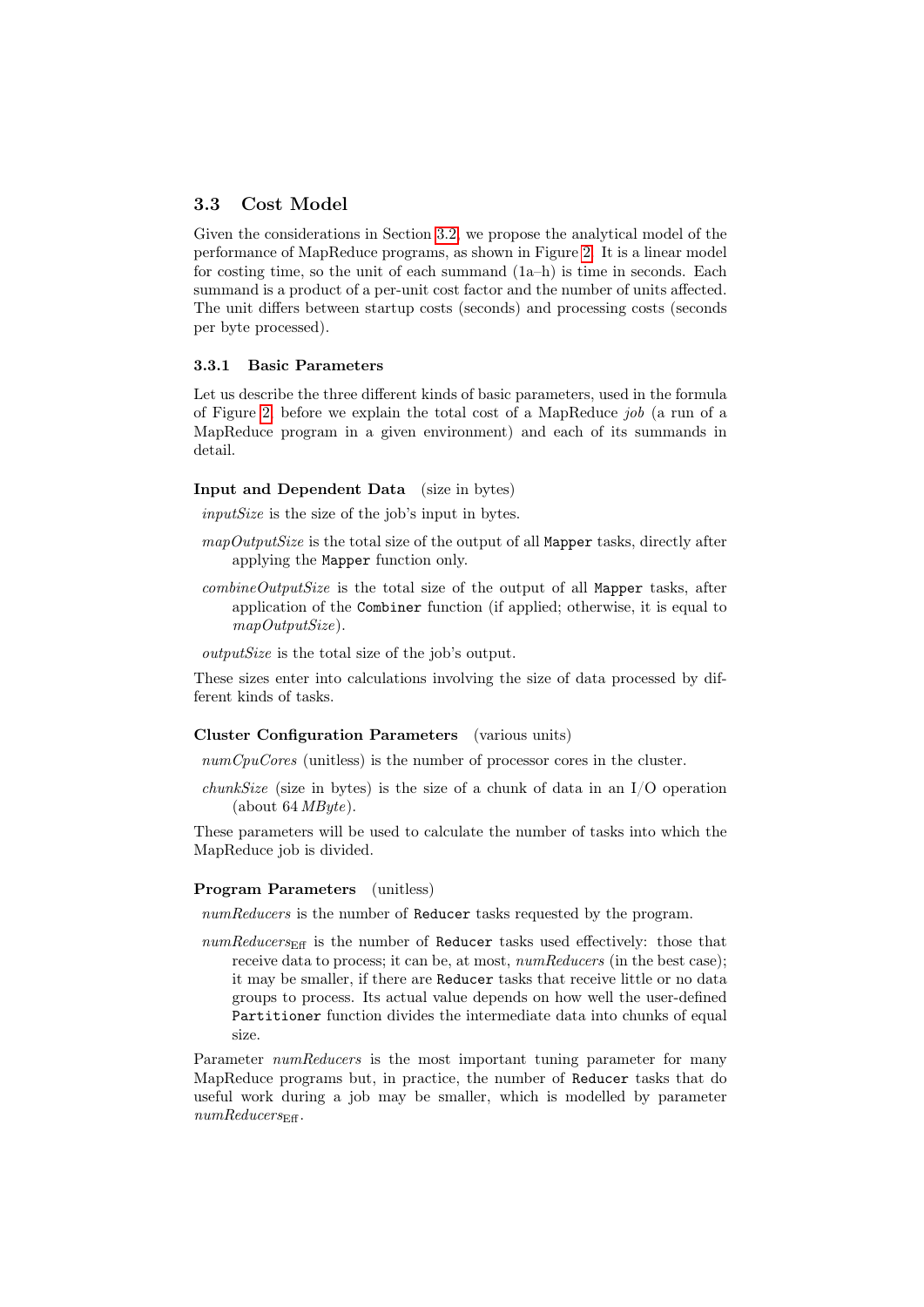<span id="page-15-5"></span><span id="page-15-4"></span><span id="page-15-3"></span><span id="page-15-2"></span><span id="page-15-1"></span>
$$
cost = (1a)
$$

$$
cost_{\text{jobStartup}} \tag{1b}
$$

+ 
$$
\cos t_{\text{taskStartup}} * \frac{\left(\frac{inputSize}{chunkSize} + numReducers\right)}{numCpuCores}
$$
 (1c)

+ 
$$
(cost_{\text{readDFS}} + cost_{\text{Mapper}}) * \frac{inputSize}{numCpuCores}
$$
 (1d)

+ 
$$
(\cos t_{\text{sort}} + \cos t_{\text{Combineer}}) * \frac{mapOutputSize}{numCpuCores}
$$
 (1e)

<span id="page-15-8"></span><span id="page-15-7"></span><span id="page-15-6"></span>+ 
$$
cost_{\text{write}} * \frac{combineOutputSize}{numCpuCores}
$$
 (1f)

+ 
$$
(cost_{\text{readNet}} + cost_{\text{merge}} + cost_{\text{Reduceer}}) * \frac{mapOutputSize}{numReducers_{\text{Eff}}}
$$
 (1g)

<span id="page-15-0"></span>+ 
$$
cost_{\text{writeDFS}} * \frac{outputSize}{numReducers_{\text{Eff}}}
$$
 (1h)

Figure 2: The MapReduce cost model.

## 3.3.2 Explanation of Each Cost Term

Next, we explain the total cost of running a MapReduce program and each of the cost summands (1a–h) in detail, including the basic costs from which the cost summands are composed.

#### Absolute Performance (time in seconds)

 $cost(1a)$  $cost(1a)$  is the estimated (minimum) latency of the execution of a MapReduce job, consisting of a MapReduce program (which may have been defined just-in-time before execution), a cluster configuration (or the default configuration for local single-threaded execution with one Reducer task only), and an input to be processed.

We define the total cost as the sum of individual startup costs and processing costs, as described below. This implies a sequencing and barrier synchronization between the different processing steps which, in practice, occurs only between some of these steps. As a consequence, we can model CPU-bound as well as I/O-bound jobs, but we will over-estimate the costs of jobs that need much processing and much I/O. We could model this over-estimation with some maximum operators, but decided that this would complicate our model unnecessarily.

#### Startup Costs (time in seconds)

The startup costs depend on the cluster configuration, especially, on whether execution is local or distributed.

 $cost_{jobStartup}$  [\(1b\)](#page-15-2) is the cost incurred when submitting a MapReduce job, including the time needed by the Splitter function (see Section [3.3.3](#page-17-0) for more detail) to compute the split boundaries of all files in the input; it can be ignored for realistic input sizes.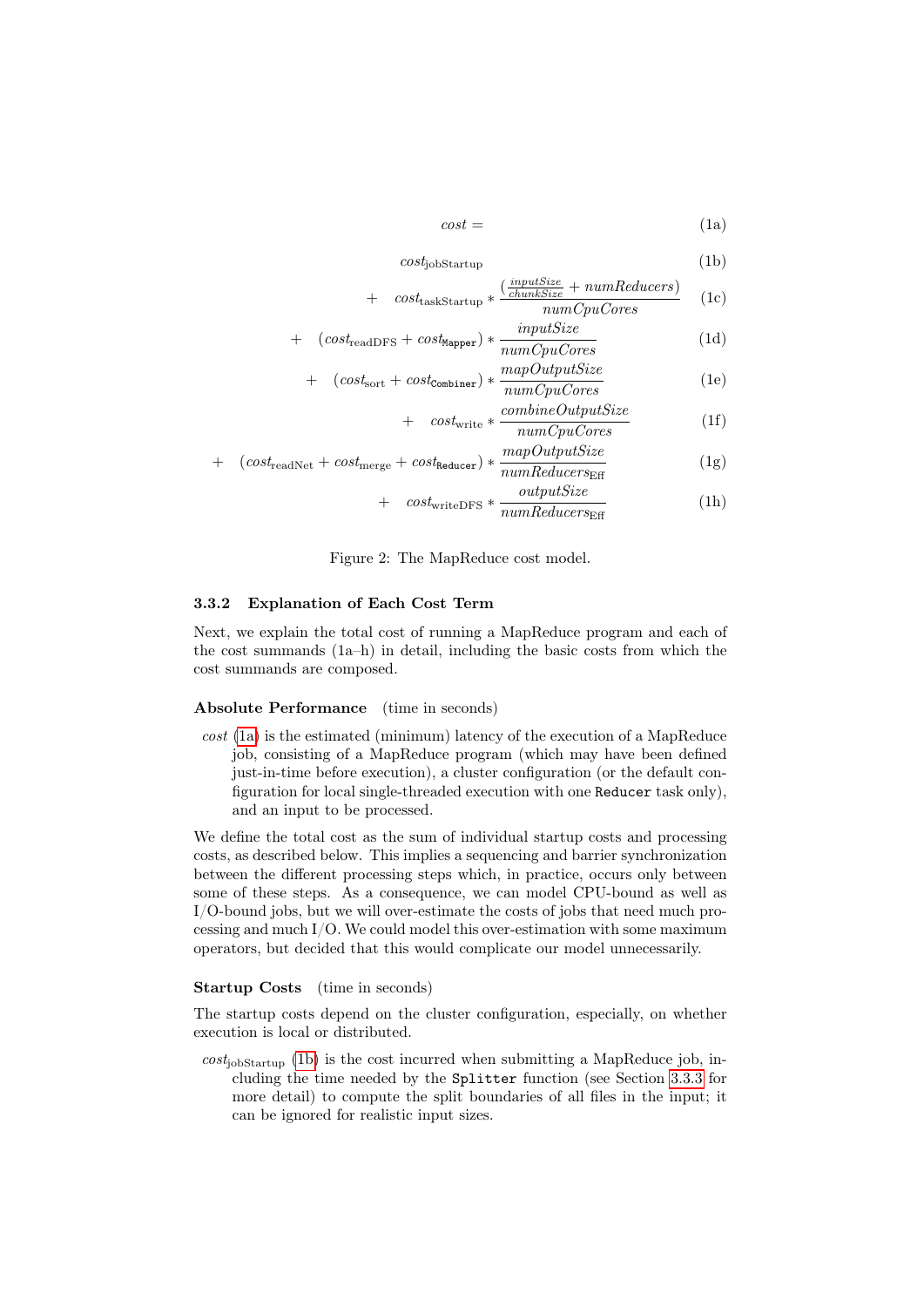$cost_{taskStartup}$  [\(1c\)](#page-15-3) is the cost incurred when starting an additional task in a job. For local execution, is it negligible, whereas it amounts to some time for distributed execution; it can be ignored if each input file's size is larger than chunkSize, the input is divided with a standard Hadoop Splitter into large partitions, and thus the processing time of each task outweighs its startup costs. This cost must be multiplied with the (average) number of tasks (Mapper plus Reducer tasks) per CPU core  $(numCpuCores)$ . The number of Reducer tasks is specified explicitly by parameter numReducers, whereas the number of Mapper tasks depends on the Splitter used, which, by default, divides each file into chunks of size of, at most, chunkSize. This is an under-approximation, as we abstract slightly from the fact that the input consists often of multiple files, whose sizes may not be multiples of *chunkSize*. So, in practice, there may be one additional small chunk per input file.

#### Processing Costs (1/throughput in seconds/byte)

- $cost_{\text{readDFS}}$  [\(1d\)](#page-15-4) is the cost of reading a byte from the distributed file system (DFS). In most cases, the MapReduce framework schedules Mapper tasks to be executed on the node on which their input data are located; then, it is equal to the cost of a local read. Like all other read and write costs, it includes (de-)serialization overhead.
- $cost_{\text{Mapper}}$  is the cost of executing the Mapper function on the byte of input just read. It is often negligible, but it can be arbitrarily large, depending on the Mapper code (for example, in the extreme case of running a complete, possibly non-terminating sequential program in a single Mapper task). The sum of these two costs has to be multiplied with the (average) size of the input *(inputSize)* that is processed in parallel, per CPU core (numCpuCores).
- $cost_{sort}$  [\(1e\)](#page-15-5) is the cost of sorting a byte externally (which is necessary because the entire task output may not fit into the main memory available to the Mapper task).
- $cost_{\text{Combineer}}$  is the cost of executing the Combiner function on a byte of input. As for the Mapper function, this cost depends on the application code. The sum of the last two cost items has to be multiplied with the size of the data on which they operate  $(mapOutputSize)$ , which is often similar to the size of the input; but, in some cases, it is an order of magnitude larger, and, in some cases, it is considerably smaller. Furthermore, the cost model makes the assumptions that sorting is linear and that it only occurs before the Combiner function sees the data. Both these assumptions are gross abstractions: Hadoop MapReduce uses external QuickSort and MergeSort, and the Combiner function is applied after each of the normally multiple rounds of external sorting in practice. So, in the worst case, in which the Combiner function is superfluous because it is the identity on its input, it will be executed in each round of external sorting on the entire intermediate data, wasting resources.
- $cost_{\text{write}}$  [\(1f\)](#page-15-6) is the cost of writing a byte to local disk. It is multiplied with  $(combineOutputSize)$ , the size of the data on which it operates which, in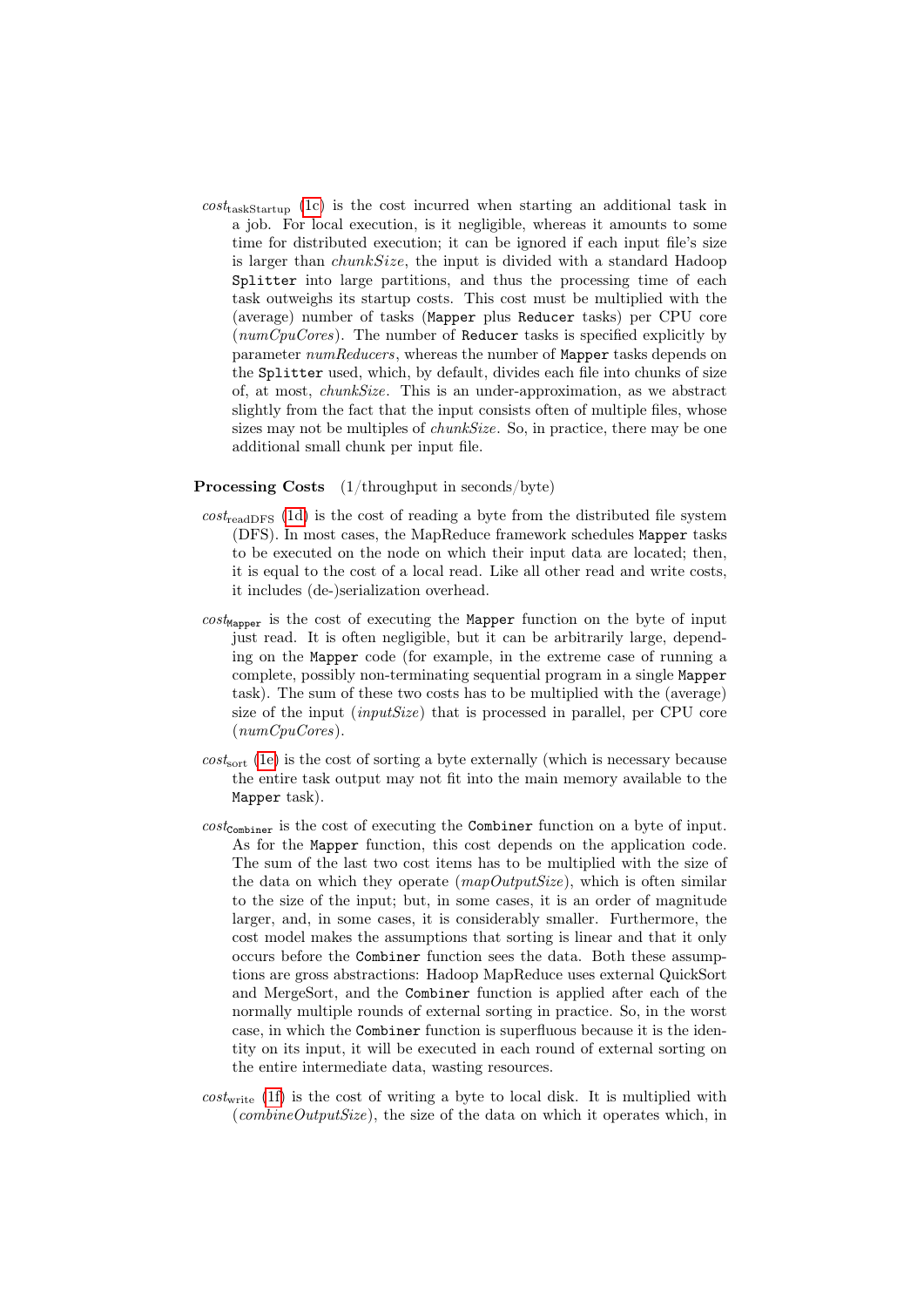most cases, will be considerably smaller than  $(mapOutputSize)$ , and often a constant.

- $cost_{\text{readNet}}$  [\(1g\)](#page-15-7) is the cost of reading a byte that has to be transmitted across the cluster network.
- $cost_{merge}$  is the cost of externally merging a byte from pre-sorted inputs just read from the network. This establishes the grouping of the complete input of one Reducer task into different groups, which will then be processed by the Reducer function, one group at a time. Additionally, it establishes the ordering in which the groups are handed over to the Reducer function, and can also be used to establish some order inside each group.
- $cost_{\text{Reduce}}$  is the cost of executing the Reducer function on a byte of input. As for the Mapper and Combiner functions, this cost depends on the application code.
- $cost_{\text{writeDFS}}$  [\(1h\)](#page-15-8) is the cost of writing a byte to the distributed file system. This is a local write plus, typically, two additional redundant copies on other nodes in the same cluster.

#### <span id="page-17-0"></span>3.3.3 Relation to the Functional Model

Our cost model is based on our functional model. Yet, there are some differences. First, there are some functions in the functional model that are not explicit in the cost model. This includes the user-defined comparison functions partF, sortF, and groupF. These functions are comparison operators on user-defined data. As such, they should take constant time per comparison, and their total cost should be subsumed by the costs of sorting and merging, which are already part of our model. Recall that the choice of function parameter partF influences the value of  $numReducers_{\text{Eff}}$  heavily, so its effect is already incorporated indirectly in our cost model. In the same vein, we have also mentioned the Hadoop Splitter function in the cost model without attributing a separate cost to it. This is legitimate because the Splitter function induces negligible overhead when it computes the split points for each input file; later on, this guarantees that each task has at most  $chunkSize$  input data to process, so the data will be more evenly distributed between tasks. Furthermore, we also do not attribute costs to dmrConcat because, in practice, it does not constitute an extra step of computation, but rather happens on the fly without incurring a discernible cost.

Second, there are additional cost terms that do not refer explicitly to elements of the functional model. This includes the startup costs of jobs and tasks (1a–b), which are considerable for some MapReduce jobs, although they do not appear in a simplified data-flow view. More importantly, our cost model contains individual I/O costs for input, intermediate, and output data, which takes the amount of data transferred at the different stages of a MapReduce computation into account. We believe that an explicit inclusion of  $I/O$  in the functional data-flow model would complicate this model unnecessarily, whereas, in the cost model, I/O is too important to omit.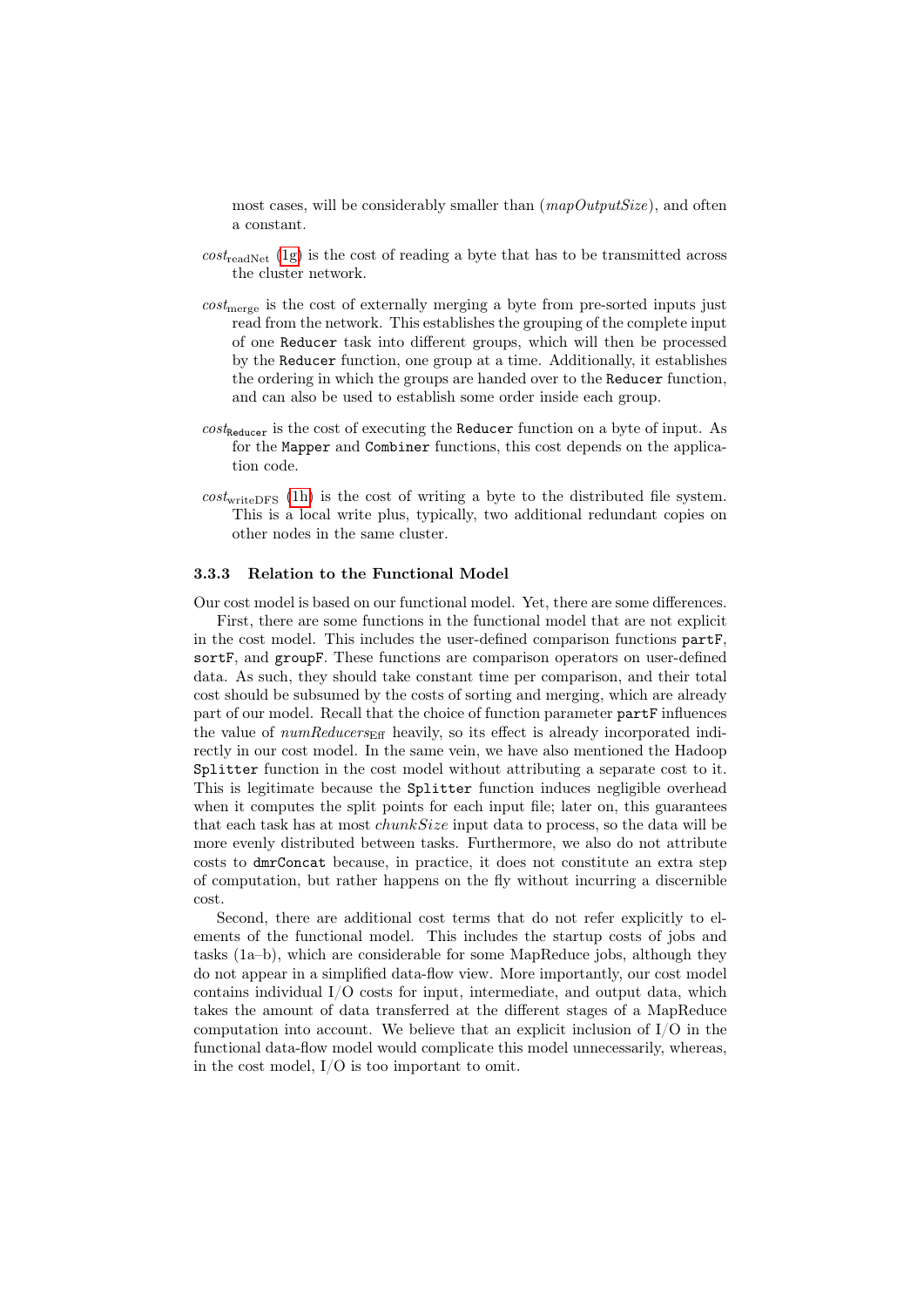# <span id="page-18-0"></span>4 Optimization of MapReduce Programs

To demonstrate the feasibility of our functional model and our cost model, we use them as a basis for formulating optimization rules for MapReduce programs. The transformations that we discuss in this section aim mainly at performance optimization. Nevertheless, the transformations are undirected: they can be applied forward, in the direction of target code, to optimize performance or, alternatively, backward, in the direction of source code, to refactor MapReduce programs into a more modular and less tangled form. We formulate two pairs of transformation rules for MapReduce programs—one pair for each of the algorithm classes considered, as we explain next.

Classes of Algorithms Considered We concentrate on two important classes of homomorphisms that are compatible with MapReduce, namely, homomorphisms on multisets (Section [4.3\)](#page-20-0) and on lists (Section [4.4\)](#page-24-0), both with one restriction concerning resource consumption: they may only produce a single result of constant size. To produce a global result, as homomorphisms do, the MapReduce programs considered here must have a single Reducer task in the final program step.<sup>[4](#page-18-1)</sup> This is in line with the common view that, in the Map-Reduce world, only linear-time, constant-space algorithms are considered to be really scalable. More precisely, the size of the data processed by each parallel task created should be bounded by a constant. As a consequence, all programs that do not reduce the volume of data massively—using heavy filtering (in the Mapper function) or heavy reduction (in the Combiner function)—need multiple Reducer tasks in the first MapReduce program step. This also amounts to producing only a single result of constant size in the single Reducer task in the last program step, for example, a single maximum value or a single count of entities of some kind. Results that are more complicated are also allowed, for example, a histogram of values (which consists of a fixed number of counts of entities of some kind). Results whose size depends on the size of the input are not considered. This excludes many simple, embarrassingly parallel map-only problems, which is okay because we do not consider them to be very interesting. It also excludes interesting complex data transformations with big distributed results, which form only a small percentage of MapReduce programs executed, although the MapReduce programming model really excels at them. In contrast, we include most reporting and summarization problems, which makes our optimizations very relevant in practice.

# 4.1 Implementing Homomorphisms Using MapReduce

First, we show how to implement basic versions of both classes of homomorphisms in MapReduce. We start with multiset homomorphisms and then extend the approach to include preservation of order, thus handling list homomorphisms as well.

From Multiset Homomorphisms to MapReduce Programs MapReduce does not directly offer the combinators map and reduce, which are normally used to implement list homomorphisms (see Section [2.4\)](#page-7-1). Let us demonstrate how to

<span id="page-18-1"></span><sup>4</sup>There is no such restriction on the other program steps in these MapReduce programs.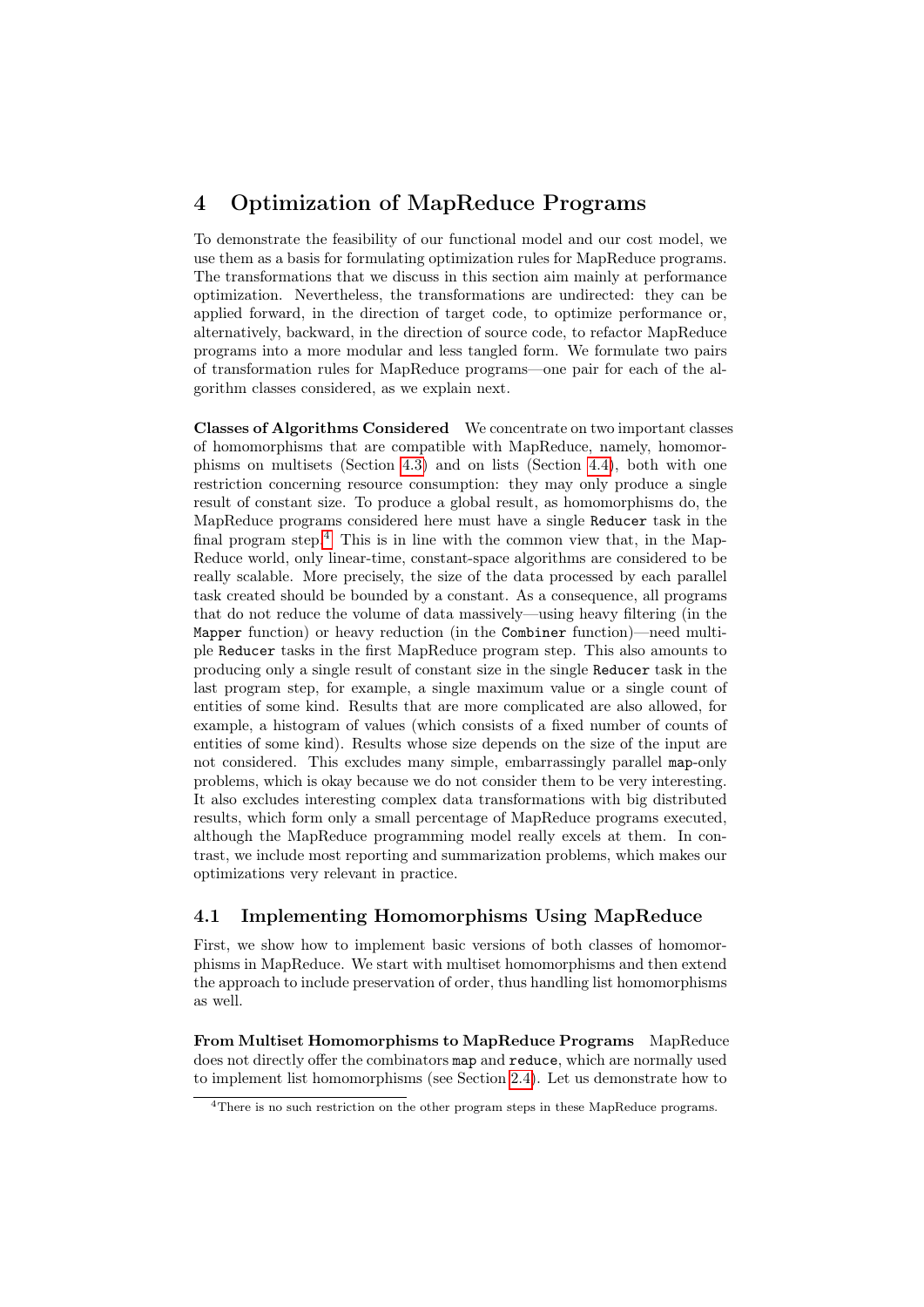replace these combinators with appropriate MapReduce counterparts. Because we need a single global result, computed by taking all input values into account, we can only use one segment of the segmented reduction, which must contain all data. Then, although all Mapper tasks can work in parallel in a distributed fashion, the real work is done sequentially by a single Reducer task. So, the simplest MapReduce implementation of a homomorphism is effectively sequential. Furthermore, because we want only a single group in the only segment, we need to regard all keys as equal during grouping. If the keys are not used in computing the result, then the simplest way to guarantee this is to project all input keys to the same constant intermediate key in the Mapper function.[5](#page-19-0) Then, the function subject to a map in a homomorphism has to be applied to the current value by the Mapper. Similarly, the function subject to a reduce in a homomorphism has to be applied to any two values in the iterator by the Reducer—so, the programmer needs to implement also the reduce combinator in the Reducer.

From List Homomorphisms to MapReduce Programs Next, we show how to extend our approach of creating MapReduce programs from multiset homomorphisms to list homomorphisms. To implement list homomorphisms in MapReduce, we have to take special care to preserve the order of input elements in all steps. To begin, we need some representation of the input list order. We use positions (or indices), for simplicity. In Hadoop MapReduce, there is no notion of a global index for a datum in the input; to remedy this limitation, we assume that the input has been preprocessed and each element is carrying a globally unique index, which is exactly 1 greater than the index of its predecessor (we will call such indices contiguous). An even better (but more costly, and thus not pursued) solution would be to use ranges of begin and end indices, because they allow to represent exactly the segments on which list homomorphisms work.

## <span id="page-19-1"></span>4.2 Optimization Rules

We can now proceed to the formalism that we use to describe optimization rules for MapReduce programs.

Rule Notation Formally, we denote a program transformation rule as follows. A tuple of original program steps is transformed (denoted by a horizontal line) into a tuple of new program steps. Often, these tuples only have a single element, in which case we omit the enclosing parentheses. In all rules, we denote variables in *italics*, and constants and predicates in **sans-serif font**. As a simple but not very useful example, Rule Example, which divides, under a specific condition, a MapReduce program s into two MapReduce program steps  $i$  and  $t$ , would look as follows:

$$
\frac{\text{isCompositionOf}(s,(i,t))}{s\rightarrow (i,t)}(\text{EXAMPLE})
$$

In the condition (premise) of a rule, above the horizontal bar, we use binary relations (for example, isCompositionOf), whose names hint at their meaning

<span id="page-19-0"></span><sup>5</sup>Of course, alternatively, one could employ a user-defined GroupingComparator instead.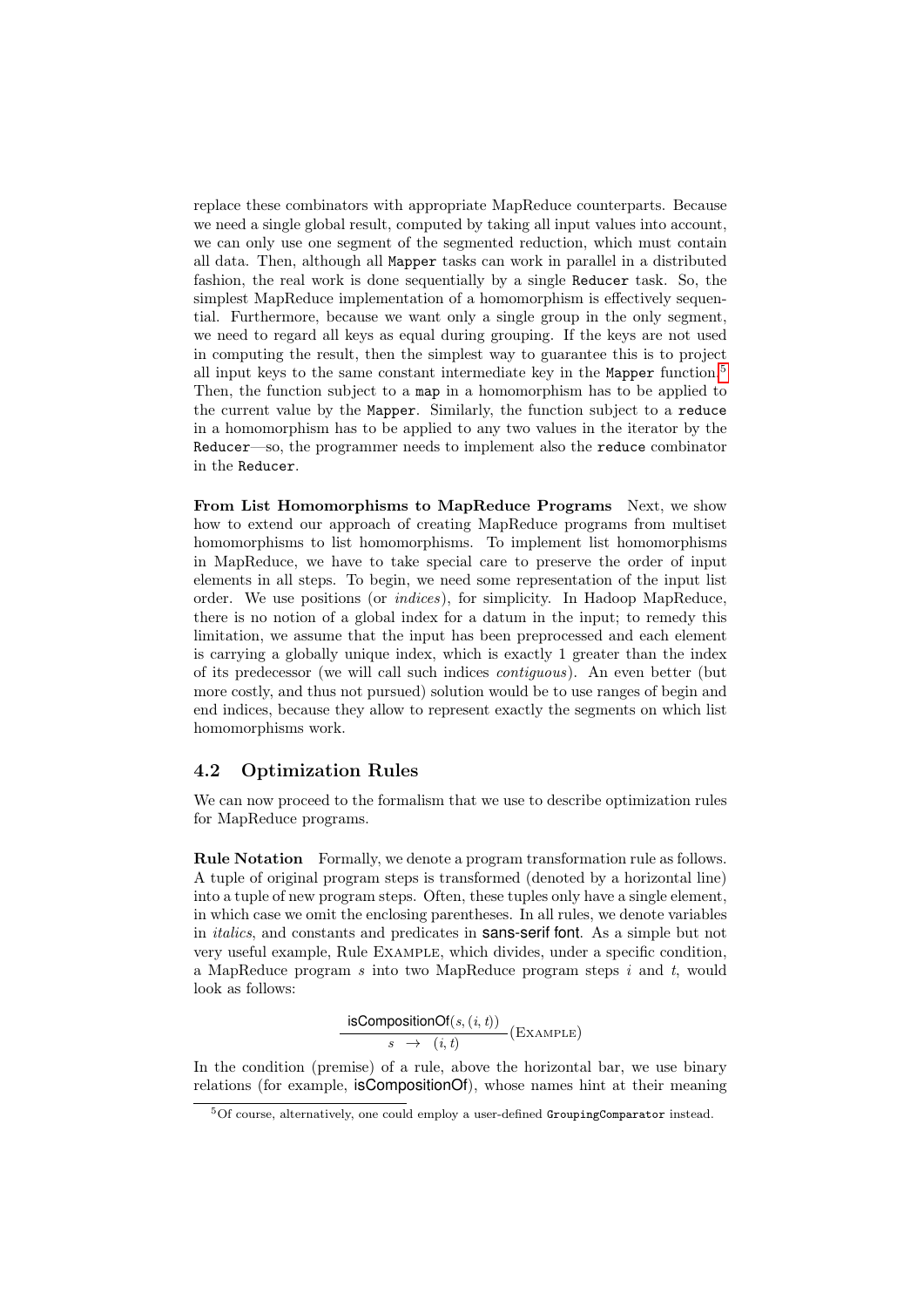when they are read as infix relations ("s is composition of  $(i, t)$ "). Multiple conditions are combined with conjunction.

Number of Reducer Tasks as Parameter In addition to the parameters introduced in the functional model (Section [3.1\)](#page-9-1), the transformation rules depend on the number of Reducer tasks specified in the MapReduce program. We specify the number of Reducer tasks as an additional parameter that can be either zero  $(0)$ , one  $(1)$ , or more than one  $(N)$ . These three cases correspond to three semantically different kinds of behavior: do not execute Reducer tasks, always execute a single (sequential) task, and execute at least two tasks (in parallel, if the cluster has more than one CPU core). The latter case corresponds to the optimal number of parallel, distributed Reducer tasks given the specification of the problem and the cluster at hand.

# <span id="page-20-0"></span>4.3 Optimization of Multiset Homomorphisms

Let us describe first the two optimization rules on multiset homomorphisms (see Section [2.4\)](#page-7-1). The basic idea of the first rule is to parallelize a sequential MapReduce program, whereas the second rule optimizes this or another parallel program further by reducing communication overhead and discarding intermediate results. Before we come to the rules, we provide some technical context that is common to both rules.

Context Although there is no order in multisets, programs on multisets make special use of the three order-related parameters (Partitioner, SortComparator, and GroupingComparator) of our functional model (see Section [3.1\)](#page-9-1).

- For grouping, all keys are considered equal (all Equal Cmp). This gives us more freedom in defining keys.
- For sorting, we do the same to avoid some of the overhead associated with sorting.
- We do not change the default (hash) Partitioner function, because it is well suited for distributing most kinds of data to different partitions.

These order-related functions are the same for all programs treated by the multiset rules. For brevity, we omit the parameters for SortComparator and GroupingComparator from all rules. We keep the parameter for the Partitioner function to be able to show that, in cases that have only a single Reducer task, the choice of the Partitioner function does not matter (which we denote by an asterisk, ∗). Other than the order-related parameters, we have four parameters for each MapReduce program step: the user-defined Mapper, Combiner, and Reducer function, and the number of Reducer tasks. Because Combiner functions are optional in MapReduce, we model the absence of a Combiner function with the special value  $\epsilon$ . Functionally, if we do not consider differences in performance, this amounts to specifying the identity function as Combiner.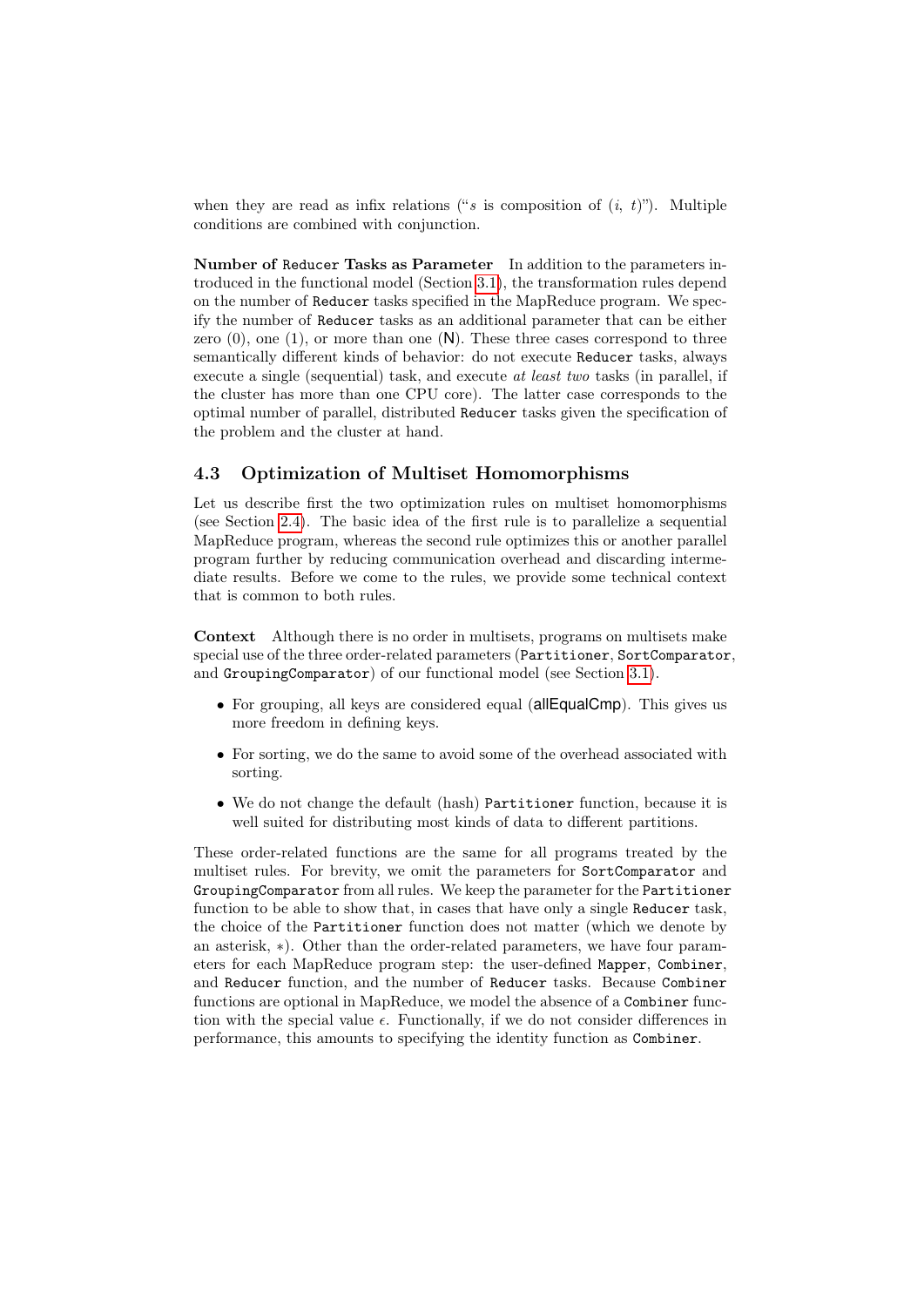#### <span id="page-21-2"></span><span id="page-21-1"></span>4.3.1 Multiset Parallelization Rule

The first rule (Rule M-Par, short for multiset parallelization) describes the transformation of a sequential MapReduce program to a potentially faster two-step MapReduce program with parallelism.<sup>[6](#page-21-0)</sup> The two parameters m and r of the original program describe fully the multiset homomorphism that we want to optimize.

 $isCompositionOf(m,(m',oneKeyMapper))$ isMapperFor(*m'*, (stdPartitioner, N)) isCombinerFor(*c, r*)<br>
(*m, ε, r*, 1, \*) → ((*m'*, *ε, c*, N, stdPartitioner), (oneKeyMapper, *ε, r*, 1, \*)) (M-PAR)

Parallelism In the original program, only the Mapper function is executed in parallel. We consider the original MapReduce program to be sequential, for its sequential execution of the single Reducer task. This judgment stems from the view that it is the Reducer function parameter that is responsible for the expressiveness of homomorphisms, and of much of MapReduce as well. In the resulting two-step MapReduce program, the first step is parallel (N means many Reducer tasks; the number is approximately one Reducer task per processor core), while the subsequent reduction in the second step is executed sequentially by a single Reducer task (1). Of course, the only step of the sequential program has a single Reducer task as well.

Computation on Values, only Grouping on Keys For simplicity, we have chosen to use the keys of the key–value pairs as meta-data only. So, the original program needs to store all user data in the value part of the key–value pairs on which it works, and to use the keys only to make the MapReduce framework use the default partitioning and grouping (and sorting) on them. This is asserted by the condition is Composition Of, which constrains the original program's Mapper function m. To this end, it makes use of one special function, named **oneKeyMapper**, which has to be predefined to be used in MapReduce programs for homomorphisms. It maps each input key–value pair to a pair consisting of a single constant key and the value of the input. This way, we can guarantee that the output produced by this Mapper function only contains a single key, which will then lead to a single group to be processed by a single Reducer task. Likewise, the condition isMapperFor asserts that the Mapper function  $m'$  in the transformed program produces sufficiently many different keys to make up N different partitions of roughly equal size when using the default partitioning function (stdPartitioner). Note that, here, we benefit from the fact that all keys are considered equal for grouping. This way, we can use a key type with many different values, allowing for a balanced partitioning of keys, while still grouping and reducing all values in a partition into a single value.

Decomposition of Multiset Homomorphisms in MapReduce Rule M-PAR is a variant of a classical *bookkeeping rule* [\[15\]](#page-37-12), for multiset homomorphisms in a MapReduce framework. The idea is to decompose the Reducer function  $r$  into a Combiner function that is executed in a parallel, distributed fashion,

<span id="page-21-0"></span> $6$ Note that, for performance, we desire distributed execution mostly for the parallelism gained; fault tolerance and other aspects are not in the center of our discussion.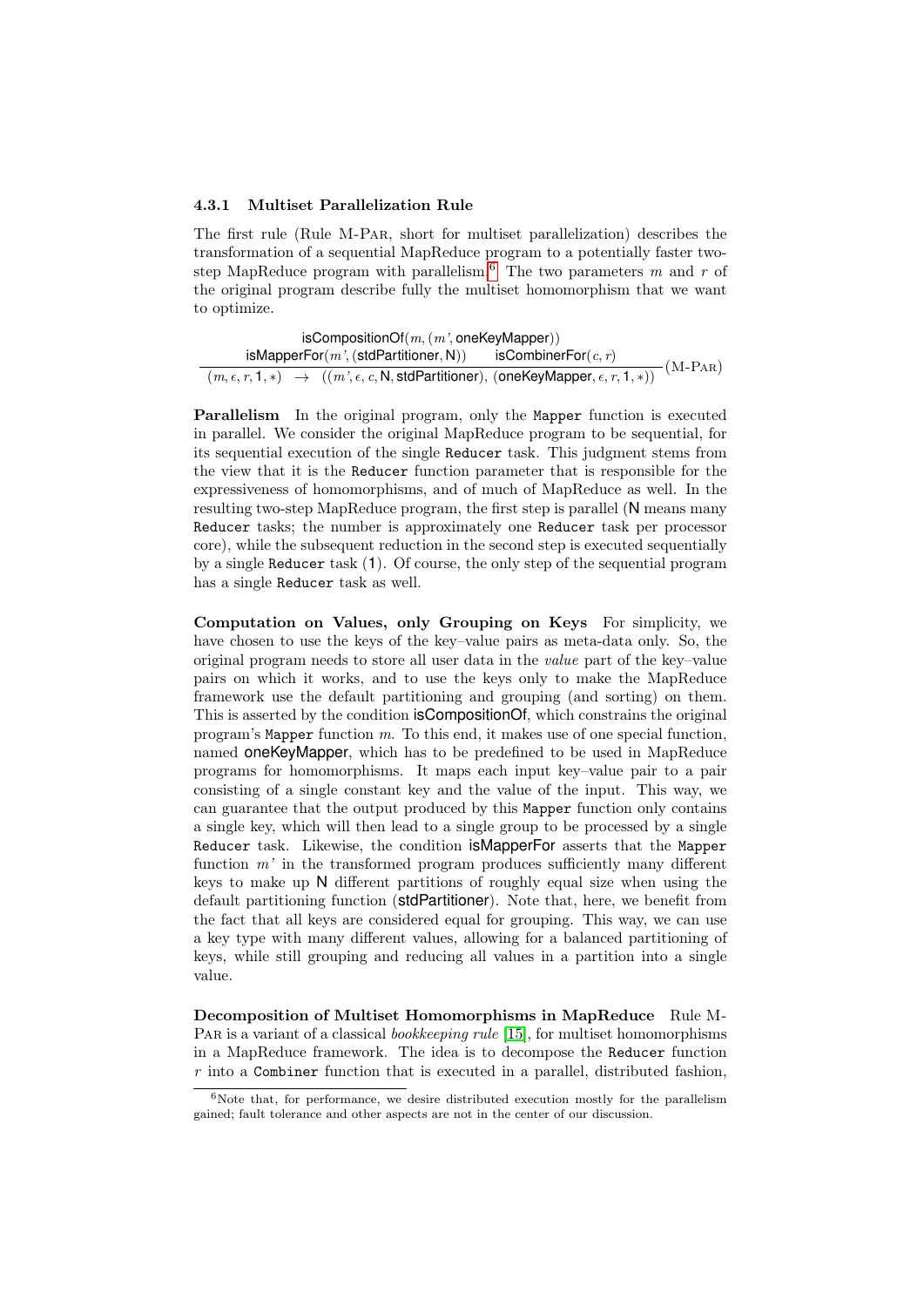<span id="page-22-1"></span>and a Reducer function for the final computation on the intermediate results. So, in the target program, we make use of segmented reduction implemented by MapReduce. This program produces multiple partial results: one local result for each of the many Reducer tasks. We regard these partial results as intermediate results in a compound computation (a multi-step program or  $workflow^7$  $workflow^7$ ) consisting of two MapReduce programs. The parallelism in the target program has the structure of a two-level tree with the global result as the root, the intermediate results as its children, and all partitions of the initial input in the first MapReduce job as the grandchildren.

Correctness Condition for Decomposition For correctness, function  $c$ , used as the Reducer function in the first step of the transformed MapReduce program, must also be a Combiner function compatible with  $r$  as a Reducer function: isCombinerFor asserts that both functions implement the same reduction, and composing them in the order stated does not change the result. This is needed to guarantee that the composition of a segmented reduction and a global reduction (the two MapReduce programs in the transformed program) is semantically equivalent to a single global reduction (the original program). We need to impose this constraint on function  $c$ , not allowing arbitrary Reducer functions here, because a Reducer function in MapReduce is more general: after executing a reduction, a Reducer function may also execute some other function (for example, an additional map or filter function). In the same vein, note that a function parameter  $m$  for specifying a Mapper function is not even needed to implement global reduction; allowing only an identity function here would suffice to implement multiset homomorphisms. However, parameter  $m$ gives the user the flexibility to specify an additional preprocessing function to be applied to each input value, which is executed in the same MapReduce program step, without creating the need to add an extra program step with its associated (communication) overhead.

Cost If we compare the original program (left of the arrow) of Rule M-Par and the transformed program (right of the arrow) using our cost model, there are several things to note. First, there are two MapReduce program steps in the transformed program, so it may take up to twice the resources of the original program, including twice the time. Actually, this is the worst case, which happens only for small input sizes, in which the startup overheads outweigh any other costs. Second, through parallelization on numReducers nodes, the cost associated with the execution of the Reducer function (see [1g](#page-15-7) in the cost model of Figure [2\)](#page-15-0) is decreased by a factor of numReducers. In the best case, this cost dominates all other costs. For large input sizes, this is also more or less the expected typical case. So, we can expect to attain a cost reduction by a factor of between  $\frac{numReducers}{2}$  and  $numReducers$  when applying Rule M-PAR to real programs. The resulting program can be optimized further using the following transformation rule.

<span id="page-22-0"></span><sup>7</sup>Although not directly modeled in the basic MapReduce papers of Google [\[2,](#page-36-1) [7,](#page-37-4) [8\]](#page-37-5) and by Lämmel [\[11\]](#page-37-8), multi-step MapReduce programs are very common in practice. A drawback of using them is that the programmer support provided by MapReduce implementations (libraries) is limited even for single-step MapReduce programs, and quasi non-existent for workflows. Thus, the use of multiple, chained MapReduce programs places a significant additional burden on the programmer.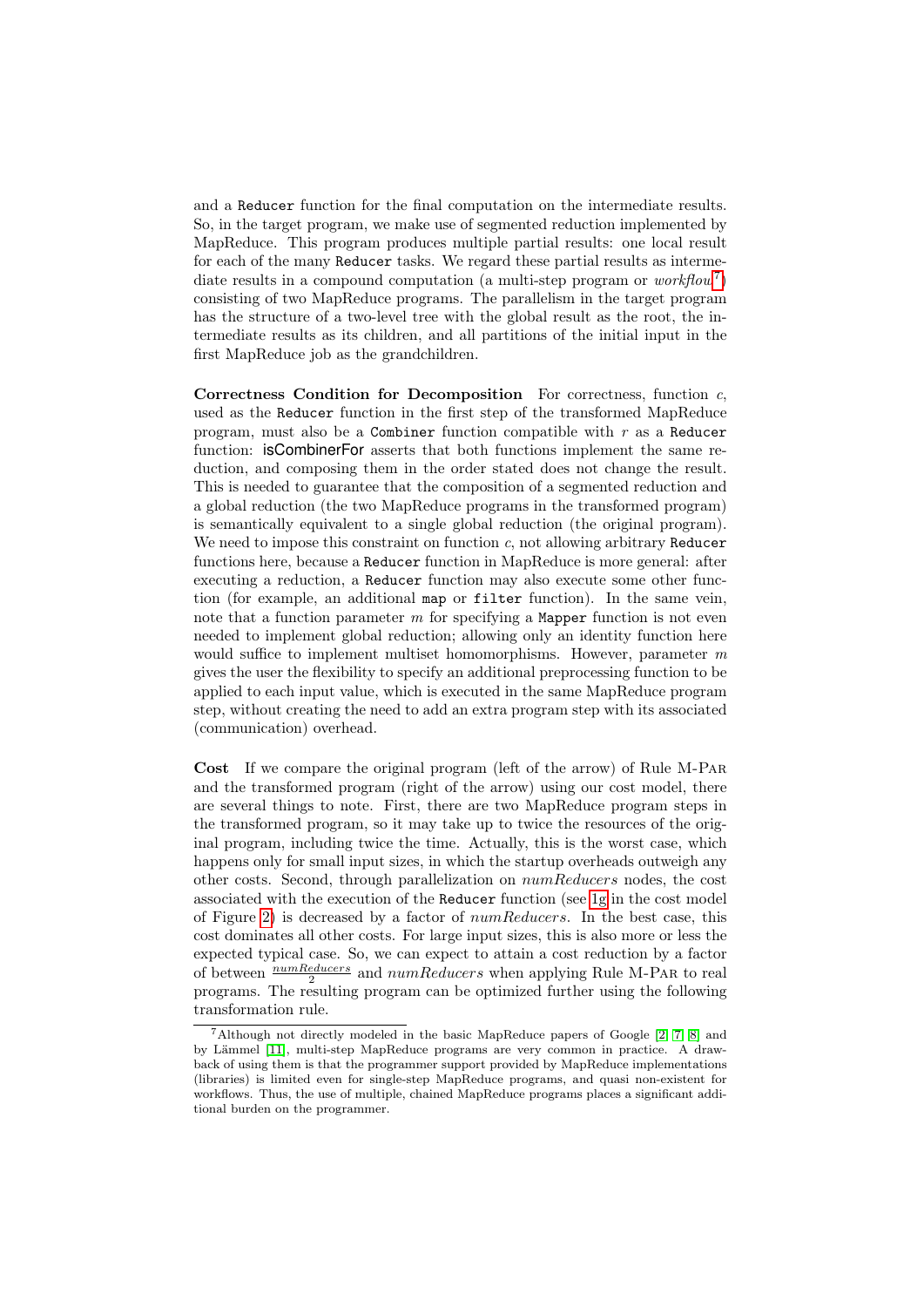#### 4.3.2 Multiset Combiner Rule

The second rule (Rule M-Comb, multiset Combiner) describes the transformation of a two-step MapReduce program without Combiner function (for example, a program produced by applying Rule M-Par above) to a (somewhat faster) single-step program that uses a standard Hadoop Combiner function.

 $isCompositionOf(m,(m',oneKeyMapper))$ isMapperFor $(m',$ (stdPartitioner, N)) isCombinerFor $(c, r)$ ((m',  $\epsilon$ , c, N, stdPartitioner), (oneKeyMapper,  $\epsilon$ , r, 1, \*))  $\rightarrow$   $(m, c, r, 1, *)$  (M-Comb)

Parallelism Observe that it is not obvious whether the transformed program is sequential (like the input program to Rule M-Par) or parallel (which it is, in fact). The only syntactic difference between these two programs is the presence of a Combiner function  $(c)$  in the transformed program. Yet, a syntactic difference may not be a semantic difference and, more importantly, a semantic difference may not be visible in the syntax.<sup>[8](#page-23-0)</sup> The important difference here is semantic: the Combiner function  $c$  is reducing the size of the intermediate data by a factor large enough that the subsequent single Reducer task can run in very short time, shorter than that of an average Mapper task. If this were not the case, the transformed program would also be sequential, like the input program to Rule M-Par. Of course, this line of argument also applies to the two-step program produced by Rule M-Par, but it is easier to show using the example just discussed.

Overview Both programs, the original one on the left and the transformed one on the right side of Rule M-Comb, implement a global reduction in MapReduce. In contrast, the first step of the original program alone implements a *segmented* reduction, a local reduction in each partition/segment of input data. The idea is best explained by applying three smaller transformations in a row: first move the reduction in the first step of the original MapReduce program to the empty Combiner position, then move the single-Reducer reduction of the second step in the original MapReduce program to the now empty position of the Reducer, and finally omit the now empty second MapReduce program step. The first part of this transformation is only possible because the original program does not make use of the repartitioning and grouping facilities of MapReduce. Actually, this is an instance of a bigger pattern:

If, in a MapReduce program with multiple Reducer tasks, you need only the (Map and) Reduce part(s) but not the implicit Group-By or Sort-By, try to make use of a Combiner function to speed up processing.

**Details** In the original program, parameters  $m'$ ,  $c$ , and  $r$  describe fully the multiset homomorphism that we want to optimize. A necessary correctness condition is here that the function parameter  $c$  is a Combiner function that is compatible with the Reducer function r (isCombinerFor; see above). As a

<span id="page-23-0"></span><sup>8</sup>Without changing the semantics, we could add an identity Combiner function in the other program, thus, removing any difference in syntax between the two programs with Combiner function.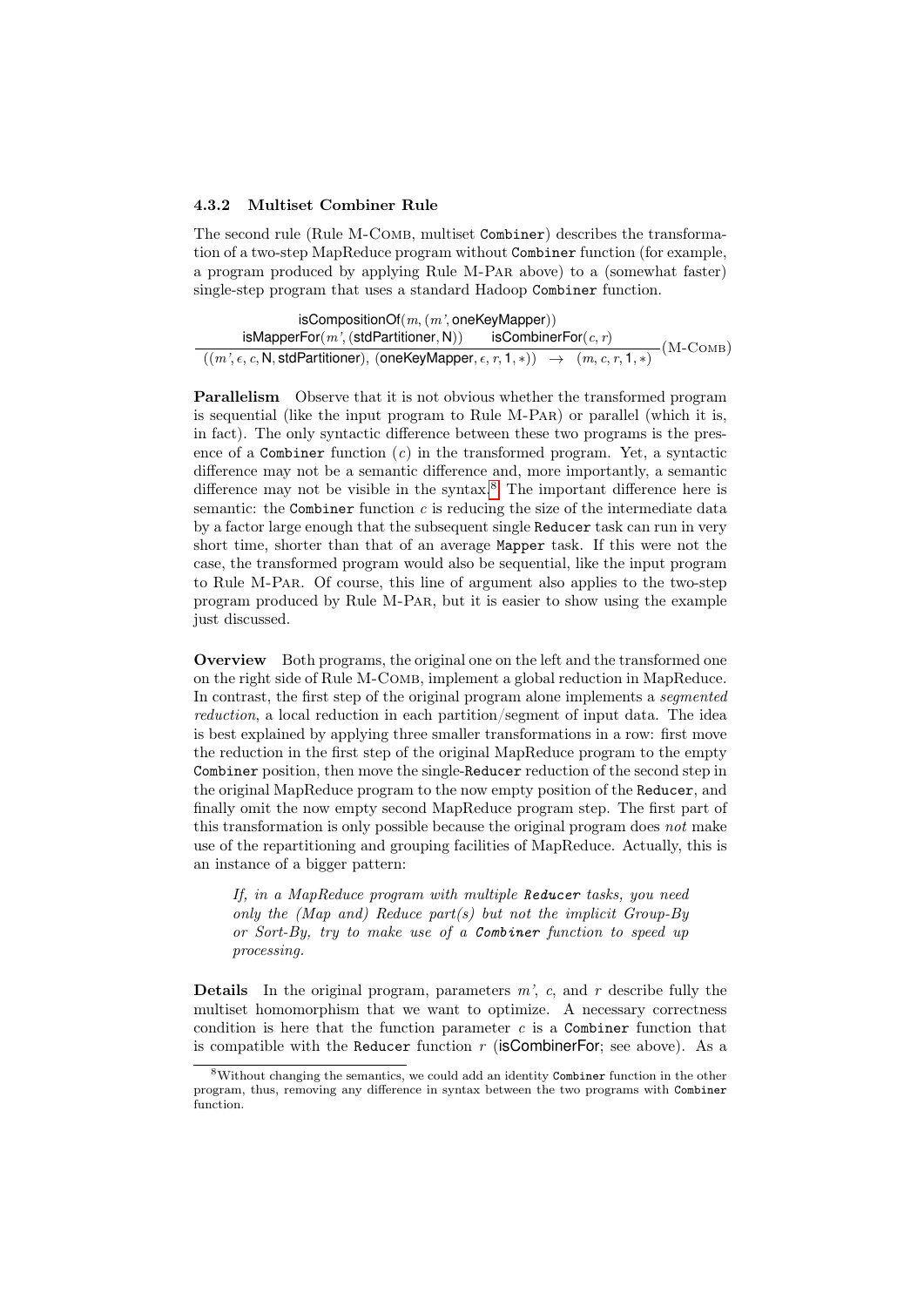slight generalization beyond multiset homomorphisms, in both the original and the transformed program, function parameter  $r$  may, again, apply also some other function (for example, an additional map or filter function) after this reduction. Much like in Rule M-PAR, we also need isCompositionOf to constrain the Mapper function  $m'$  in the original program with respect to Mapper function m in the transformed program.

**Effects on Parallelism and I/O** Rule M-COMB does not change the degree of parallelism: both the original and the optimized program are equally parallel. Only the second MapReduce program step in the original program and the Reducer task execution in the optimized program are sequential—and necessarily so, as described earlier. The costs for I/O operations are reduced only slightly (because we do not create redundant copies of intermediate data). The performance optimization intended here is to reduce the delay and the overhead incurred by a second MapReduce program step.

Effects on Programming Comfort Having only a single program left also avoids the hassle of programming multiple consistent MapReduce programs. As described in Section [2,](#page-4-0) Combiner functions have been introduced in MapReduce for a closely related kind of optimization [MR]: they shall reduce the size of intermediate data that has to be communicated from all the Mapper nodes over the cluster-network to all the Reducer nodes. Because the original MapReduce model [MR] assumes a single MapReduce program, this is the only application that could have been thought of. Yet, in our case of a chain (workflow) of two consecutive, closely related MapReduce programs, the benefit of using Combiner functions is even greater than in the original use case.

Cost In the case of a small input, the cost decreases by, at least, a factor of 2, because the overhead of creating an extra MapReduce job with all its tasks disappears. This is the best case for Rule M-Comb. There cannot be a cost increase due to additional Combiner runs compared to a single Reducer run in the original program, because the result of each application of the Combiner function  $c$  to intermediate data of any size has constant size. As a consequence, in the worst case, the transformed program incurs the same cost as the original program. Furthermore, because the first program step in the original program incurs much cost for the data transfer between Mapper and Reducer tasks to achieve a deterministic grouping (which is not actually needed), the transformed program will be faster for large input sizes. In summary, we expect a speedup of slightly more than a factor of 2 for most practical problem sizes.

# <span id="page-24-0"></span>4.4 Optimization of List Homomorphisms

Now that we have seen two optimization rules for the comparatively simple case of multiset homomorphisms, we strive to port these optimization rules to the more difficult-to-parallelize case of list homomorphisms. Recall that the basic idea of the first rule is to parallelize the execution of Reducer functions, whereas the second rule fuses a two-step MapReduce program, possibly created by the first rule, into a—likely faster—single-step program. In the end, we will see these rules ported from multiset to list homomorphisms but, first, we have to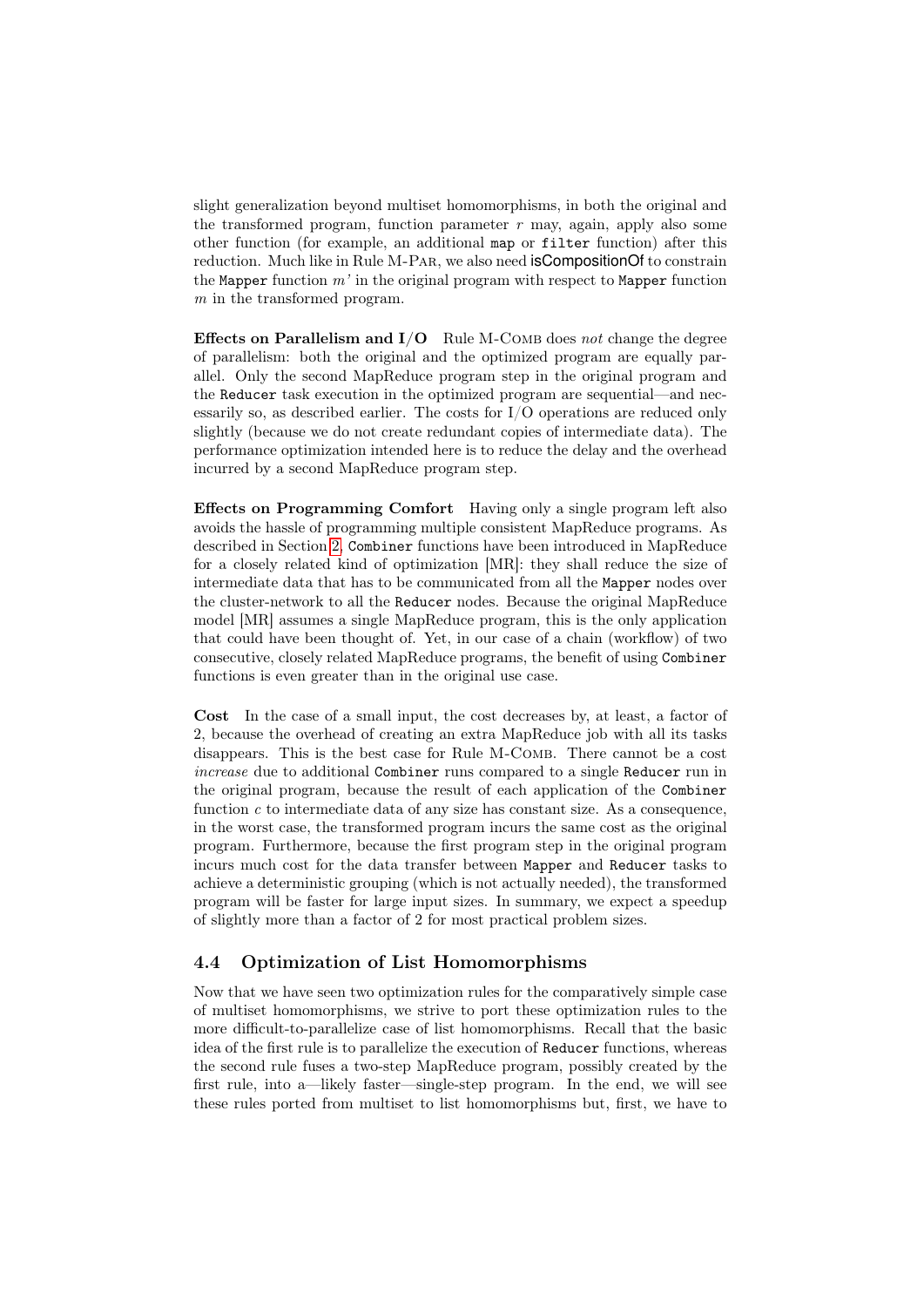work out what even a basic sequential list homomorphism looks like when cast as a MapReduce program. As mentioned earlier, in MapReduce, the order of input data is not preserved by default. Yet, to implement list homomorphisms, we need exactly this feature. We will have to take extra care to preserve order in all MapReduce programs of this section, including the sequential program that is the starting point of the transformations.

Preserving Order in MapReduce Programs (Sequential) One might assume that the original, sequential program need not take the list order into account, because computation can proceed along the list. But, because Map-Reduce is inherently parallel, this is not true—at least not after the shuffle has happened in the execution of a MapReduce program: Even though the single Reducer function works only on a single partition, we need non-standard Sort-Comparator and GroupingComparator functions to preserve order and create a single group. Sorting is achieved using the natural ordering on the indices (naturalCmp; this is different from the multiset case!) and, for grouping, all indices are considered equal (all**EqualCmp**). Of course, these two functions and the Partitioner function must match the types of the data to be processed; this needs to be coded manually, by overloading these functions on the data types used. Fortunately, we can even re-use the SortComparator and Grouping-Comparator functions from the original program in both optimized programs. For simplicity, we will also omit them from the rules for list homomorphisms. So, compared to the rules for multiset homomorphisms, we do not need to add additional parameters to each program step. As for multiset homomorphisms, once again we use keys only as meta-data.

#### 4.4.1 List Parallelization Rule

The third rule (Rule L-Par, list parallelization) describes the transformation of a sequential MapReduce program on lists to a two-step program. It is a variant of the bookkeeping rule for list homomorphisms, applied to MapReduce.

| isListMapperFor( $m$ , (semiContiguousPartitioner, N))                                                                    |            |
|---------------------------------------------------------------------------------------------------------------------------|------------|
| isCombinerFor $(c, r)$                                                                                                    |            |
| $(m, \epsilon, r, 1, *) \rightarrow$<br>$((m, \epsilon, c, N, semiContiquous Partitioner), (idMapper, \epsilon, r, 1, *)$ | $-(L-PAR)$ |

Preserving Order (Parallel) The transformed program works in parallel on individual list segments, which form individual partitions of intermediate data. We need to take special care of the contiguity of index values in both steps of this MapReduce program.

In the first program step, we depend on the previously stated assumption of contiguous indices in the input, and use a custom partitioner function (semiContiguousPartitioner) that preserves this contiguity (as much as possible, i.e., for input sizes of at most  $2^{31}$  records). The Partitioner function in Hadoop MapReduce projects the indices to the small data range of partition numbers (a Java int value). Furthermore, the Mapper function  $m$  needs to produce roughly the same number of keys in each of the different partitions for the parallelization to be effective (compare for the discussion of the parameter  $numReducers_{EF}$  in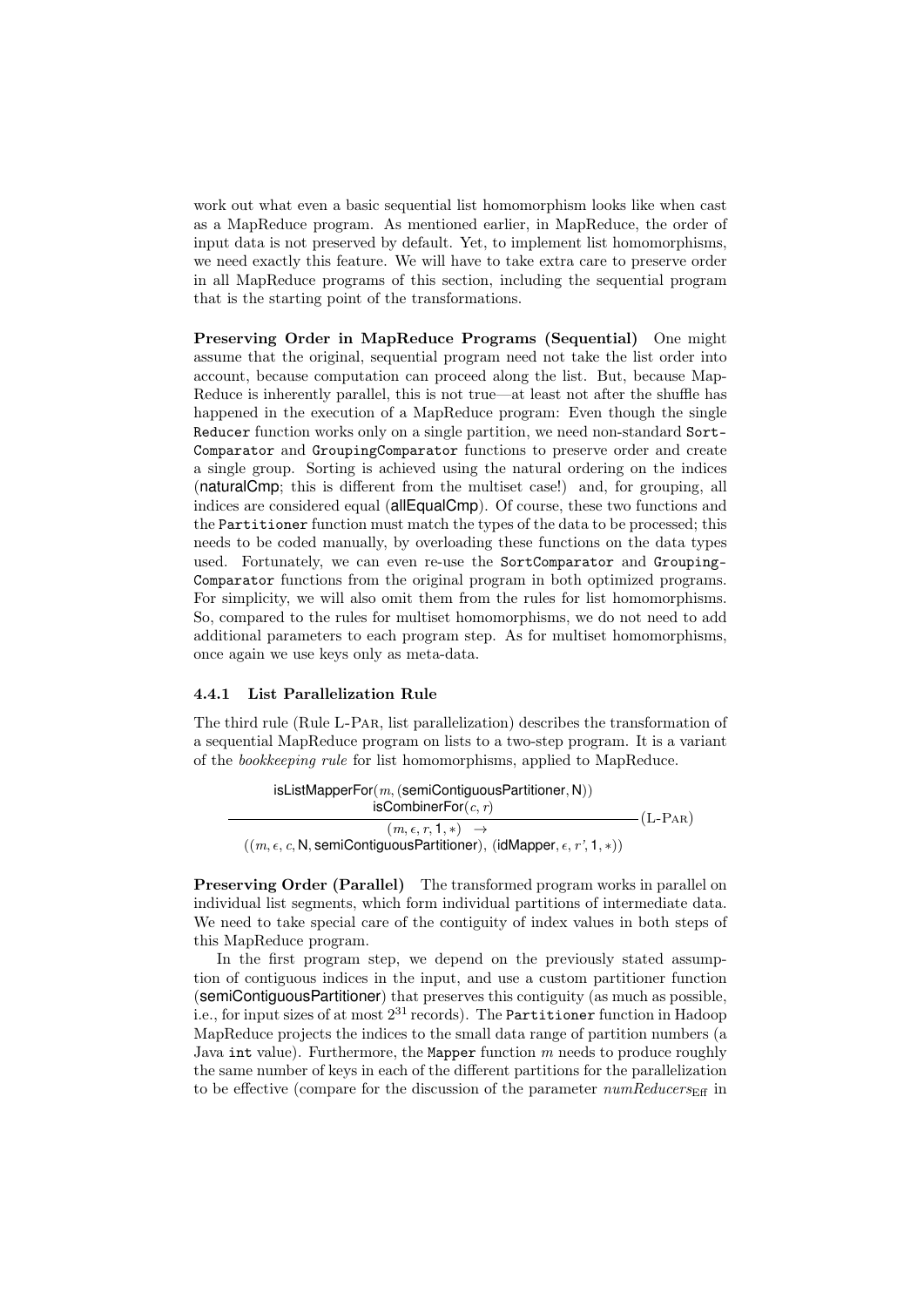the cost model, Section [3.3.1\)](#page-14-0). We combine all these constraints into the following condition: isListMapperFor $(m,$  (semiContiguousPartitioner, N)).

In the second program step, the input data have no longer contiguous indices, because all values of one partition have been combined into a single value, with a single index as the key, leaving a gap between subsequent indices. As mentioned previously, we could resort to transforming indices to ranges, either directly in the first Mapper function  $(m)$ , incurring an additional overhead of around  $20\%$ for storing and transferring six instead of five numeric values per record, or in the first Reducer function  $(c)$ , which would then no longer be a Combiner function. We have opted for another solution: We continue working with indices, and accept that we will not be able to detect errors (that is, intermediate data in an incorrect order) in a fail-fast manner, but only at the end of the computation. This means that, in the second Reducer function  $(r')$ , we reduce any values with strictly increasing indices, and we can only detect (programming) errors when there are duplicate or decreasing indices. Put simply, we perform a *relaxed* check on the indices.

Input and Output Programs The input program (left of the arrow) of Rule L-Par consists of one program step. It has variable Mapper  $(m)$  and Reducer functions  $(r)$ , no Combiner function, uses a single Reducer task  $(1)$ and any partitioner function. The output program is a two-step MapReduce program, with a parallel first step  $(N)$  and a sequential second step  $(1)$ . Like the input program, it does not use Combiner functions. It is parameterized with the Mapper function  $(m)$  of the original program, a Combiner  $(c)$  function used as a Reducer function, and a second Reducer function  $(r')$ , as described above. In the second step, it uses an identity function as the Mapper function (idMapper). We could also use the **oneKeyMapper** function here, that we introduced in Rule M-Par, with the advantages of not having to store a key for each record, and of more flexibility in the Mapper function of the original program, but we prefer to pursue an alternative approach that spares us one rule condition. Once again, because the second step is sequential, any Partitioner function can be used  $(*)$ .

Additional Rule Conditions In addition to constraint isListMapperFor described above, this rule is only applicable if the Reducer functions  $c$  and  $r$  are in relation **isCombinerFor**, that is, if the first Reducer function  $c$  is a Combiner function compatible with the second Reducer function  $r$ .

Cost The cost estimates are very much the same here, for ordered (list) data, as those for unordered (multiset) data, except for two small differences. One difference is the extra sorting step necessary to guarantee preservation of order. Although the data are almost sorted (as they consist of a comparably small number of sorted chunks), they need to undergo the complete process of external sorting with multiple reads and writes to disk. There seems to be some opportunity for optimization in the Hadoop framework here. Yet, this work is also needed to achieve grouping alone, and so there is no difference to the case for multisets. The second difference concerns the type of data processed. In the multiset case, we do not need to store anything in the keys of intermediate data whereas, in the list case, we have chosen to store unique (and contiguous)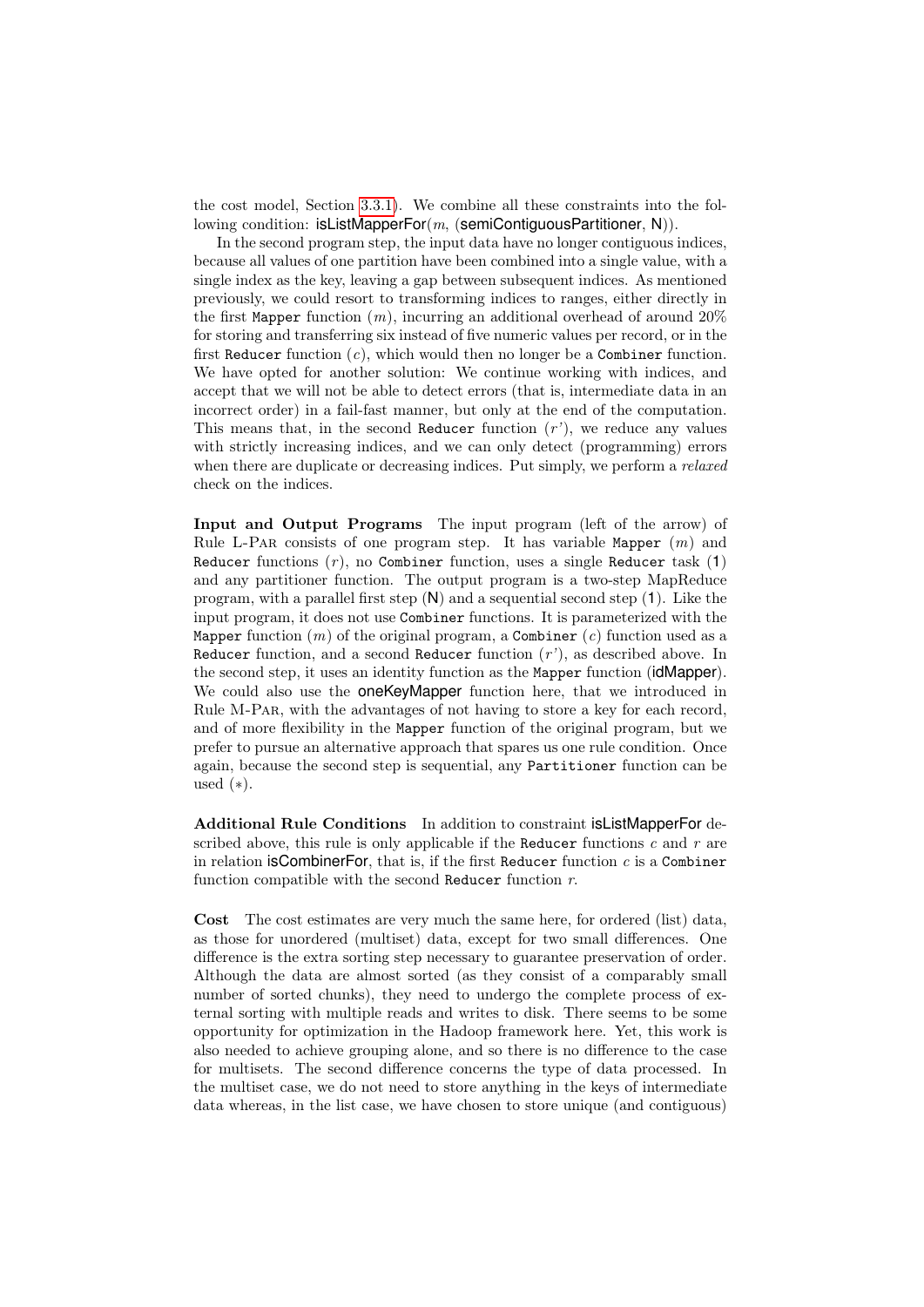list indices. Consequently, we incur more overhead during I/O and comparison. But the additional overhead is present in both list programs, before and after application of Rule L-Par, so there is no difference compared to Rule M-Par for multisets: We expect the same best and worse cases and, for real programs, we can expect to attain a cost reduction by a factor of between  $\frac{numReducers}{2}$  and numReducers via Rule L-PAR.

## 4.4.2 List Combiner Rule

The fourth rule (Rule L-Comb, list Combiner) describes the transformation of a two-step MapReduce program on lists to a single-step program that uses a custom Combiner function that is run exactly once. In this rule, the two steps of the original program together implement a global, ordered reduction in MapReduce (whereas the first step alone implements a segmented, ordered reduction).

isListMapperFor( $m$ , (semiContiguousPartitioner, N)) isMapperWithCombinerOnceFor $(mc1,(m,c"))$  isCombinerFor $(c, r)$  $((m, \epsilon, c, N, semiContiguous Partitioner), (idMapper, \epsilon, r, 1, *) ) \rightarrow$  $(mc1, \epsilon, r', 1, *)$ (L-Comb)

Hadoop Combiner Function The idea of Rule L-COMB is, once again, to speed up processing using a Combiner function. Unfortunately, we cannot use Hadoop Combiner functions on list data for three reasons that are caused by reasonable design choices in distributed programming. First, to be able to reduce the volume of intermediate data as much as possible, Hadoop applies Combiner functions arbitrarily often; thus, they must be idempotent. This is problematic because our Combiner function does not preserve the contiguity it requires, and an alternative Combiner function that preserves contiguity by transforming indices to ranges is not idempotent either. Second, to keep the implementation simple and fast, Hadoop Combiner functions are applied to arbitrary subsets of intermediate data; this,they must be associative-commutative. This means that non-contiguous values will occur frequently, rendering the Combiner function almost useless. Third, Hadoop prioritizes sorting over combining, so Combiner functions are only applied to groups of values that are equal according to GroupingComparator and also SortComparator—and, for sorting, we need groups of single values, which cannot be combined, rendering the Combiner function a no-op.

Preserving Order (Optimized Parallel) As a resort, we use a custombuilt function  $(mc1)$ . It is a Mapper function that also executes the logic of a Combiner function, but only once, on the complete list of intermediate values produced by the Mapper, and in the order in which they have been produced. This requirement is expressed by relation isMapperWithCombinerOnceFor, which is parameterized with the new Mapper function  $mc1$  and the defining Mapper and Combiner functions (here,  $m$  and  $c$ "). For our experiments (Section [5\)](#page-28-0), we have implemented this by refactoring the Combiner code, thereby adding a new function that can perform the reduction in a streaming fashion, and we call this function from the Mapper code for each new intermediate value produced. This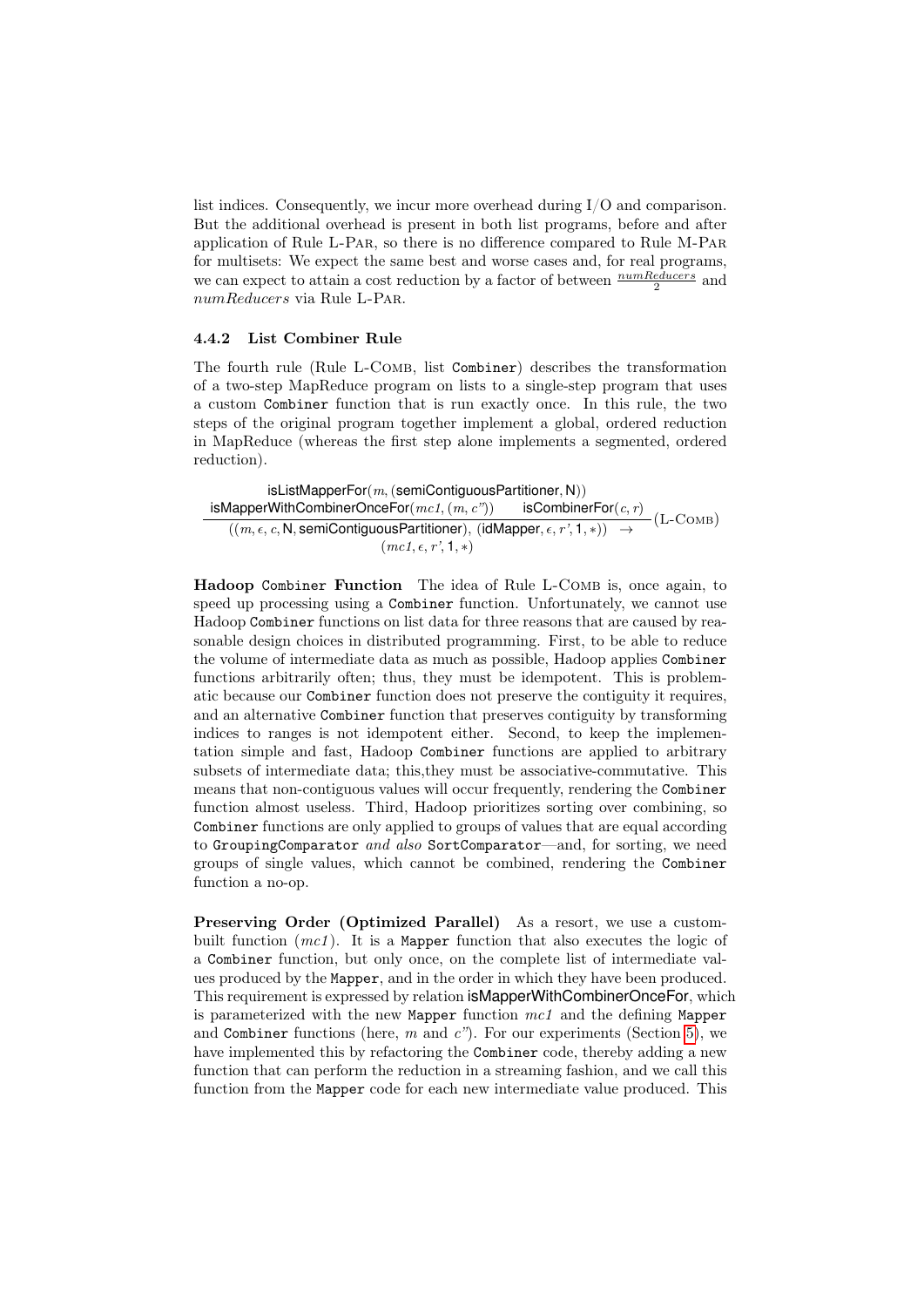<span id="page-28-1"></span>eliminates problems with memory management (the worry of whether the intermediate values fit into the memory assigned to the Mapper task), and it does not require a reimplementation of the rather complicated interface between Mapper and Combiner functions (a read-once iterator reusing mutable singleton containers for possibly serialized keys and values, grouped by some function).

Variables Rule L-COMB is parameterized with two different Mapper functions  $(m, mc1)$ , and different variants of Combiner  $(c, c<sup>n</sup>)$  and Reducer functions  $(r, c<sup>n</sup>)$ r'). The difference between the Reducer functions is that function r' only performs a relaxed check, as described above; the Combiner function  $c''$  does not perform any check at all.

Input and Output Programs The input program is a two-step MapReduce program. It uses the functions idMapper and semiContiguousPartitioner described above. More precisely, it is of the form produced by Rule L-Par. The resulting program is single-step. It uses the custom-built function  $mc1$  as its Mapper function, no Hadoop Combiner function (as explained above), the relaxed Reducer function  $r'$ , any Partitioner function, and it has only a single Reducer (1; no parallelism here). All parallelism is associated with function  $mc<sub>1</sub>$ 

Additional Rule Conditions isListMapperFor and isCombinerFor are the same as in Rule L-Par, with the same parameters as mentioned there; concerning the relation isMapperWithCombinerOnceFor, see the explication on preserving order given above.

Cost All arguments that we have given for Rule M-COMB also hold for Rule L-Comb. So, we expect a speedup of slightly more than a factor of 2 for most practical problem sizes.

# <span id="page-28-0"></span>5 Experiments

So far, we have developed a lot of theory: We have started with a functional model of MapReduce, continued with a cost model, and finished with four optimization rules—-two rules for each of two classes of programs, resembling multiset and list homomorphisms.

We do not prove the correctness of these rules formally, an approach others have pursued [\[16\]](#page-37-13). Instead, we will take an experimental approach to demonstrate their practicality.

# 5.1 Research Question

We consider Hadoop Java programs and perform tests to measure performance and speedup. Our research question is: "Do the optimization rules achieve the indicated performance gain?" So, we report on an exploratory evaluation of the optimization rules in this section. Our conclusion is that the results justify the formal model, on which the rules are based.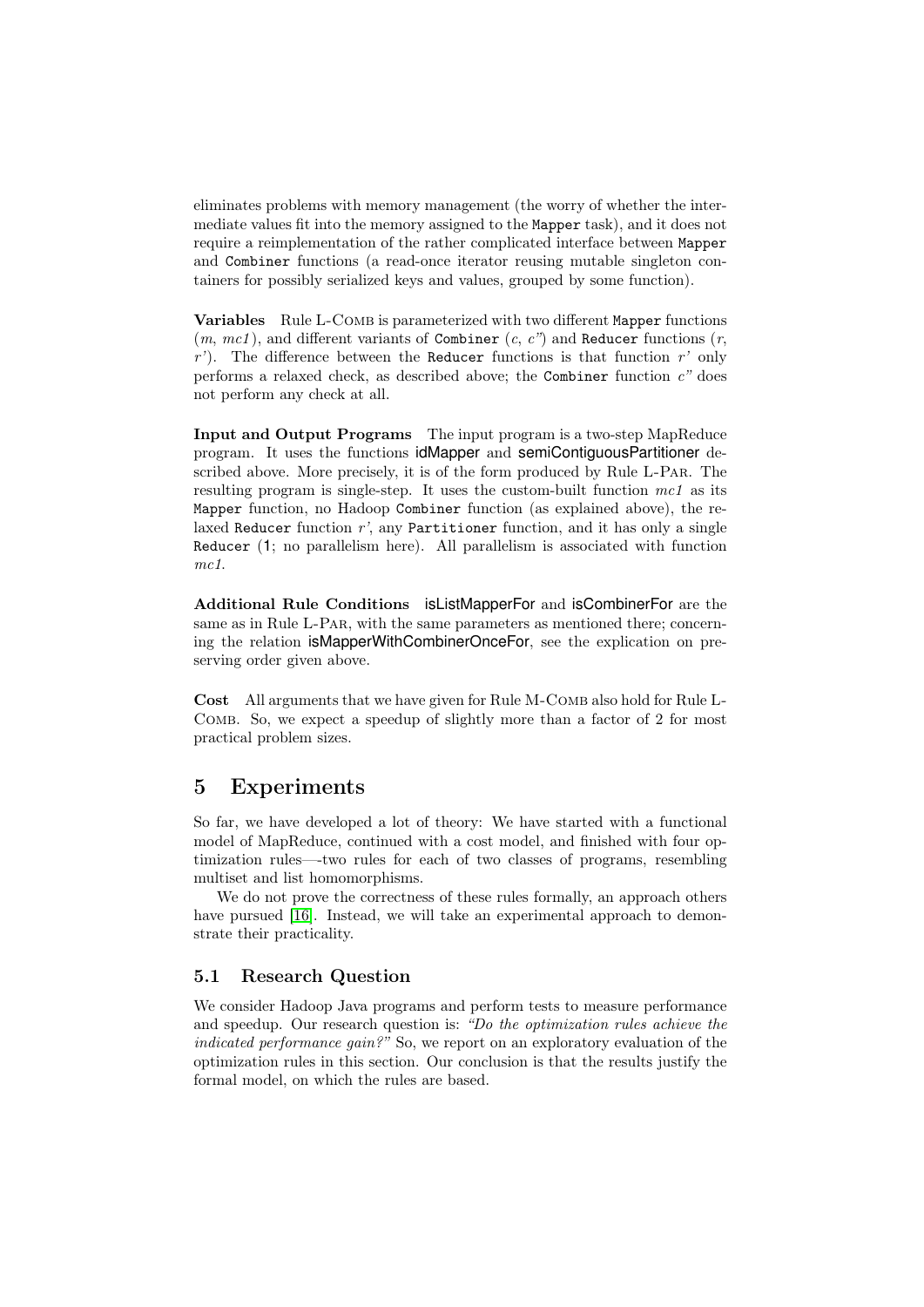# <span id="page-29-1"></span>5.2 Experimental Setup

In the following, we describe the code of the Hadoop MapReduce programs that we have implemented. First, we describe briefly the Java interface to Hadoop that we developed to resemble our functional model. Then, we proceed with the example programs for two problems to which we apply the optimization rules.

## 5.2.1 Java MapReduce Skeleton

Hadoop MapReduce programs are meta-programs that make heavy use of Java reflection. In particular, the semantics and the type of result data depend on a numeric parameter (called numReducers in the cost model). When porting the formal model of MapReduce (in Section [3.1\)](#page-9-1) from Haskell to Java with Generics, we needed to create two Java instances to enable type checking: one with a Hadoop Combiner function and one without.<sup>[9](#page-29-0)</sup> In Java, we do represent the key–value pairs that we have abstracted away in the functional model. They are modelled as separate keys and values, forgoing the notion of being part of a pair. So, the Mapper function parameter in our formal model (Section [3.1\)](#page-9-1) with Haskell type  $m \rightarrow [r]$  becomes an object parameter of our Java skeleton, which takes the form of a Java function; the object needs to be an instance of the generic Hadoop class Mapper<K1,V1, K2,V2>, where K1 and V1 are the Java types of the keys and values in the input type m, and K2 and V2 are the Java types of the keys and values in the result type  $r$  (the list in the result type [r] is not represented explicitly). When passed to Hadoop, the Mapper function parameter will have the even less expressive reflective type of Class<? extends Mapper>. In both instances of the Java skeleton, parameter numReducers is also passed on to Hadoop. Furthermore, we pass on some more type parameters needed by Hadoop for (de)serialization. Lastly, we use Hadoop's Partitioner function on keys and values instead of a third comparator. Apart from this, the two resulting Java skeletons are straightforward adaptations of our Haskell skeleton. More information on the Java skeletons are available in Appendix [A](#page-40-0) as well as in Doerre et al. [\[17\]](#page-37-14).

#### <span id="page-29-2"></span>5.2.2 Subject Programs

For each of the two pairs of optimization rules, we created an example program from the class of programs to which the first rule of the pair applies, optimized it according to this rule, and optimized it further using the second rule of the pair. This enables us to assess the performance of the original and the transformed programs. Thus, for both multiset and list homomorphisms, we have three program variants of an example program each.

- Sequential: the original, unoptimized program, using one Hadoop program step; the baseline variant
- TwoStep: the program after application of the corresponding parallelization rule (Rule M-Par or L-Par), using two Hadoop program steps; no Combiner function

<span id="page-29-0"></span><sup>9</sup>Two additional instances will be needed to support MapReduce programs without a Reducer function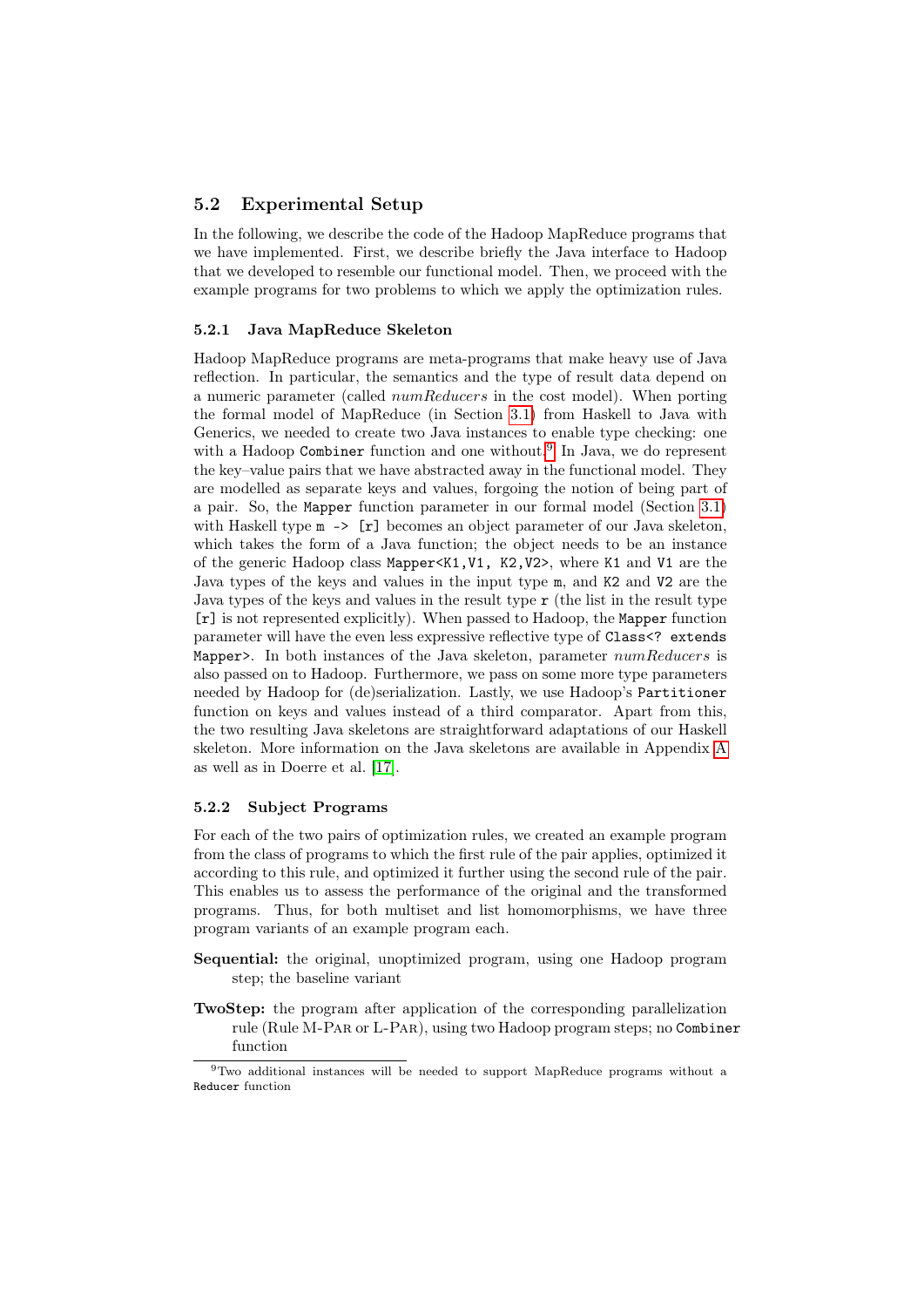<span id="page-30-1"></span>Optimized: the final program after also applying the corresponding Combiner rule (Rule M-Comb or L-Comb), using one Hadoop program step; a suitable Combiner function

Multiset Homomorphism: Maximum We will first apply the optimization rules on multisets to the Maximum (Max) problem. The problem consists of finding the maximum value in a list of signed 32-bit Java int values. This problem represents a whole set of database aggregation operators, for example, count, sum, and average (i.e., it can be easily modified to implement these operators). Because the binary operator max is associative and commutative, Max is a multiset homomorphism.

Given the Java MapReduce skeleton for Hadoop, it is now straightforward to implement the Sequential Maximum problem in Hadoop, and to derive the TwoStep and the Optimized variant using the optimization rules stated in Section [4.3.](#page-20-0) Each of them makes use of the same user-defined Reducer function that implements a max computation on a list (or, more exactly, on an iterator) of intermediate values. Note that, for Maximum, the optimized parallel Map-Reduce program is known and easy to write without this method. This example is mainly used as an intermediate step to the more complex Maximum Segment Sum problem that follows.

List Homomorphism: Maximum Segment Sum Our next example is the Maximum Segment Sum (MSS) problem, which is defined as follows: For an input list of integers, look at each segment (a sublist containing only consecutive list elements), and compute its sum; return the maximum of these sums. We have selected MSS for several reasons: It works on lists, it is non-trivial to parallelize, using a complex operator on intermediate data and post-processing, and it has been studied extensively in parallel functional programming [\[6\]](#page-37-3). Nevertheless, MSS is grounded in a practical use case: Its original two-dimensional formulation was intended to be used as a simplified maximum likelyhood estimator on digital images [\[4\]](#page-37-1). A naïve implementation of this algorithm is of cubic time complexity. Optimal sequential implementations have linear time complexity and run in a streaming fashion (as a linear scan), requiring only constant space at any time. The algorithm described next will also have these properties when run sequentially. Nevertheless, we are concerned with parallel implementations here. MSS is both an instance of the divide-and-conquer program skeleton and a list homomorphism [\[6\]](#page-37-3).

As with the Maximum problem, we have created three different MapReduce implementations of MSS. More information on the subject programs are available in Appendix [B.](#page-43-0)

#### <span id="page-30-0"></span>5.2.3 Test Input Data

Now that we have described the test programs, let us describe the test input data which they process.

Format The test input data are made up of random 32-bit signed integer values. For consistency, we use the same input data for both problems in the evaluation. This means that, although this is only needed for list homomorphisms, all input records also contain the current (32-bit signed integer) index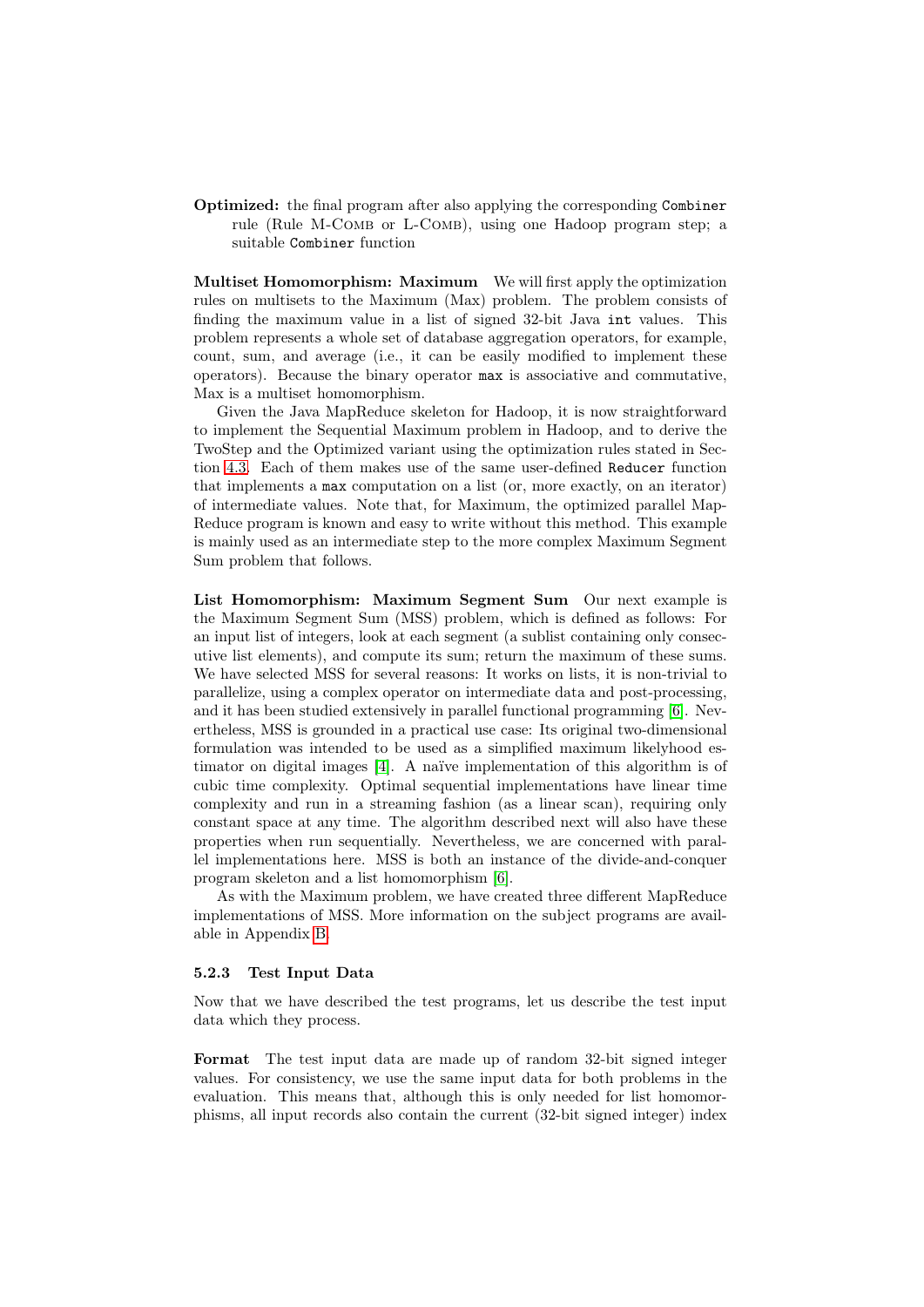in the key part of a key–value pair. For ease of access, each input record is stored as the textual representation of the key and the textual representation of the value, separated by a tab and terminated by a newline.

Scaling Because Hadoop is optimized for larger files, we start testing with a size of 16 million  $(2^{24})$  input records (see parameter *chunkSize* of our cost model, described in Section [3.3.1\)](#page-14-0). We double the input size between consecutive tests, which gives us an evenly-spaced doubly-logarithmic scale. Technically, we re-use the input file(s) of the smaller size and add the same number of input files of size  $2^{24}$  records each to reach the next (binary) order of magnitude. We stop at  $2^{31}$  input records for two reasons. First, disk space and run time do not allow for much bigger inputs, given the cluster on which we run our experiments, as described in Section [5.3.1.](#page-31-0) Second, and more importantly, the return type of the Java Object's hashCode method is a 32-bit signed integer (a Java int). It is used pervasively by the Hadoop MapReduce framework for partitioning and cannot be changed easily to a bigger type. We depend on this functionality when preserving order for list homomorphisms and, for consistency, we use the same input sizes also for multiset homomorphisms.

## 5.3 Experiments

Next, we describe the experiments performed, to quantify the performance gains obtainable using the optimization rules.

## <span id="page-31-0"></span>5.3.1 Measurement Setup

The measurement environment consists of hardware, software, and measurement tools.

Hardware All experiments were run on the same 16-node cluster (which has one additional master node with a similar configuration); the input was distributed across the cluster (in the Hadoop distributed file system); each node has

- $2 * 4$  CPU cores (Intel(R) Xeon(R) CPU E5405 @ 2.00GHz)
- 16 GB of RAM (plus 8 GB of swap space on hard disk)
- 1 hard disk volume (striped on 2 ∗ 72 GB physical disks; one node has  $2 * 600$  GB)
- 1 GBit Ethernet, connected through a switch

In total, there are  $16 * 2 * 4 = 128$  CPU cores in the cluster. In the optimal case, CPU-bound programs that can run fully parallel will be able to make use of this degree of parallelism. Any additional speedup is likely due to cache effects.

Third-Party Software The operating system was a 64-bit openSUSE 10.3 Linux (kernel 2.6.22.17-0.1-default). The Java Virtual Machine (from Oracle) was: Java(TM) SE Runtime Environment (build 1.6.0\_15-b03) with Java HotSpot(TM) 64-Bit Server VM (build 14.1-b02, mixed mode).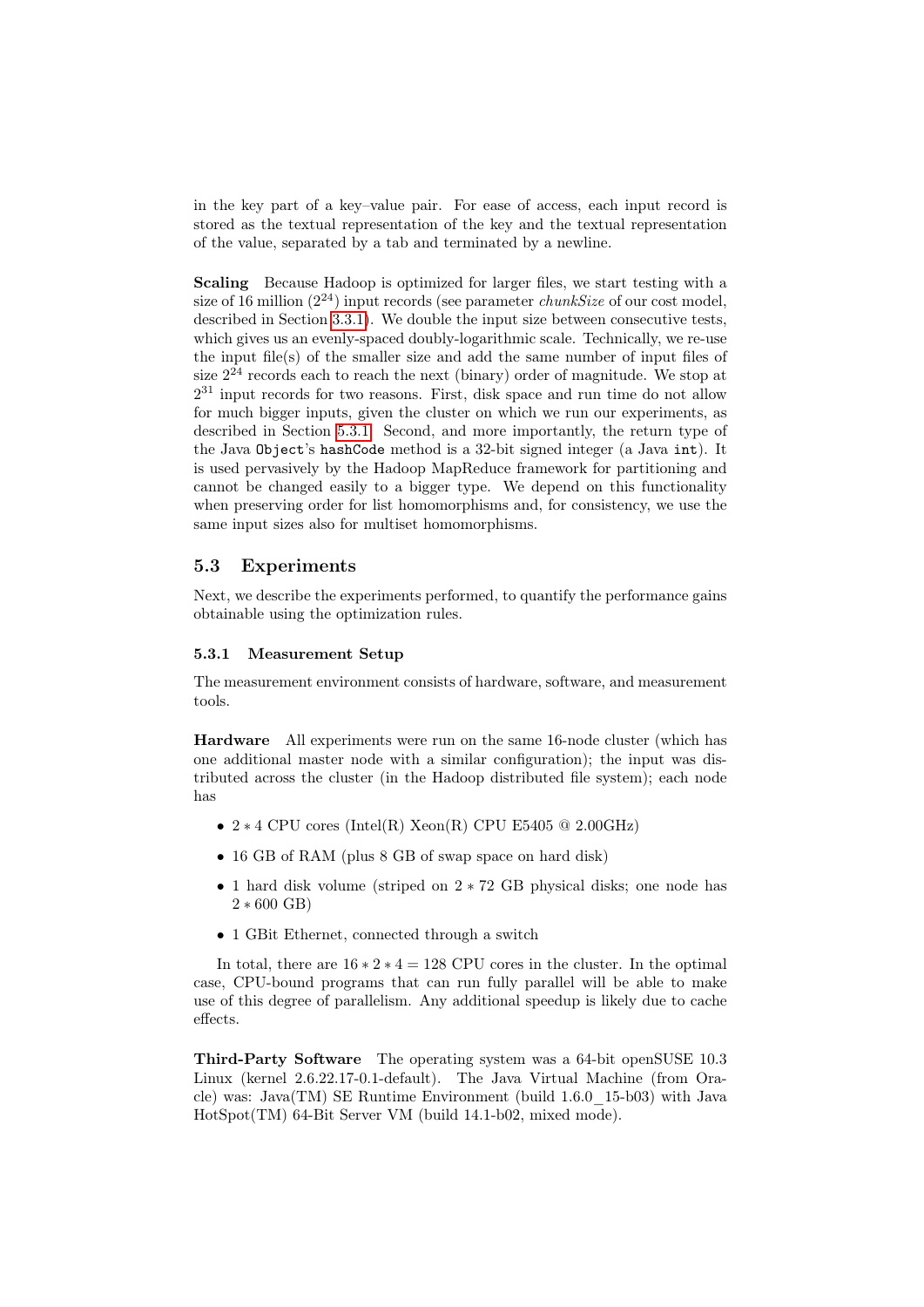Hadoop Configuration With the given data encoding, *inputSize* is 310 MB for each file of  $2^{24}$  records. Given the *chunkSize* of 64 MB, this amounts to 6 input splits per input file. We have verified that the outputSize for all programs is a very small constant (some dozen bytes). We used a replication factor of 2 in the Hadoop DFS. In Hadoop MapReduce, we used at maximum 8 Mapper tasks and 8 Reducer tasks per 8-core cluster node, allowing for potentially full utilization in all phases, even if only Mapper or only Reducer tasks are at work. Following standard guidelines [numReducers in Hadoop Wiki], in all parallel program steps, we used 111 Reducer tasks (which is slightly less than the number of CPU cores).

Measuring Runtime We used the tool GNU time 1.7 to measure the wallclock run time, including startup overheads of the user program. The server processes on each cluster node ran for weeks, and the Java just-in-time compiler and the data caches have been warmed up with the real input data for both programs before the measurements start for each input size. We only measured each point once, because the small measurement differences that occurr have little influence on the trends that we expected to observe and compare.

#### 5.3.2 Performance Results

In the Figures [3](#page-32-0) and [4,](#page-33-0) we show, for both the Max and the MSS problem, the performance of the original program and the program after applying only the first and both optimization rules, respectively.

For both problems, we used the same setup. The results are plotted on a doubly-logarithmic scale. On the horizontal axis, we have the binary (or dyadic) logarithm of the number of elements in the input, as described in Section [5.2.3;](#page-30-0) it starts at  $2^{24}$ , because this is the minimum number of input records. The vertical axis records the binary logarithm of the program run time in seconds, as just described. The raw results are also shown in Table [1.](#page-33-1)



<span id="page-32-0"></span>Figure 3: Wall-clock run time of the Sequential, TwoStep, Optimized programs for the Max problem on input sizes between  $2^{24}$  and  $2^{31}$  records.

Max Problem For the Max problem, the TwoStep program is much faster than the Sequential program for large inputs (by a factor of  $2^{4.2}$ ), and the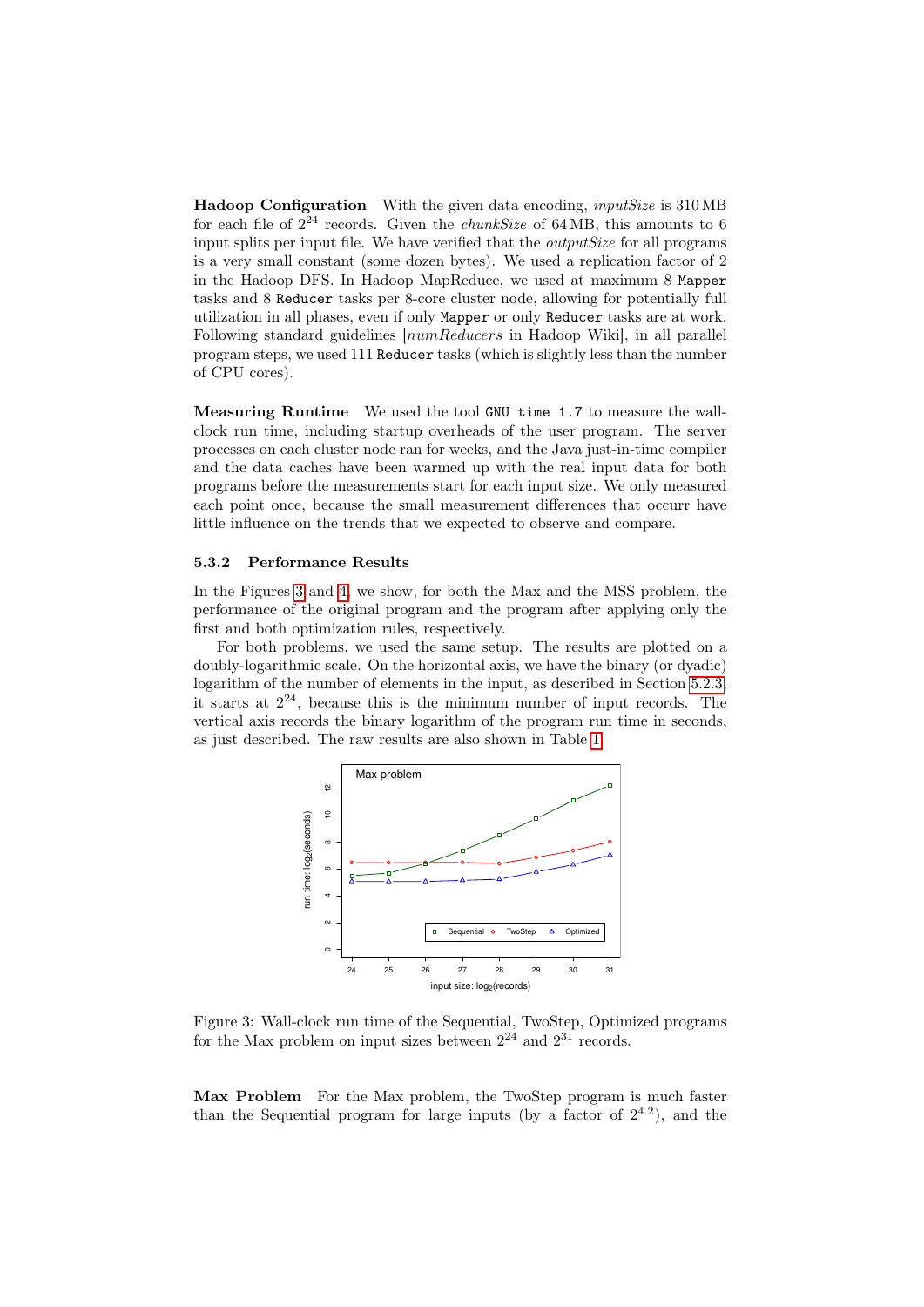

<span id="page-33-0"></span>Figure 4: Wall-clock run time of the Sequential, TwoStep, Optimized programs for the MSS problem on input sizes between  $2^{24}$  and  $2^{31}$  records.

Optimized program is even faster for all inputs (up to a factor of  $2^{5.2}$  compared to the Sequential program).

MSS Problem For the MSS problem, the TwoStep program is orders of magnitude faster than the Sequential program for medium and large inputs (up to a factor of  $2^{4.8}$ ), and the Optimized program is even faster for all inputs (up to a factor of  $2^{6.4}$ ).

Raw data Table [1](#page-33-1) shows the raw data for Figure [3](#page-32-0) and Figure [4,](#page-33-0) again as doubly-logarithmic values. The run time for input sizes between  $2^{24}$  and  $2^{31}$ records is shown in  $log_2$  seconds.

# 5.4 Discussion

Next, we discuss the performance gains obtained by applying the optimization rules, and the consequences for both the functional and the cost model.

|                                                                           | Max  |      |       | $_{\rm MSS}$ |      |       |
|---------------------------------------------------------------------------|------|------|-------|--------------|------|-------|
| $log_2$ records Optimized TwoStep Sequential Optimized TwoStep Sequential |      |      |       |              |      |       |
| 24                                                                        | 5.07 | 6.48 | 5.50  | 5.06         | 6.55 | 6.18  |
| 25                                                                        | 5.07 | 6.48 | 5.70  | 5.06         | 6.52 | 6.48  |
| 26                                                                        | 5.07 | 6.48 | 6.40  | 5.06         | 6.56 | 7.42  |
| 27                                                                        | 5.16 | 6.50 | 7.38  | 5.08         | 6.57 | 8.48  |
| 28                                                                        | 5.24 | 6.41 | 8.52  | 5.15         | 6.59 | 9.49  |
| 29                                                                        | 5.79 | 6.86 | 9.76  | 5.70         | 7.06 | 11.19 |
| 30                                                                        | 6.32 | 7.37 | 11.11 | 6.09         | 7.61 | 12.27 |
| 31                                                                        | 7.05 | 8.04 | 12.25 | 6.88         | 8.44 | 13.28 |

<span id="page-33-1"></span>Table 1: Raw data  $(log_2$  of wall-clock run time in seconds) of the Sequential, TwoStep, Optimized programs for both the Max and the MSS problem on input sizes between  $2^{24}$  and  $2^{31}$  records.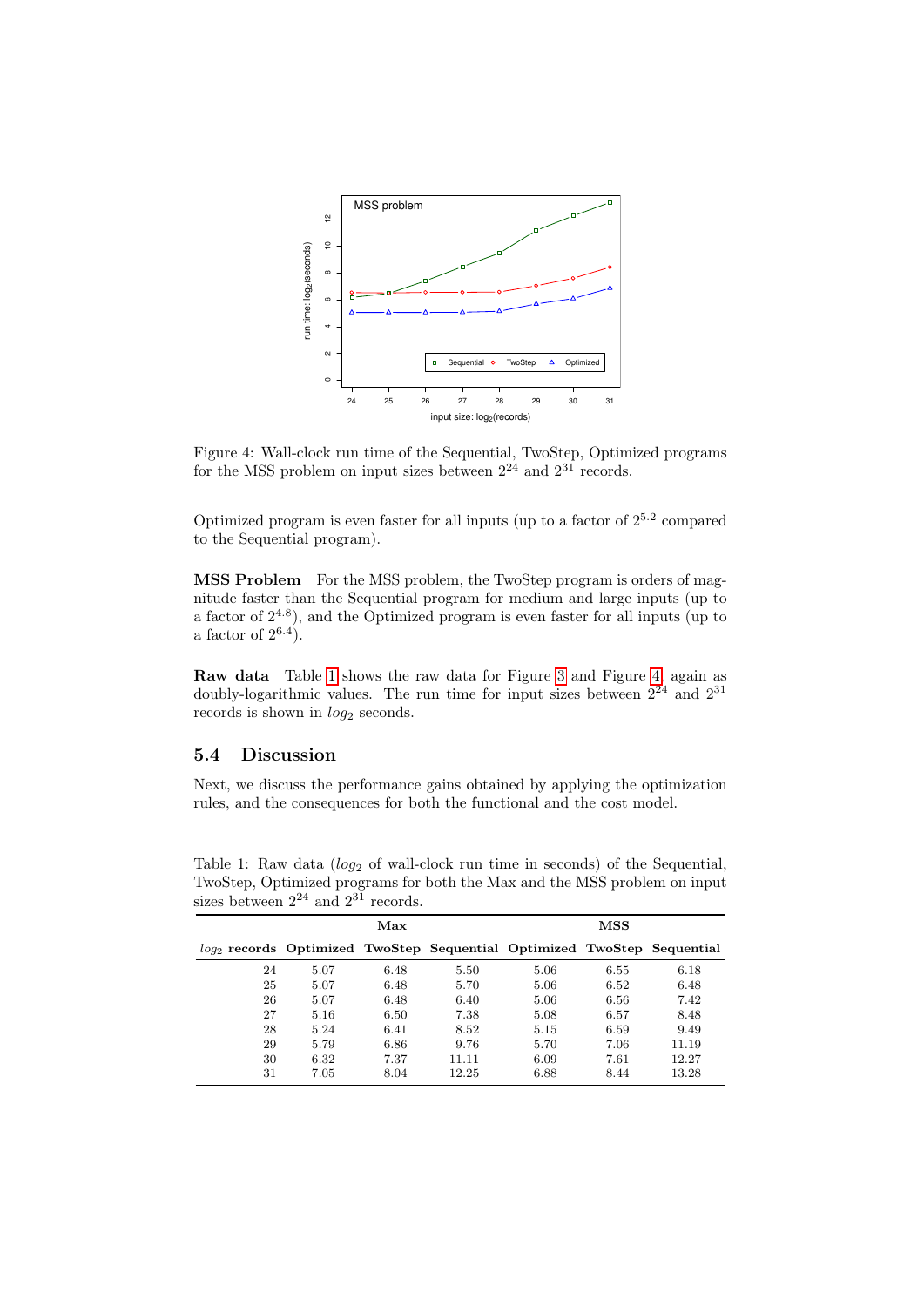Performance Overall, the results for the optimization of the Max and MSS problems are very similar. The biggest difference is that Max is up to twice as fast as MSS, especially when comparing the Sequential variants for the two problems. So, let us discuss them together. Looking at the diagrams, the Sequential variants take very long for larger input sizes (more than  $2^{28}$  records); the TwoStep variants are much faster and the Optimized variants are the fastest by some factor of 2. For smaller input sizes  $(2^{24} \text{ to } 2^{28} \text{ records})$ , the execution times of the non-sequential variants do not depend on the input size, but are constant; this can be explained by the dominance of the startup overhead. For even smaller input sizes, this is likely to apply also to the Sequential variants. The TwoStep variants take around three times as long as the Optimized variants except for the Max program with large inputs, in which case the slowdown factor is 2, not 3.

Speedup Compared to the Sequential variant, the speedup of the TwoStep program for the Max problem grows from  $2^{-1}$  to  $2^{4.2}$  with an increase of a factor of  $2^7$  in input size (from  $2^{24}$  to  $2^{31}$  records), and the speedup of the Optimized program grows from  $2^{0.4}$  to  $2^{5.2}$  in the same frame. Likewise, for the MSS problem, the TwoStep program shows a speedup of between  $2^{-0.4}$  and  $2^{4.8}$ (with a slightly different slope), and the Optimized program exhibits a speedup of between  $2^{1.1}$  and  $2^{6.4}$  (which is a speedup of around 85).

Interpretation The observed speedups are not unexpected. In Section [4,](#page-18-0) we describe the cost reduction associated with each optimization rule. These costs ranged from a slowdown by a factor of 2 (as exhibited by the TwoStep program variant of the Max problem on the smallest input size) to a speedup of  $2 * numReducers \approx 2 * 128 = 256 = 2^8$  (theoretically, if the best cases of both rules apply to the same input size; we observed  $2^{6.4}$  for the Optimized program variant of the MSS problem on the biggest input size). The data points between these extreme values also align well with our expectations.

**Justification** We have chosen a formal and algebraic approach to explore the possibilities of MapReduce program optimizations. Our approach has the advantage of being both better founded and able to give more practical advice than the current best practice for MapReduce program development, namely, rules of thumb as, for example, the following one, taken from the introduction of the Hadoop documentation: If your program is slow, try to use a Combiner function. We had to apply several simplifications in the functional and cost model and the optimization rules compared to the practical evaluation using Hadoop. We have already discussed the performance-related points in Section [3.2,](#page-12-0) Section [3.3.3](#page-17-0) and Section [4.2.](#page-19-1) Nevertheless, the optimization rules worked. This is because, at least, for the problem classes described, the models seem to match the Hadoop programs well.

Recommendation of Use For all but trivially small input sizes, the parallelization sule M-Par and L-Par should be applied to MapReduce programs. Concerning the combiner rules M-Comb and L-Comb, the situation is less clear: The performance gain alone (a factor of 2 or 3) may not pay off, given the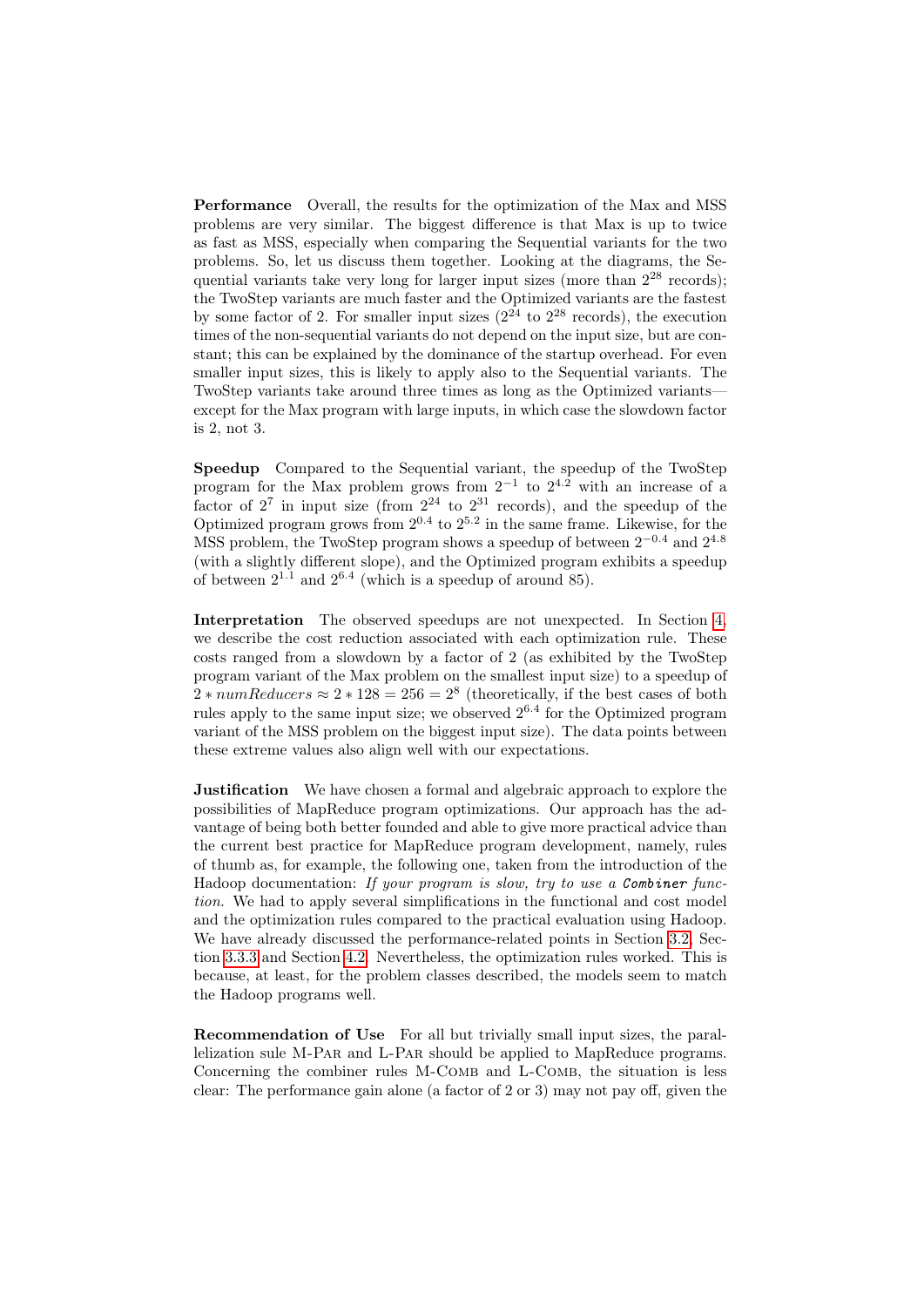<span id="page-35-0"></span>development effort needed to implement it. But, the target program has the extra benefit of expressing a one-step computation (in the logical/homomorphism view) by a one-step program (instead of two separate MapReduce steps). This is more intuitive, and it renders operations more manageable.

Further Applications We have demonstrated that our functional model and our cost model are useful and principled tools for formulating and reasoning about performance optimization of MapReduce programs. Beyond formulating further optimizations, the models can serve as a basis for reasoning about properties other than performance. First, the functional model can be a foundation for modeling and reasoning about functional correctness of MapReduce programs and their optimizations. Second, the cost model can be extended to cover also other non-functional properties, such as reliability and energy consumption. Overall, a formal approach to this domain—as taken by us—will help to classify, compare, inspire, and guide further work on MapReduce programming and similar models for distributed programming.

# 6 Related Work

Since its invention, a huge amount of research has been conducted on Hadoop MapReduce optimization [\[9\]](#page-37-6). Yang et al. [\[18\]](#page-37-15) state the main principles and requirements of MapReduce implementations.

The authors of MapReduce themselves recommend that one should take advantage of natural indices whenever possible [\[8\]](#page-37-5). This supports our interest in list homomorphisms, in which order plays an important role. Map-Join-Reduce extends MapReduce by user-specified join functions that allow to control the order or items during joining [\[19\]](#page-38-0).

HaLoop optimizes the execution of MapReduce programs by caching intermediate results between MapReduce jobs [\[20\]](#page-38-1). This is an alternative to our approach of merging jobs structurally based on our model. Similarly to HaLoop, iMapReduce also optimizes the execution of MapReduce programs, not by caching, but by pooling and reusing suspended MapReduce jobs [\[21\]](#page-38-2).

The MRShare system transforms a batch of queries into a new batch by merging jobs into groups and an evaluating each group as a singlen query [\[22\]](#page-38-3). The transformation is based on a cost model. Again, this is not really a structural program rewrite, as we do it.

Babu [\[23\]](#page-38-4) introduces a profiler that monitors, based on instrumentation, the execution of a Hadoop MapReduce program, and a cost-based optimizer that tunes the underlying parameters of the Hadoop framework. This is parameter tuning, which is complementary to our approach of a structural program optimization. Similarly, Herodotou et al. [\[24,](#page-38-5) [25,](#page-38-6) [26\]](#page-38-7) perform parameter tuning, in this case, based on clustering.

The Manimal system performs a static analysis to determine relational optimizations and to generate proper indexes for the raw data [\[27,](#page-38-8) [28\]](#page-38-9), no architectural optimization, as we do it.

Several approached concentrate on increasing fault tolerance, mostly by monitoring and job re-scheduling: ParaTimer [\[29,](#page-38-10) [30\]](#page-38-11), LATE [\[31\]](#page-38-12), RAFT [\[32,](#page-38-13) [33\]](#page-39-0) and Hadoop++ [\[34\]](#page-39-1). Several systems perform optimization on logical query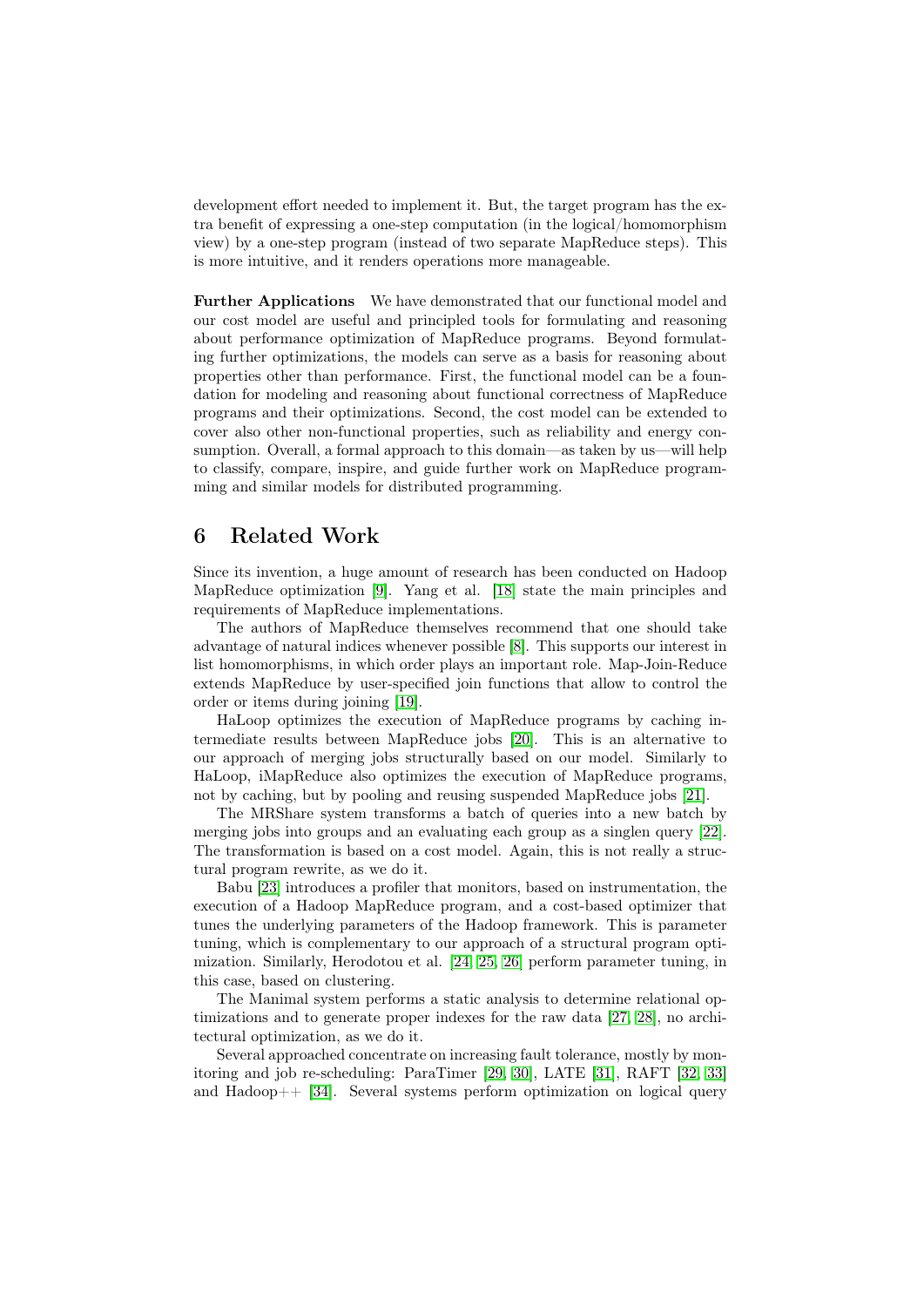<span id="page-36-3"></span>plans, much like in ordinary databases: FlumeJava [\[35\]](#page-39-2), Pig Latin [\[36\]](#page-39-3) and Tenzing [\[37\]](#page-39-4).

Finally, some tools provide declarative interfaces to Hadoop, but these are rather SQL-like data processing interfaces, and not architectural models like ours: Sawzall [\[38\]](#page-39-5), Pig Latin [\[36\]](#page-39-3), Tenzing [\[37\]](#page-39-4), Hive [\[39\]](#page-39-6) and SQL/MapReduce [\[40\]](#page-39-7).

# <span id="page-36-2"></span>7 Conclusions and Future Work

Google's MapReduce programming model has been one of the contributions with highest practical impact in the field of distributed computing in the recent year. It is closely related to functional programming, especially to the algebraic theory of list homomorphisms. List homomorphisms facilitate program composition, optimization of intermediate data, and parallelization. To put these theoretical benefits to practical use, we strive for a combination of the formal basis of list homomorphisms with the scalability and industrial-strength distributed implementation of MapReduce.

In particular, we have developed a formal model of MapReduce programs suitable for optimization (comprising a functional model and a cost model), an approach to write MapReduce programs that operate on lists instead of on multisets only, a total of four optimization rules for MapReduce programs formulated on top of our formal model, and a series of experiments to validate the model and the optimization rules.

We believe that the development of MapReduce programs, for example using Hadoop, benefits from the use of a formal functional model and cost model. Our work is a first step on the way to easier MapReduce programming.

There are several avenues that can be followed in the future. First, one can conduct a complete, controlled experimental evaluation as a follow-up of the exploratory evaluation reported on here. Second, one can try to extend or, even better, further simplify the (cost) model, and to mechanize it in the form of an automatic optimizer for (certain) MapReduce programs. Third, one can generalize the findings beyond the (Hadoop) MapReduce context.

# 8 Acknowledgements

This work received financial support under DFG project MapReduceFoundation, grant no. Le 912/13-1.

# References

- <span id="page-36-0"></span>[1] Sterling TL, Savarese D, Becker DJ, Dorband JE, Ranawake UA, Packer CV. BEOWULF: A parallel workstation for scientific computation. Proc. Int. Conf. on Parallel Processing (ICPP), vol. 1, CRC Press, 1995; 11–14. [2](#page-1-0)
- <span id="page-36-1"></span>[2] Dean J, Ghemawat S. MapReduce: Simplified data processing on large clusters. Proc. 6th Symp. on Operating Systems Design and Implementation (OSDI), USENIX Association, 2004; 137–150. [2,](#page-1-0) [5,](#page-4-1) [6,](#page-5-1) [23](#page-22-1)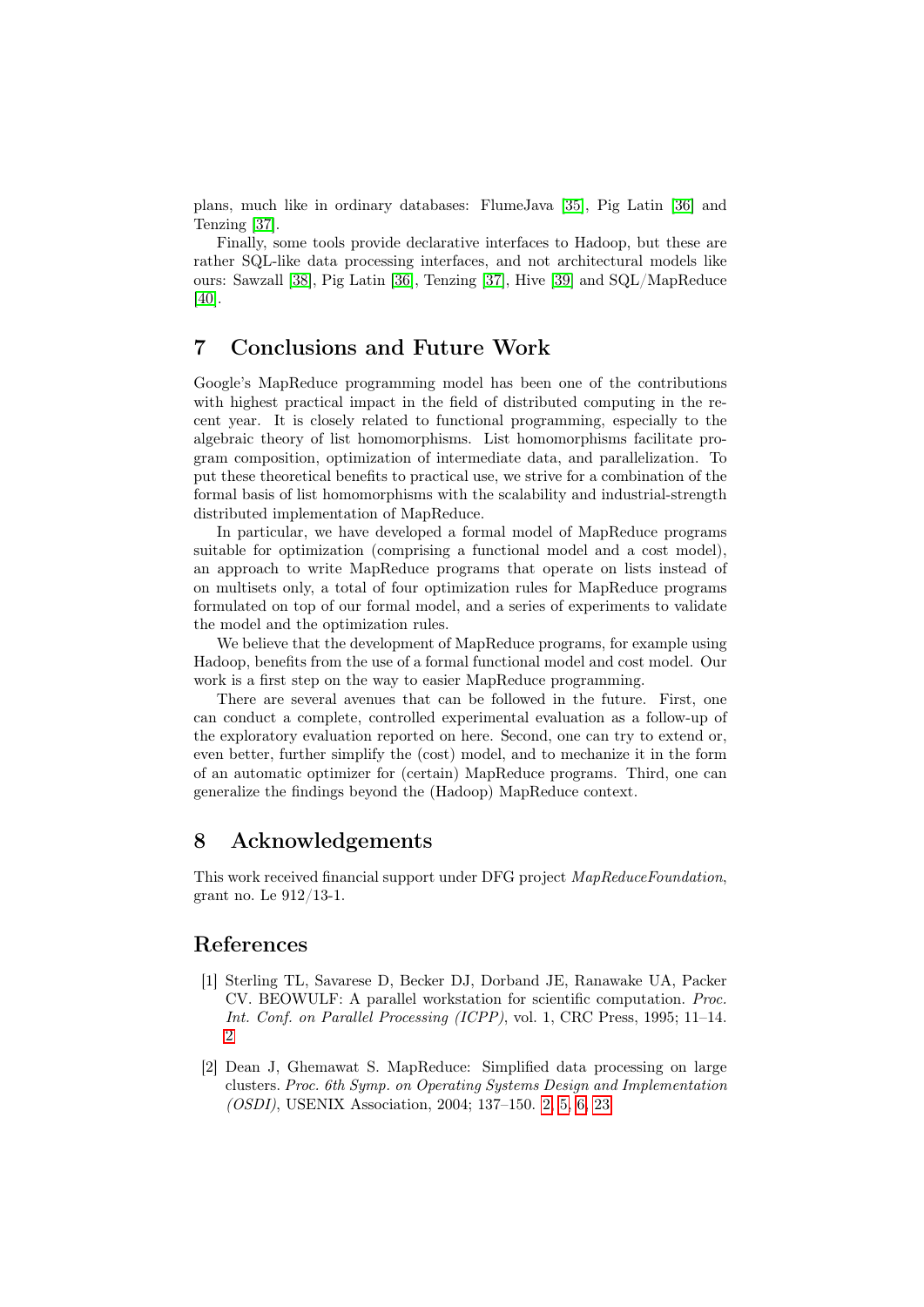- <span id="page-37-0"></span>[3] White T. Hadoop: The Definitive Guide. 3rd edn., O'Reilly, 2012. [4,](#page-3-0) [6](#page-5-1)
- <span id="page-37-1"></span>[4] Bentley J. Programming pearls: Algorithm design techniques. Comm. ACM 1984; 27(9):865–873. [4,](#page-3-0) [31](#page-30-1)
- <span id="page-37-2"></span>[5] Bird R. Algebraic identities for program calculation. Computer J. 1989;  $32(2):122-126.4$
- <span id="page-37-3"></span>[6] Gorlatch S. Toward formally-based design of message passing programs. IEEE Trans. on Software Engineering (TSE) 2000; 26(3):276–288. [4,](#page-3-0) [31](#page-30-1)
- <span id="page-37-4"></span>[7] Dean J, Ghemawat S. MapReduce: Simplified data processing on large clusters. Comm. ACM 2008; 51(1):107–113. [5,](#page-4-1) [9,](#page-8-0) [14,](#page-13-0) [23](#page-22-1)
- <span id="page-37-5"></span>[8] Dean J. MapReduce: A flexible data processing tool. Comm. ACM 2010; 53(1):72–77. [5,](#page-4-1) [23,](#page-22-1) [36](#page-35-0)
- <span id="page-37-6"></span>[9] Sakr S, Liu A, Fayoumi AG. The family of MapReduce and large-scale data processing systems. ACM Comp. Surveys Oct 2013; 46(1):44 pp. Article 11. [5,](#page-4-1) [36](#page-35-0)
- <span id="page-37-7"></span>[10] Bird R. Lectures on constructive functional programming. Technical Report PRG-69, Programming Research Group, Oxford University Computing Laboratory Sep 1988. [9](#page-8-0)
- <span id="page-37-8"></span>[11] Lämmel R. Google's MapReduce programming model – Revisited. Science of Computer Programming (SCP) Jan 2008;  $70(1):1-30.9, 23$  $70(1):1-30.9, 23$
- <span id="page-37-9"></span>[12] Forum MPI. MPI: A Message Passing Interface Standard, Version 2.1. High-Performance Computing Center Stuttgart, 2008. [9](#page-8-0)
- <span id="page-37-10"></span>[13] Gorlatch S. Systematic efficient parallelization of scan and other list homomorphisms. Euro-Par'96: Parallel Processing, Vol. II, Bougé L, Fraigniaud P, Mignotte A, Robert Y (eds.), LNCS 1124, Springer-Verlag, 1996; 401– 408. [9](#page-8-0)
- <span id="page-37-11"></span>[14] Marlow S ( (ed.)). Haskell 2010 Language Report. haskell.org, 2010. URL <http://www.haskell.org/onlinereport/haskell2010/>. [10](#page-9-2)
- <span id="page-37-12"></span>[15] Bird R. Introduction to Functional Programming using Haskell. 2nd edn., Prentice Hall Series in Computer Science, Prentice Hall Europe, 1998. [22](#page-21-1)
- <span id="page-37-13"></span>[16] Ono K, Hirai Y, Tanabe Y, Noda N, Hagiya M. Using Coq in specification and program extraction of Hadoop MapReduce applications. Software Engineering and Formal Methods (SEFM), Barthe G, Pardo A, Schneider G (eds.), LNCS 7041, Springer, 2011; 350–365. [29](#page-28-1)
- <span id="page-37-14"></span>[17] Dörre J, Apel S, Lengauer C. Static type checking of Hadoop MapReduce programs. Proc. Int. Workshop on MapReduce and its Applications (Map-Reduce), ACM Press, 2011; 17–24. [30,](#page-29-1) [41](#page-40-1)
- <span id="page-37-15"></span>[18] Yang HC, Dasdan A, Hsiao RL, Parker DS. Map-reduce-merge: Simplified relational data processing on large clusters. Proc. ACM SIGMOD Int. Conf. on Management of Data (SIGMOD), ACM, 2007; 1029–1040. [36](#page-35-0)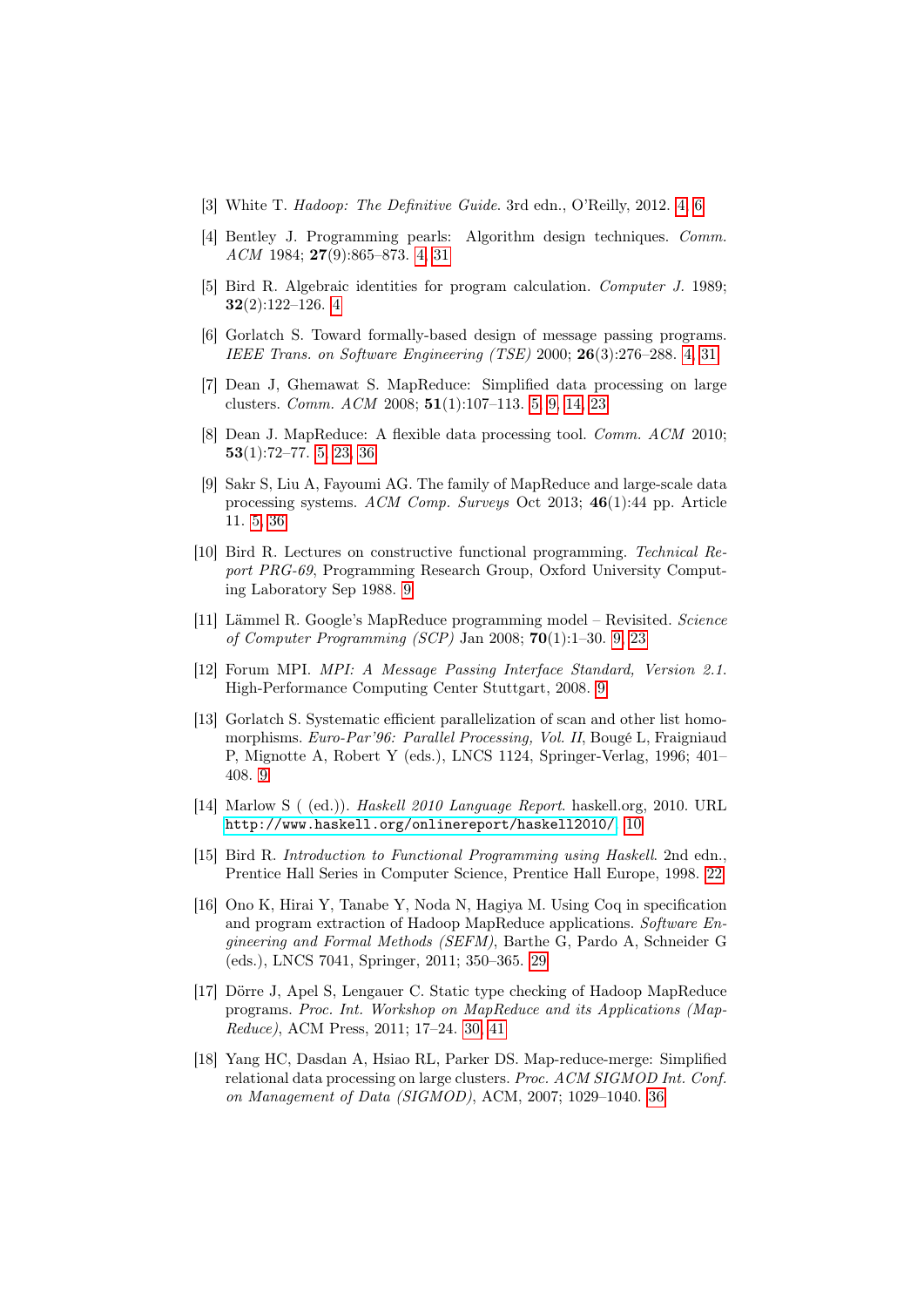- <span id="page-38-0"></span>[19] Jiang D, Tung AKH, Chen G. MAP-JOIN-REDUCE: Toward scalable and efficient data analysis on large clusters. IEEE Trans. on Knowl. and Data Eng. Sep 2011; 23(9):1299–1311. [36](#page-35-0)
- <span id="page-38-1"></span>[20] Bu Y, Howe B, Balazinska M, Ernst MD. HaLoop: Efficient iterative data processing on large clusters. Proc. VLDB Endow. Sep 2010; 3(1–2):285– 296. [36](#page-35-0)
- <span id="page-38-2"></span>[21] Zhang Y, Gao Q, Gao L, Wang C. iMapReduce: A distributed computing framework for iterative computation. J. Grid Comput. Mar 2012; 10(1):47– 68. [36](#page-35-0)
- <span id="page-38-3"></span>[22] Nykiel T, Potamias M, Mishra C, Kollios G, Koudas N. MRShare: Sharing across multiple queries in MapReduce. Proc. VLDB Endow. Sep 2010; 3(1– 2):494–505. [36](#page-35-0)
- <span id="page-38-4"></span>[23] Babu S. Towards automatic optimization of MapReduce programs. Proc. 1st ACM Symp. on Cloud Computing (SoCC), ACM, 2010; 137–142. [36](#page-35-0)
- <span id="page-38-5"></span>[24] Herodotou H, Babu S. Profiling, what-if analsyis, and cost-based optimization of MapReduce programs. Proc. VLDB Endow. 2011; 4(11):1111–1122. [36](#page-35-0)
- <span id="page-38-6"></span>[25] Herodotou H, Dong F, Babu S. MapReduce programming and cost-based optimization? crossing this chasm with a starfish. Proc. VLDB Endow. 2011; 4(12):1446–1449. [36](#page-35-0)
- <span id="page-38-7"></span>[26] Herodotou H, Lim H, Luo G, Borisov N, Dong L, Cetin FB, Babu S. Starfish: A self-tuning system for big data analytics. Proc. 5th Bienn. Conf. on Innovative Data Systems Research (CIDR), 2011; 261–272. [36](#page-35-0)
- <span id="page-38-8"></span>[27] Cafarella MJ, Ré C. Manimal: Relational optimization for data-intensive programs. Proc. 13th Int. Workshop on the Web and Databases (WebDB), ACM, 2010; 10:1–10:6. [36](#page-35-0)
- <span id="page-38-9"></span>[28] Jahani E, Cafarella MJ, Ré C. Automatic optimization for MapReduce programs. Proc. VLDB Endow. Mar 2011; 4(6):385–396. [36](#page-35-0)
- <span id="page-38-10"></span>[29] Morton K, Balazinska M, Grossman D. ParaTimer: A progress indicator for MapReduce DAGs. Proc. ACM SIGMOD Int. Conf. on Management of Data (SIGMOD), ACM, 2010; 507–518. [36](#page-35-0)
- <span id="page-38-11"></span>[30] Morton K, Friesen A, Balazinska M, Grossman D. Estimating the progress of MapReduce pipelines. Proc. IEEE 29th Int. Conf. on Data Engineering (ICDE), IEEE Computer Society, 2010; 681–684. [36](#page-35-0)
- <span id="page-38-12"></span>[31] Zaharia M, Konwinski A, Joseph AD, Katz R, Stoica I. Improving Map-Reduce performance in heterogeneous environments. Proc. 8th USENIX Conf. on Operating Systems Design and Implementation (OSDI), USENIX Association, 2008; 29–42. [36](#page-35-0)
- <span id="page-38-13"></span>[32] Quiané-Ruiz JA, Pinkel C, Schad J, Dittrich J. RAFTing MapReduce: Fast recovery on the RAFT. Proc. 27th Int. Conf. on Data Engineering (ICDE), IEEE Computer Society, 2011; 589–600. [36](#page-35-0)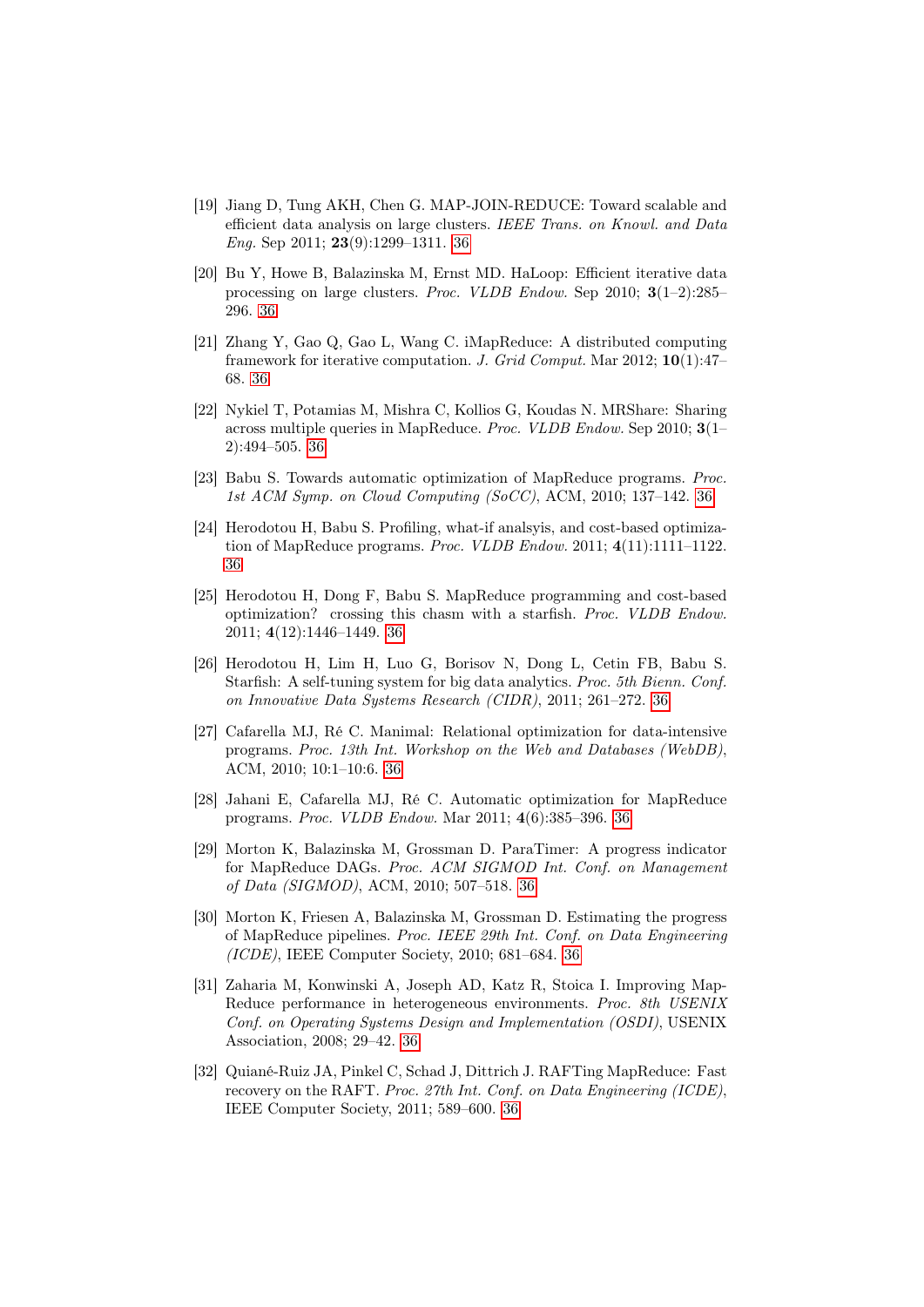- <span id="page-39-0"></span>[33] Quiané-Ruiz JA, Pinkel C, Schad J, Dittrich J. RAFT at work: Speedingup MapReduce applications under task and node failures. Proc. ACM SIG-MOD Int. Conf. on Management of Data (SIGMOD), ACM, 2011; 1225– 1228. [36](#page-35-0)
- <span id="page-39-1"></span>[34] Dittrich J, Quiané-Ruiz JA, Jindal A, Kargin Y, Setty V, Schad J. Hadoop++: Making a yellow elephant run like a cheetah (without it even noticing). Proc. VLDB Endow. Sep 2010; 3(1–2):515–529. [36](#page-35-0)
- <span id="page-39-2"></span>[35] Chambers C, Raniwala A, Perry F, Adams S, Henry RR, Bradshaw R, Weizenbaum N. FlumeJava: Easy, efficient data-parallel pipelines. Proc. ACM SIGPLAN Conf. on Programming Language Design and Implementation (PLDI), ACM, 2010; 363–375. [37](#page-36-3)
- <span id="page-39-3"></span>[36] Olston C, Reed B, Srivastava U, Kumar R, Tomkins A. Pig Latin: A notso-foreign language for data processing. Proc. ACM SIGMOD Int. Conf. on Management of data (SIGMOD), ACM, 2008; 1099–1110. [37](#page-36-3)
- <span id="page-39-4"></span>[37] Chattopadhyay B, Lin L, Liu W, Mittal S, Aragonda P, Lychagina V, Kwon Y, Wong M. Tenzing A SQL implementation on the MapReduce framework. Proc. VLDB Endow. Aug 2011; 4(12):1318–1327. [37](#page-36-3)
- <span id="page-39-5"></span>[38] Pike R, Dorward S, Griesemer R, Quinlan S. Interpreting the data: Parallel analysis with Sawzall. Sci. Program. Oct 2005; 13(4):277–298. [37](#page-36-3)
- <span id="page-39-6"></span>[39] Thusoo A, Sarma JS, Jain N, Shao Z, Chakka P, Anthony S, Liu H, Wyckoff P, Murthy R. Hive – A warehousing solution over a Map-Reduce framework. Proc. VLDB Endow. Aug 2009; 2(2):1626–1629. [37](#page-36-3)
- <span id="page-39-7"></span>[40] Friedman E, Pawlowski PM, Cieslewicz J. SQL/MapReduce: A practical approach to self-describing, polymorphic, and parallelizable user-defined functions. Proc. VLDB Endow. Aug 2009; 2(2):1402–1413. [37](#page-36-3)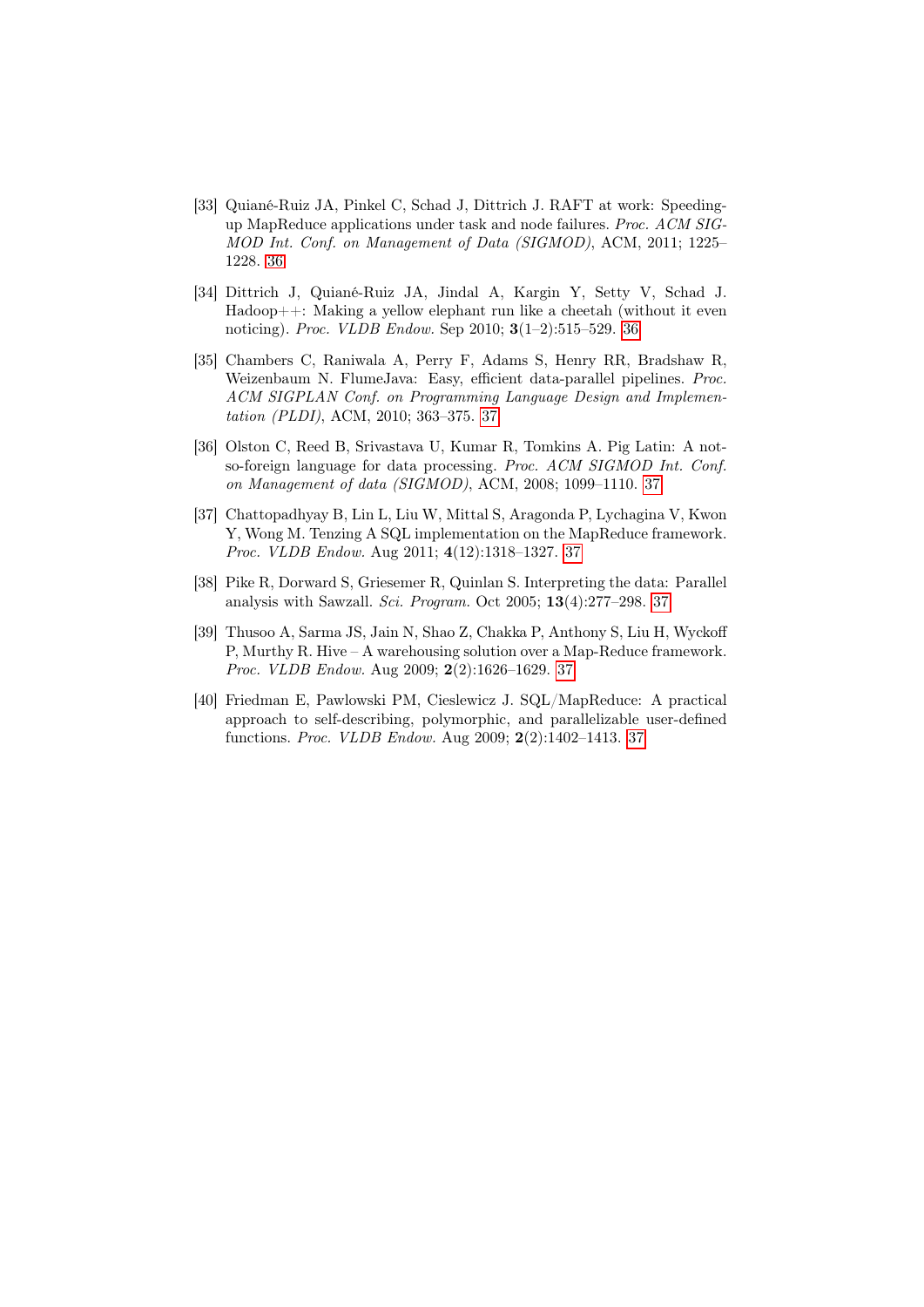# <span id="page-40-1"></span><span id="page-40-0"></span>A Java Skeleton for Hadoop MapReduce

In this section, we provide more detail of the Java incarnation of our functional model. We pay special attention to the typing issues that arise because of the use of generic types in Java, in continuation of our work on improved static typing for MapReduce programs [\[17\]](#page-37-14).

On the implementation side, we use Java and Hadoop for our example Map-Reduce programs. In our functional model (Section [3.1\)](#page-9-1), we have extracted the most important parameters from the many parameters that Hadoop and other MapReduce frameworks accept. If we port the functional model to Java, the result is a Java program skeleton that is very similar to our Haskell program skeleton of MapReduce. The main difference is that, on the Java side, because of the pervasive use of reflection in Hadoop, we really have a meta-program with more flexibility than we could attain in plain Haskell. This flexibility allows us to introduce an additional parameter (a natural number) that specifies exactly the number of Reducer tasks to run. (We have already used this parameter in the cost model and in the optimization rules.) There are three possible kinds of behavior and associated (Java) types of result data depending on the value of this numeric parameter.

- With zero Reducer tasks, only the Mapper function is run. The userdefined Partitioner, SortComparator, GroupingComparator, Combiner, and Reducer functions are not used. Consequently, the user-defined type of the final output data is given by the return type of the Mapper function, and not by the return type of the Reducer function, as would normally be the case.
- With one Reducer task, any Partitioner specified produces only a single partition. Thus, the single Reducer task processes all intermediate data, and it has a global view of this data.
- With any larger number of Reducer tasks, everything happens as normal (as described in Section [2.1\)](#page-4-2).

The types in last two cases can be unified, regarding a single result as a singleton list, but the MapReduce program skeleton still has two different possible result types.

No Compile-Time Checks Of course, the flexibility of selecting different behaviors, via a numeric value at run time, comes at a price. For example, unlike in Haskell (the programming language of our functional model), two MapReduce programs using the Java skeleton cannot be composed in a type-safe manner, because they are not fully type-checked until run time. One would need to take the number of Reducer tasks specified into account to be able to decide between the two possible result types of the first MapReduce program, and to verify type correctness. Of course, this would be possible using an external type checker; yet, in our current implementation, this is impossible to achieve at compile time, because there is only a thin wrapper library around the Hadoop Java API that uses the standard Java type-checker and its support for generics. The best we could do is to provide a separate skeleton for the case of zero Reducer tasks, and to throw a run-time error if the user specifies a zero value in the normal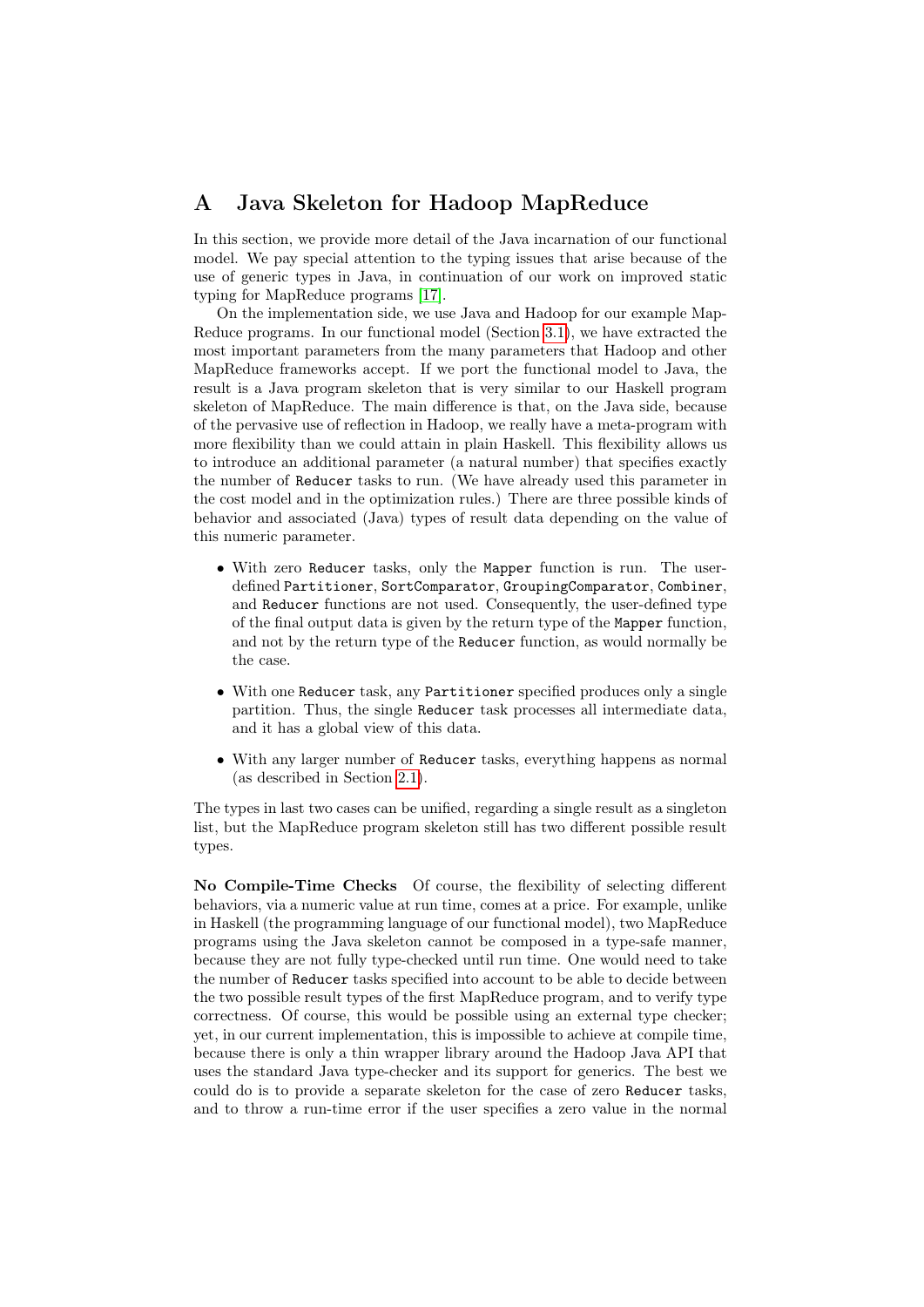skeleton which would, thus, be restricted to accept only a number of Reducer tasks larger than zero as parameter. Using this approach, we could then extract the skeleton parameters into different variants of data objects, and provide a type-safe composition function with run-time checks for them.

Types To represent the parametric types of our functional model, we have to resort to Java Generics. The drawbacks of using Java Generics are the following: they have no representation of type parameters at run time, not even in reflective values, and their interaction with subclassing is difficult. So, our Java skeleton is a Java method parameterized with six type parameters for the types of keys and values of input, intermediate and output data (Figure [5\)](#page-41-0). Let us proceed to explaining the parameters of this method. Its first parameter (of type Job) will be explained further down. We represent the most important parameters using normal Java values to circumvent some of the problems with Java reflection mentioned. These are the Mapper and Reducer function (and the Combiner function in the variant of the skeleton with Hadoop Combiner function). We check that the Mapper and Reducer function work on the same type of intermediate data (key–value pairs with key of type K2 and values of type V2). The next parameter for the (natural) number of Reducer tasks is represented using a Java int. All other parameters are reflective Java values (Class<Type>). For them, we also document expected nested type parameters in Figure [5](#page-41-0) in comments  $(\prime * \ldots * \prime)$ . The first of these parameters is the Partitioner function, defined on keys and values of intermediate data. The comparator functions for sorting and grouping are specified next; they work on serialized data. Compared to the functional model, there are four additional parameters: the types of keys and values of intermediate data and of final output data, respectively. They are needed for serialization.

```
public static <K1,V1, K2,V2, K3,V3>
  void mrSkeletonNoCombiner(Job job,
   Mapper <K1,V1, K2,V2> mapF,
   Reducer <K2, V2, K3, V3> redF,
    int numReduceTasks,
   Class<? extends Partitioner/*<? super K2, ? super V2>*/> partF,
   Class<? extends RawComparator/*<K2>*/> sortF,
   Class<? extends RawComparator/*<K2>*/> groupF,
   Class<K2> mapKeyClass, Class<V2> mapValueClass,
   Class<K3> keyClass, Class<V3> valueClass)
  throws IllegalStateException { /* ... */ }
```
<span id="page-41-0"></span>Figure 5: The signature of a variant (without Hadoop Combiners) of our skeleton in Java, interfacing Hadoop.

Implementation The return type of our skeleton is void, because its implementation is based on a side-effect. It uses Hadoop's Java API to set, in a Hadoop Job object (the first parameter of our skeleton), the corresponding reflective values for all skeleton parameters, whether they be already reflective values or given as Java objects. This Job object can then be used to start a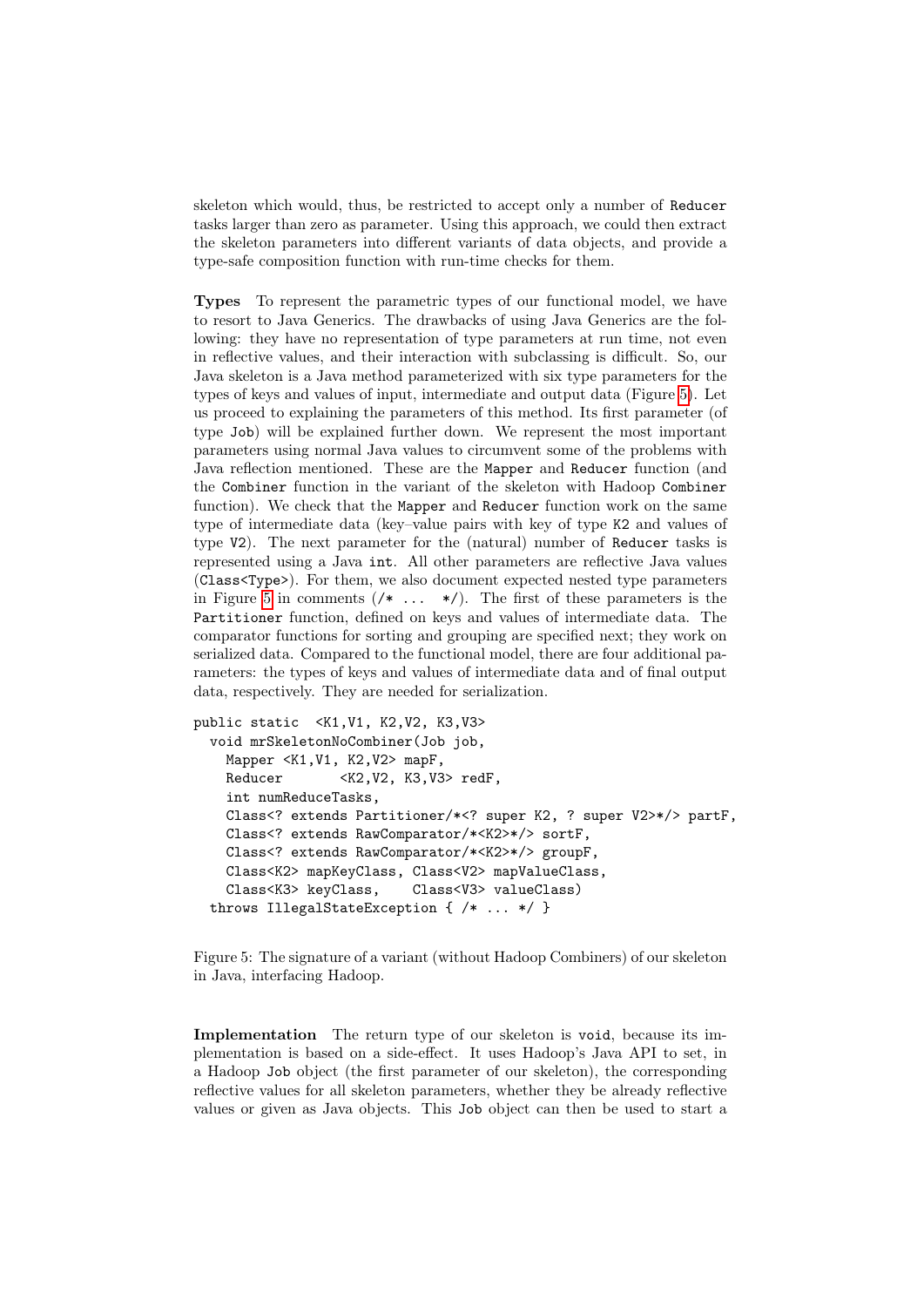distributed Hadoop job. (As an aside: a job already running cannot be configured any further, which leads to the IllegalStateException mentioned in the type.)

In Figure [6,](#page-42-0) we show a call to this Java skeleton, which is suitable for the Sequential variant of the MSS example program. As described before, the first parameter is the Hadoop Job object to be configured.

```
public class MssMainIndexedSequential /* ... */ {
```

```
Mapper<LongWritable, Text, LongWritable, LongWQuadruple>
     map = new IndexedTextToLongWQuadrupleValueMapper();
  Reducer<LongWritable,LongWQuadruple, LongWritable,LongWQuadruple>
     reduce = new IndexedMssReducerRelaxed();
  mrSkeletonNoCombiner(job,
        map,
        reduce,
         1,
        HashPartitioner/*<LongWritable,Object>*/
             /*<Object,Object>*/.class,
        NaturalLongWritableComparator.class,
         AllEqualComparator/*<LongWritable>*/ /*<Object>*/.class,
        LongWritable.class, LongWQuadruple.class,
        LongWritable.class, LongWQuadruple.class);
  /* ... */
}
```
<span id="page-42-0"></span>Figure 6: A call (from the Sequential program for the MSS problem) to the Java skeleton shown in Figure [5.](#page-41-0)

We store the Mapper (map) and Reducer (reduce) objects in separate variables make the types that they use explicit. The input (when read by the standard Hadoop TextInputFormat) consists of the (binary) position offset in the current input file as the key of type LongWritable, and the textual values of index and data item as the value of type Text. These are the first two type parameters of the Mapper object used. The text is then parsed, the index is stored in the intermediate key of type LongWritable, and the data item is stored as a quadruple with four identical entries in the value of type LongWQuadruple. This is needed to apply a homomorphism to the data: we need to store this additional information in the intermediate data to be able to re-combine partial results (for contiguous data) in multiple passes, and even to forgo the need to store all input data. The Reducer function implements a true reduction on this intermediate data; in consequence, it produces output of the same type. The Mapper and Reducer objects are the second and third parameters of the Map-Reduce skeleton (in the variant without Hadoop Combiner function), which guarantees that the types of intermediate data used by Mapper and Reducer function coincide. This can be checked by looking at the declarations of map and reduce. They also need to coincide with the types represented by the Java class literals that are the four last parameters of the skeleton (two for interme-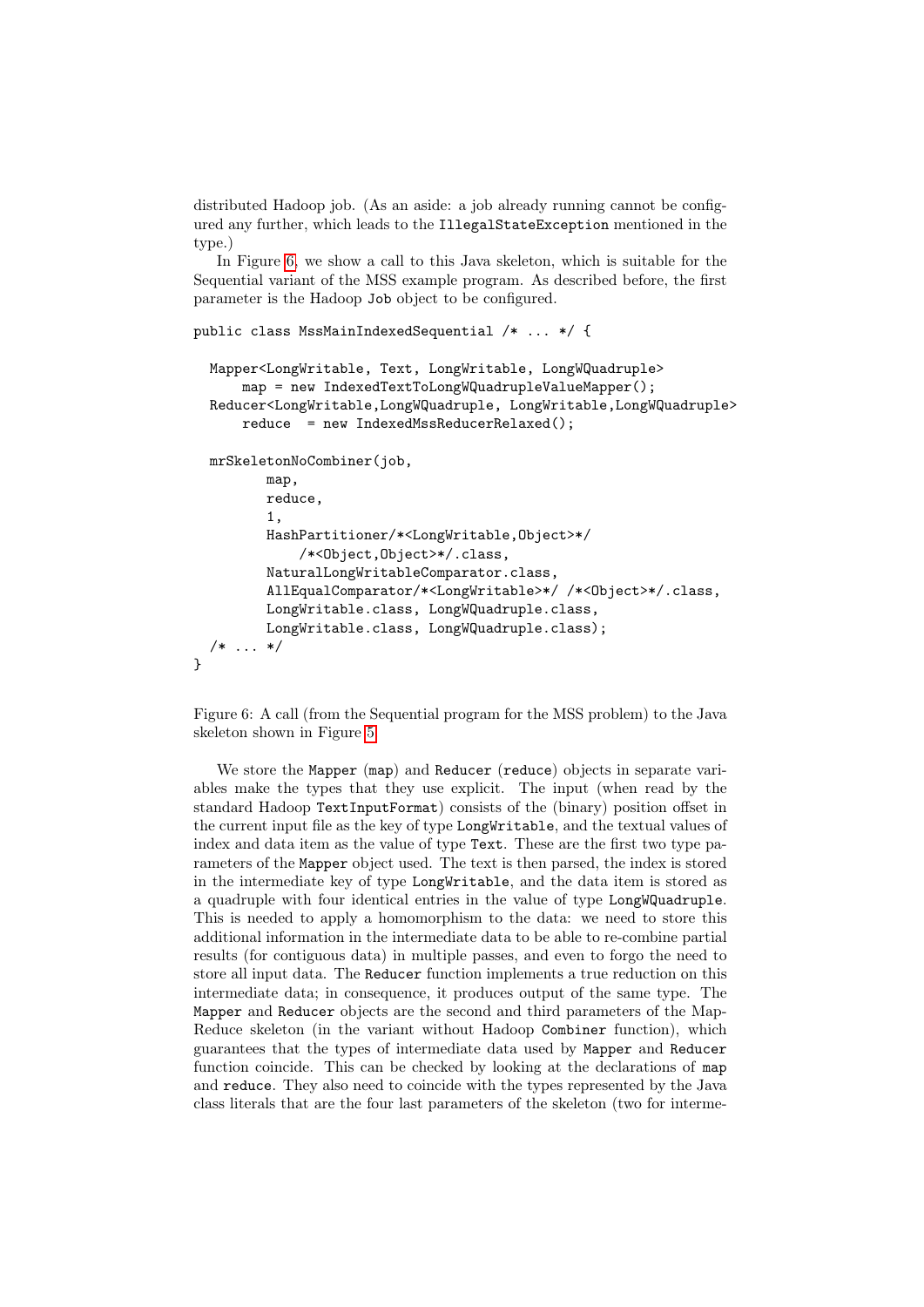diate keys/values, two for output keys/values). The remaining parameters are the number of Reducer tasks in a sequential program (1), and the class literals of the functions for partitioning, sorting, and grouping the type of intermediate data used.

# <span id="page-43-0"></span>B Descriptions of Subject Programs

In this section, we describe how the optimization rules (Section [4\)](#page-18-0) must be instantiated for the subject programs used in the experiments (Section [5.2.2\)](#page-29-2).

# B.1 Multiset Homomorphism: Max

The Max problem can be defined using an associative, commutative, binary reduction operator max (which is the parameter of reduce; see Section [2.4\)](#page-7-1). Commutativity entails that the order of elements in the input list (and also in possible intermediate result lists) does not matter, so the input can be regarded as a multiset. Furthermore, every reduction can be regarded as a list homomorphism with the identity function (id), both as the parameter to the map combinator and as the post-processing function. Thus, a Haskell implementation of the Max problem might look as follows:

 $maximum = (id)$ .  $reduce(max)$ .  $map(id)$ 

Finally, every list homomorphism with a commutative reduction operator is a multiset homomorphism. So, this Haskell implementation of Max is a multiset homomorphism, too.

Max MapReduce Programs Let us now describe three different implementations of Max in MapReduce, and how to get from one to the next, using the optimization rules stated in Section [4.3.](#page-20-0)

Sequential There are two variables on the left-hand side of rule M-Par (Section [4.3.1\)](#page-21-2), which have to be instantiated for the Max problem: Mapper function  $m$  and Reducer function  $r$ . The Mapper function  $m$  is called on each a line of the input text file. It splits the line into key and value, discards the unnecessary index in the key, parses the value into a Java long integer, converts it to a Hadoop LongWritable, and returns it together with a constant key. The Reducer function  $r$  iterates over the LongWritable values that are passed to it, converts each value into a Java long integer, reduces all these values using the max function, and finally converts the single result to a Hadoop LongWritable and returns it together with a constant key.

TwoStep We use rule M-Par to create a two-step parallel MapReduce program for the Max problem. On the right-hand side of rule M-Par, Reducer function  $r$  is already bound to the value used on the left-hand side of this rule. The additional variables that need to be instantiated are Mapper function  $m<sup>3</sup>$ and Combiner function c. They are constrained by the relations in the condition of the rule. The choice of Combiner function  $c$  is given by Reducer function r. Concerning Mapper function  $m'$ , there is some freedom in the set to which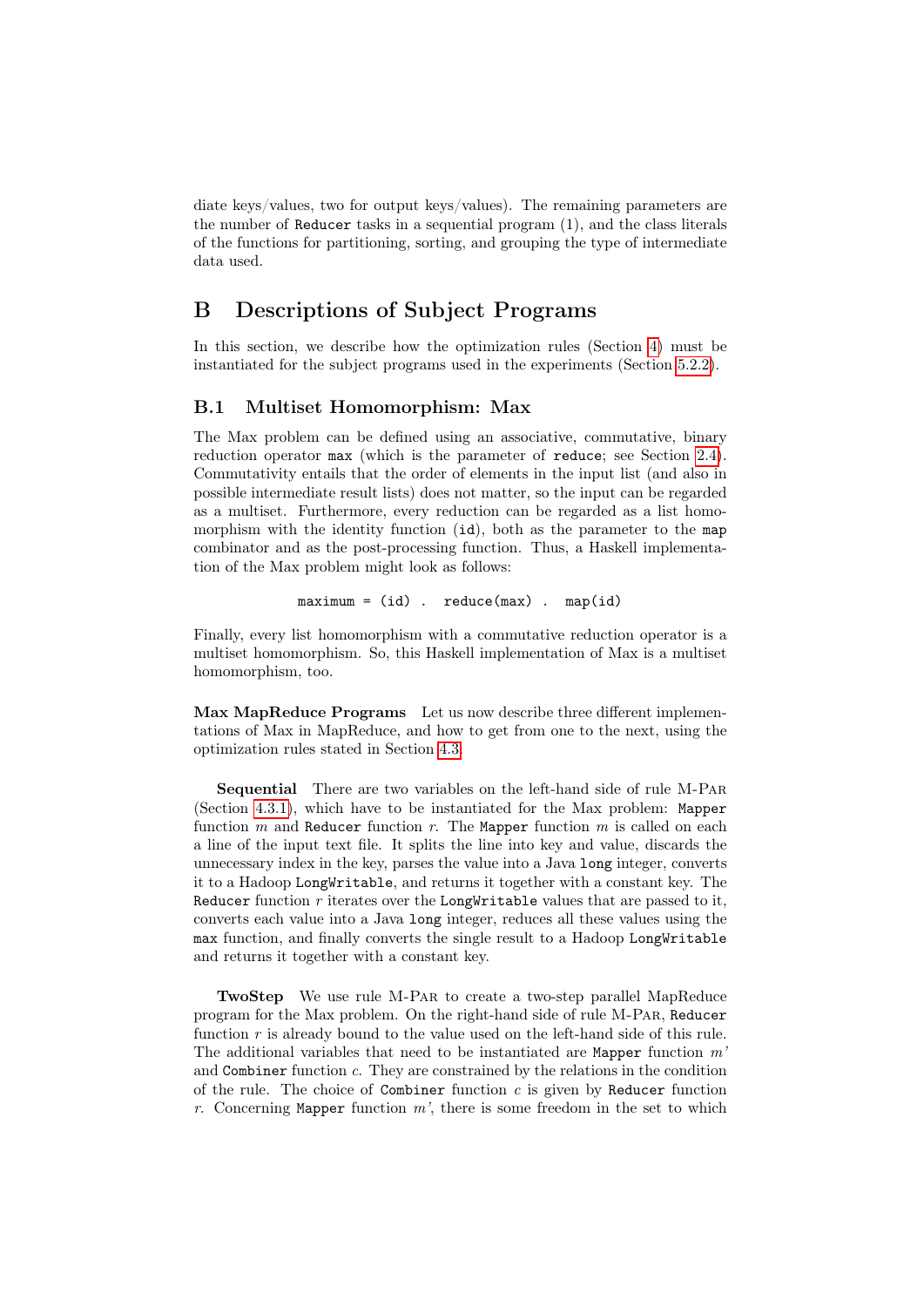the input keys are mapped: we need to map the set of all input keys to a (not too) small set of different intermediate keys. This is because we need a certain number (some hundreds or thousands) of segments, which will be processed in parallel. So, we need sufficiently many keys for parallelism in the first MapReduce program step and, at the same time, not too many groups of keys in this step, to reduce the input size in the first program step only, such that the second step does not dominate execution time. Having the Grouping-Comparator defined to yield always a single group simplifies things: we need not bother about the number of groups, and we can just re-use the input key set (long integer).

**Optimized** Now we can use rule M-COMB to derive an even more optimized, single-step parallel MapReduce program for the Max problem. Combiner function  $c$  and Reducer function  $r$  on the right-hand side of rule M-COMB are already bound by the left-hand side. As to Mapper function  $m$ , we can just re-use the Mapper function from the Sequential Max program (also named  $m$ there).

# B.2 List Homomorphism: MSS

To parallelize MSS, we formulate it as a list homomorphism, a function that operates on lists while respecting their structure. To encode MSS as a list homomorphism, we need, as a parameter to the map function, a simple function f that maps a value to a quadruple (encoded as a pair of pairs), which is necessary to store additional intermediate values. These are needed if we do not process all input sequentially. Parameter g of the reduce function has to operate on two of these quadruples, producing a third, and will consequently be more complex than f. It can be expressed as a combination of one addition operator and two maximum operators. The post-processing function will then extract the first component from the single final nested pair.

MSS MapReduce Programs As with the Max programs, we now describe three different MapReduce implementations of MSS, and how to get from one to the next.

Sequential In the first variant of the MSS Hadoop program, we also have a single group and a single partition of intermediate values, as for the Max program. Additionally, the elements of the only group have to be in input order for correctness. We state this in the program by specifying an own Sort-Comparator that compares elements based on their indices.

TwoStep We use rule L-Par to create a two-step parallel MapReduce program for the MSS problem. Because we have multiple partitions, it is now also important in which way the data are partitioned. By default, Hadoop uses hashing and modulo calculations here. To preserve correctness, we must only process contiguous list segments at a time (instead of lists of interleaved list elements). So, we specify an own Partitioner function that uses long integer division internally.